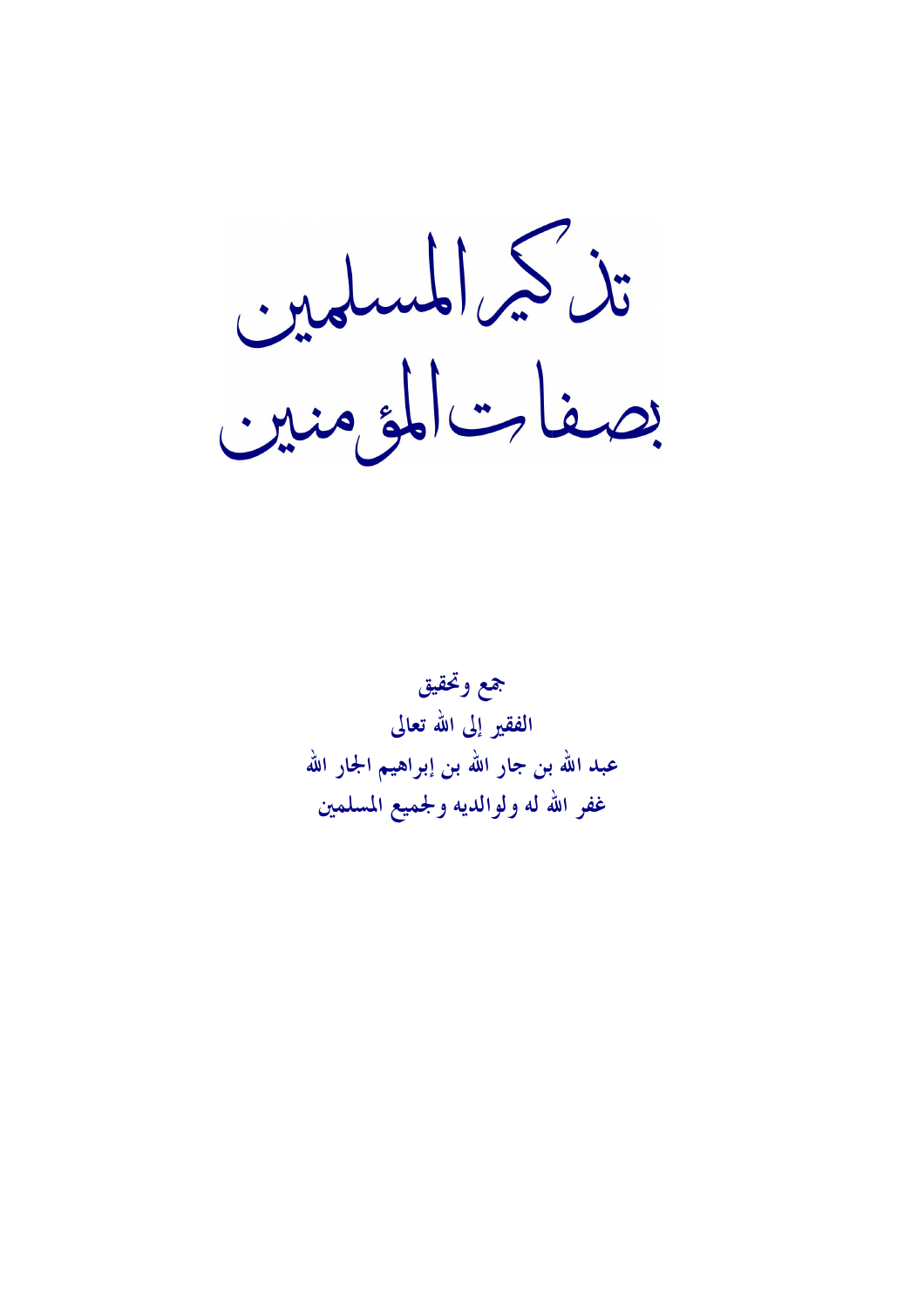## مقدمة

الحمد لله رب العالمين، وأشهد أن لا إله إلا الله وحده لا شريك له وأشهد أن محمدا عبده ورسوله ﷺ وعلى آله وأصحابه أجمعين.

والحمد لله الذي حبب الإيمان إلى المؤمنين وزينه في قلوبهم وكره إليهم الكفر والفسوق والعصيان: ﴿أَولَٰئِكَ هُمُ الرَّاشِدُونَ \* فَضْلاً منَ الله وَنعْمَةً وَاللهُ عَليمٌ حَكيمٌ﴾ سورة الحجرات.

أما بعد فإن الإيمان الصحيح هو ما حصل في القلب وصدقه العمل وله حقائق وأسباب ودوافع ومكملات وزيادة ونقصان، ويزيد بالطاعة وينقص بالمعصية وله ثمرات عاجلة وآجلة وله شعب تزيد على السبعين فكل طاعة لله قولية أو فعلية فهي من شعب الإيمان كما أن كل معصية لله فهي من شعب الكفر، فجدير بالمؤمن أن يتفقه في الإيمان وأن يعرف أسبابه وما يزيده أو ينقصه، وأن يعرف شعبه فيطبقها على نفسه وعلى غيره ليكمل إيمانه ويقينه ويتم إسلامه وذلك من علامة إرادة الله بعبده الخير، قال عليه الصلاة والسلام: «من يود الله به خيرًا يفقهه في الدين» متفق عليه.

كما أن للمؤمنين صفات يتميزون بما عن غيرهم استحقوا بما البشارة من رهم بالفوز والكرامة والسعادة في الدنيا والآحرة والحياة الطيبة في الدنيا والرزق الكريم والفوز بالجنة دار النعيم والكرامة في الأخرة والسلامة من عذاب الجحيم.

وقد تضمن القرآن الكريم صفات المؤمنين إجمالا وتفصيلا،

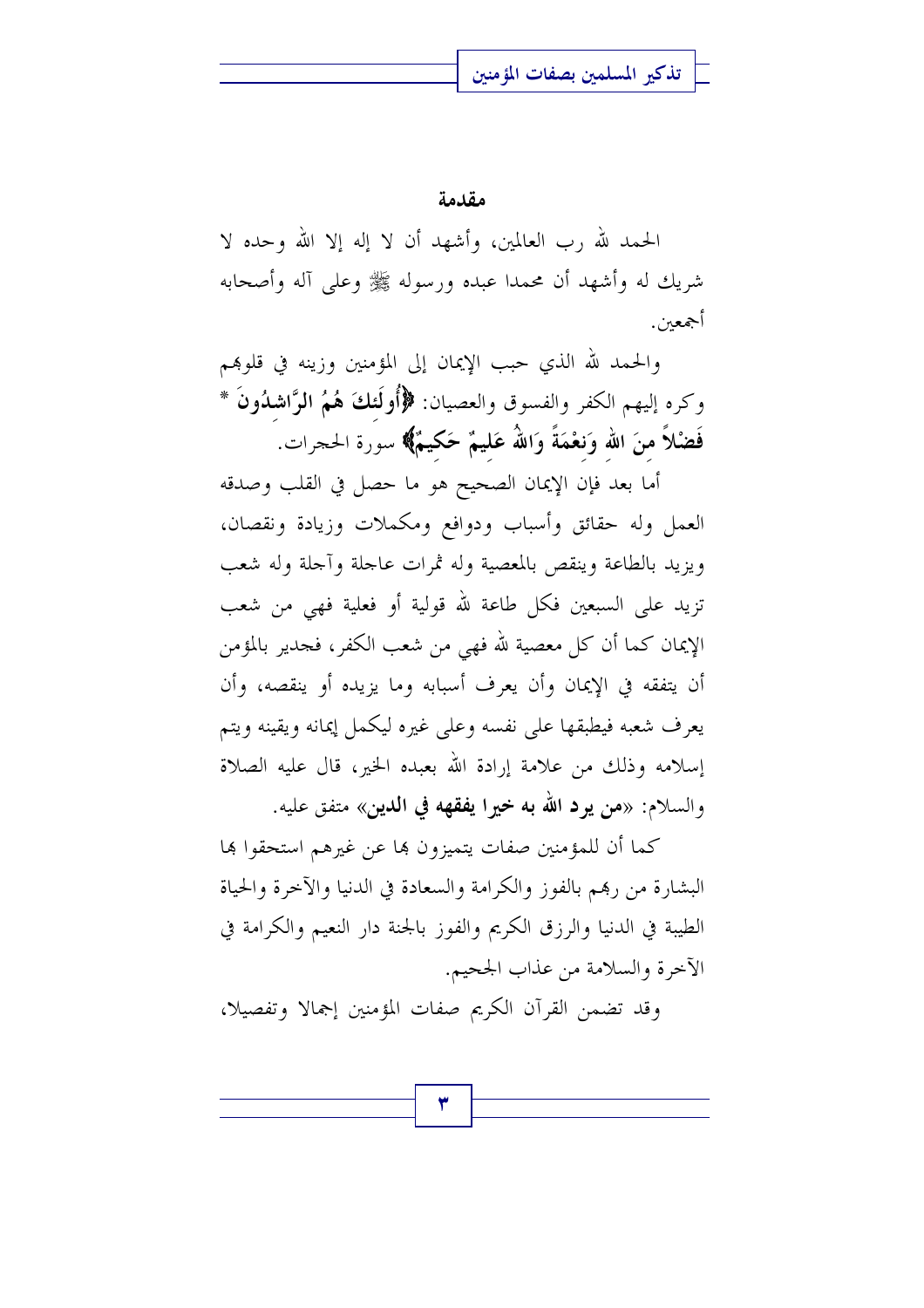وقد ضمنتها كتابي (الكواكب النيرات في المنجيات والمهلكات) مع تفسيرها وذكر ما يستفاد منها.

وقد أشار على بعض المحبين الناصحين بأن أفردها برسالة لتكون خفيفة المحمل قريبة التناول فأجبته إلى ذلك سائلا الله تعالى أن ينفع بما من كتبها أو قرأها أو سمعها أو طبعها وأن يجعلها خالصة لوجهه الكريم ومن أسباب الفوز لديه بجنات النعيم. وسميتها «تذكير المسلمين بأوصاف المؤمنين» وهنا أجدين ملزما بتعريف الإسلام والإيمان وهل هما شيء واحد أو شيئان مختلفان وما الفرق بينهما؟!

والجواب على ذلك: أن الإسلام هو الاستسلام لله بالتوحيد والانقياد له بالطاعة والبراءة من الشرك وأهله.

والإيمان في اللغة هو التصديق وفي الشرع قول باللسان واعتقاد بالقلب وعمل بالجوارح يزيد بالطاعة وينقص بالمعصية.

وإذا ذكر الإسلام وحده دحل فيه الإيمان وصار اسما للقول والاعتقاد والعمل وإذا ذكر الإيمان وحده دحل فيه الإسلام كذلك وإذا ذكر جميعًا كما في حديث جبريل حينما سأل النبي عن الإسلام والإيمان.

ففسر الإسلام بأركانه الخمسة التي هي من عمل الجوارح، وفسر الإيمان بأصوله الستة التي هي اعتقاد القلب.

والإسلام أوسع دائرة من الإيمان فكل مؤمن مسلمًا وليس كل مسلم مؤمنا، بدليل قول الله عز وحل: ﴿قَالَتِ الأَعْوَابُ آمَنَّا

٤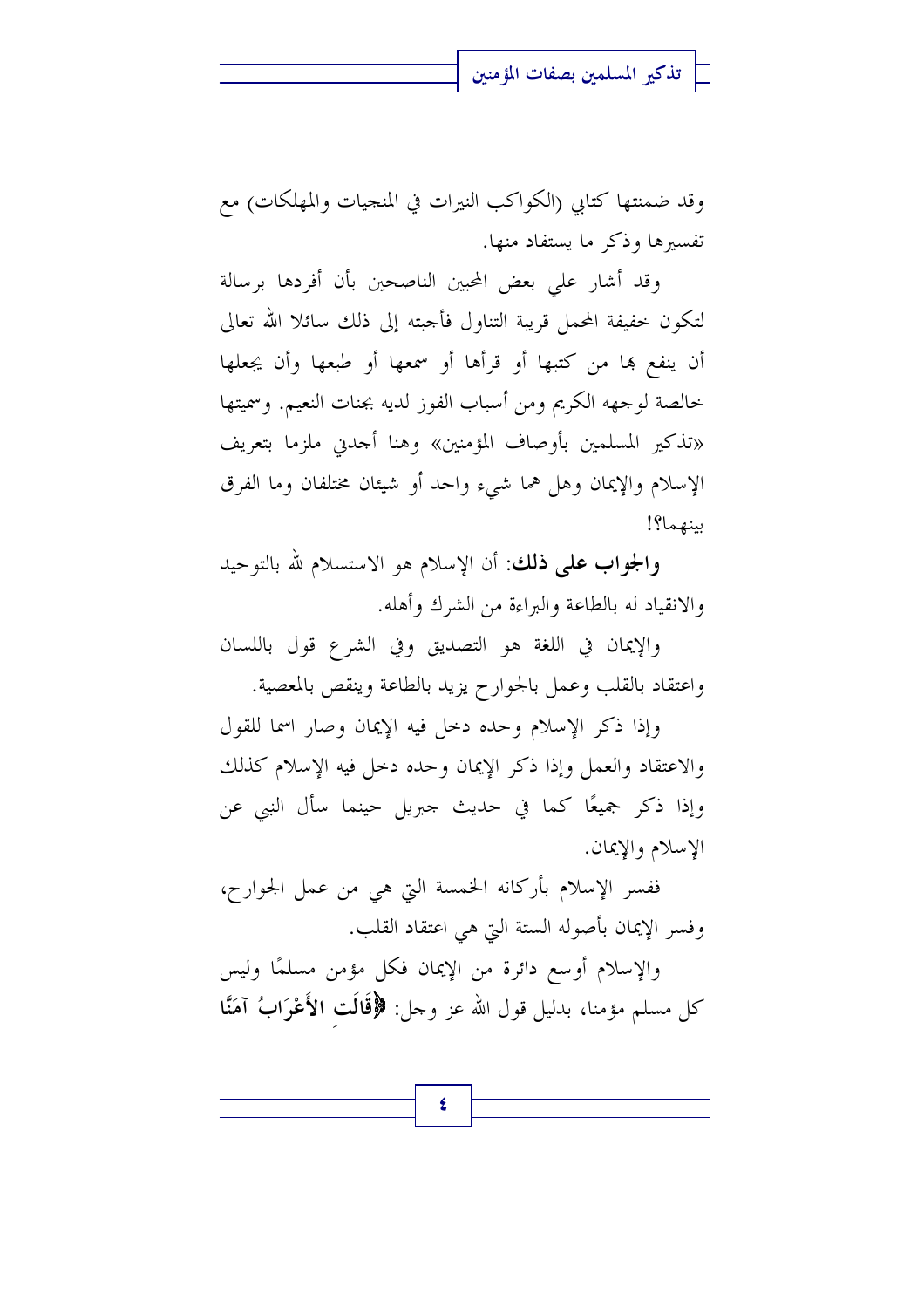قُلْ لَمْ تُؤْمِنُوا وَلَكنْ قُولُوا أَسْلَمْنَا وَلَمَّا يَدْخُلِ الإِيمَانُ في قُلُوبِكُمْ﴾ [الحجرات: ١٤].

وللمزيد من التفقه في الإيمان وأسبابه وشعبه وزيادته ونقصانه ومقوياته وفوائده وثمراته أحيل القارئ الكريم إلى رسالة «التوضيح والبيان لشجرة الإيمان»، للشيخ عبد الرحمن بن ناصر السعدي ومعها «مختصر شعب الإيمان» للبيهقي رحم الله الجميع وغفر لنا ولهم ولوالدينا ولجميع المسلمين.

وهذه الرسالة مستفادة من كلام الله تعالى وكلام رسوله ﷺ وكلام المحققين من أهل العلم ولا يفوتني أن أنبه إلى أن من كرامة المؤمن على ربه أن حملة العرش من الملائكة يستغفرون للمؤمنين التائبين المتبعين للحق ويسألون الله أن يدحلهم الجنة ومن صلح من آبائهم وأزواجهم وذرياتهم وأن يقيهم السيئات وأن ذلك من علامة  $\cdot^{(1)}$  , جمة الله بمم

كما أن المؤمن الصالح القائم بحقوق الله وحقوق عباده يسلم عليه ملايين المسلمين في كل صلاة، ويشرع له السلام عليهم في التشهد «السلام علينا وعلى عباد الله الصالحين»، نسأل الله تعالى أن يجعلنا منهم فهنيئا للمؤمن الصادق في إيمانه بالفضل العظيم والثواب الجسيم، وذلك فضل الله يؤتيه من يشاء والله ذو الفضل العظيم وصلى الله وسلم على نبينا محمد وعلى آله وصحبه أجمعين.

(1) انظر الآبات من سورة غافر ٩-٩.

$$
\begin{array}{|c|c|c|c|c|}\hline \rule{0pt}{16pt} \quad \bullet & \\\hline \rule{0pt}{16pt} \quad \bullet & \\\hline \rule{0pt}{16pt} \end{array}
$$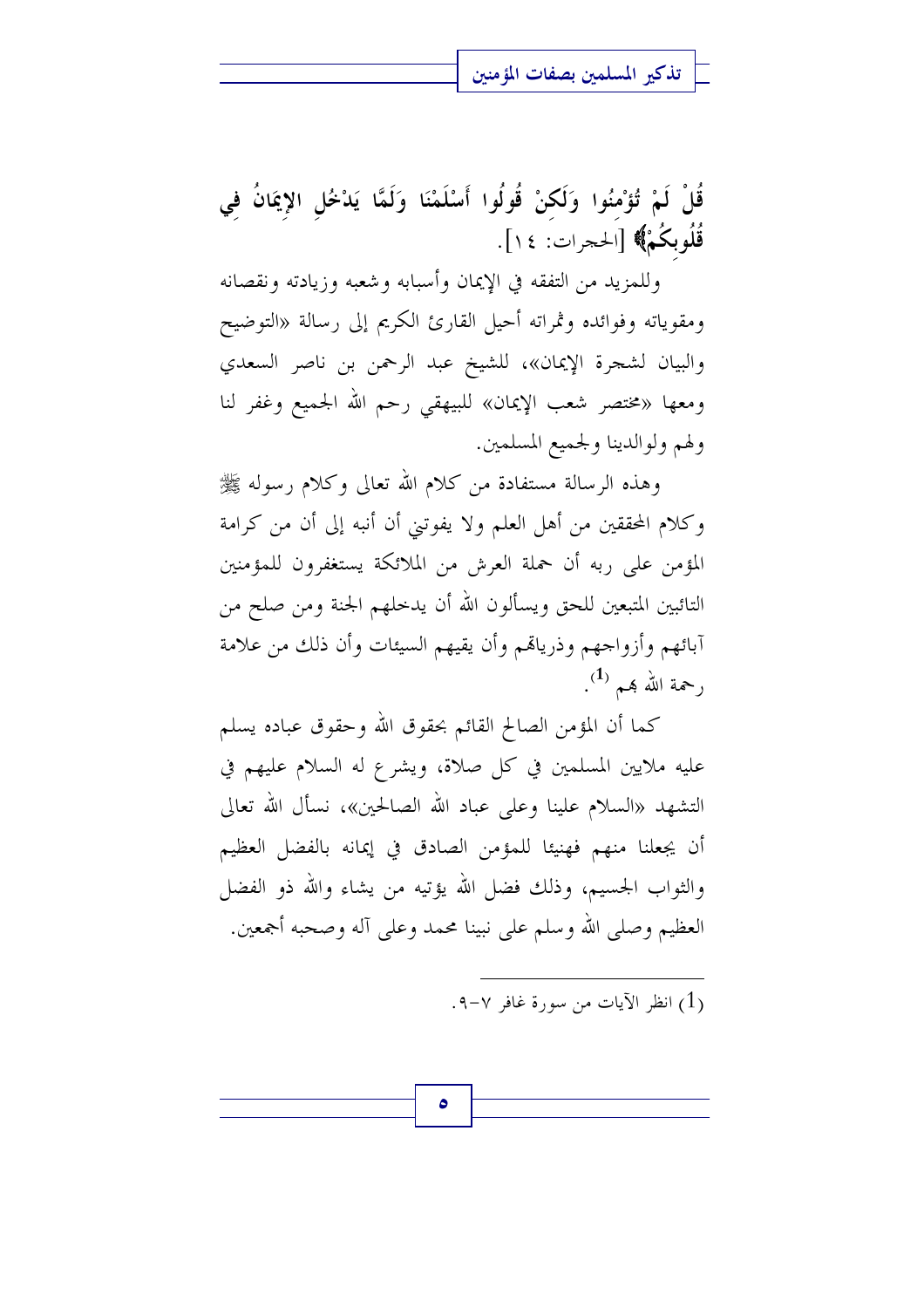$\overline{\mathsf{L}}$ 

المؤلف في ١٤١٠/١١/١٥.

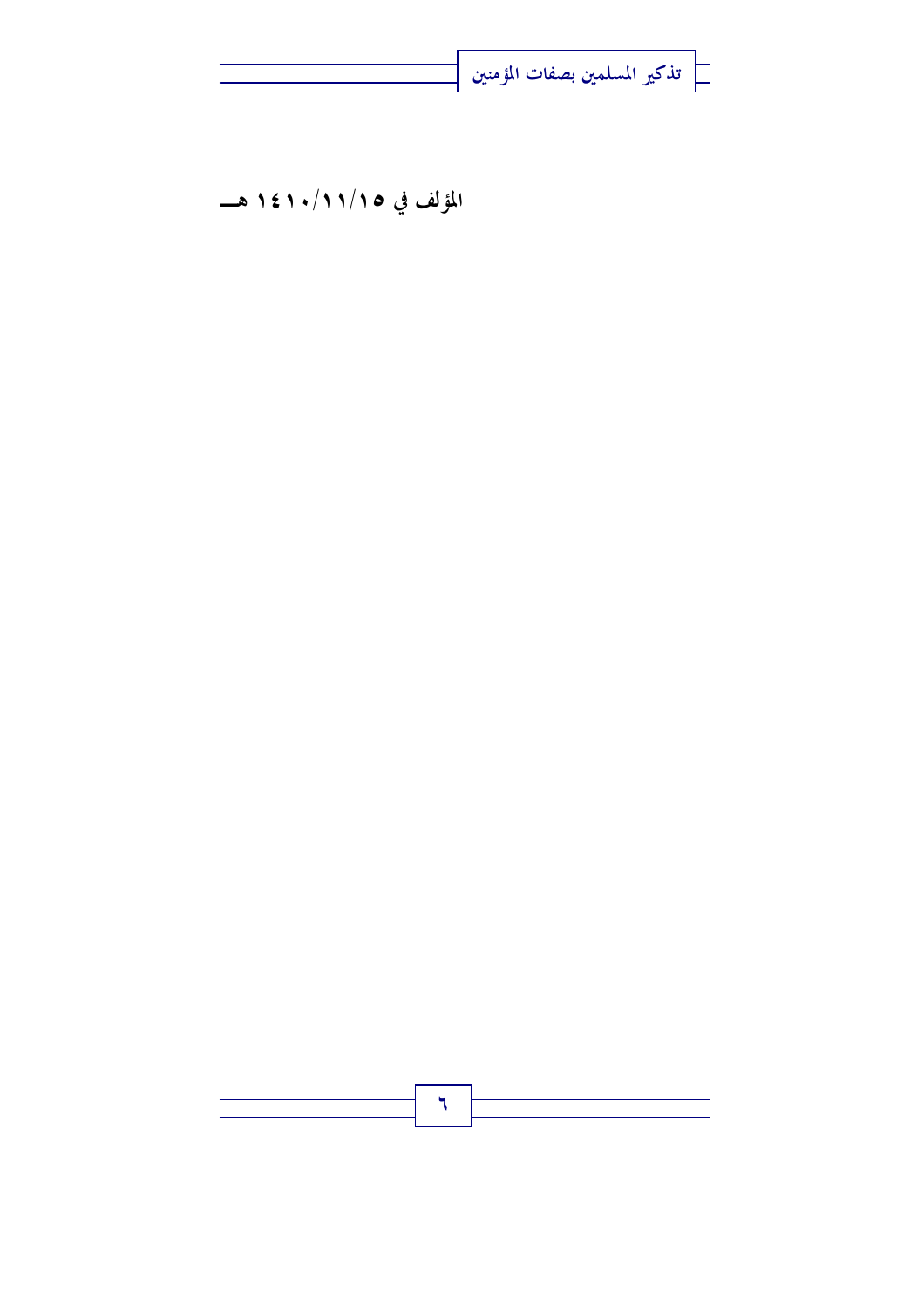أعمال المتقين وجزاؤهم ﴿الِسِمِ \* ذَلِكَ الْكِتَابُ لا رَيْبَ فِيه هُدًى لِلْمُتَّقِينَ \* الَّذينَ يُؤْمِنُو نَ بِالْغَيْبِ وَيُقِيمُونَ الصَّلاةَ وَممَّا رَزَقْنَاهُمْ يُنْفقُونَ \* وَالَّذينَ يُؤْمْنُونَ بِمَا أُنْزِلَ إِلَيْكَ وَمَا أُنْزِلَ منْ قَبْلكَ وَبِالآخِرَةِ هُمْ يُوقُّنُونَ \* أُولَئكَ عَلَى هُدًى منْ رَبِّهِمْ وَأُولَئكَ هُمُ الْمُفْلِحُونَ ﴾ [سورة البقرة ١-٥].

قوله تعالى: ﴿السِّمِ﴾ قال بعض أهل العلم أن ﴿السَّمِ﴾ وسائر حروف الهجاء في أوائل القرآن من المتشابه الذي استأثر الله بعلمه، وهي سر القرآن، فنحن نؤمن بظاهرها ونكل العلم فيها إلى الله تعالى.

وعن ابن عباس أنه قال: معنى: ﴿**الــو﴾** أنا الله أعلم، ومعنى ﴿الصرِ﴾ أنا الله أعلم وأفصل، ومعنى ﴿السِّرِ﴾ أنا الله أرى، ومعنى ﴿السَّعِ ﴾ أنا الله أعلم وأرى، وقال مجاهد: هذه الحروف أسماء للسور وقال آحرون، إنما ذكرت هذه الحروف في أول السور بيانا لإعجاز القرآن، وأن الخلق عاجزون عن معارضته بمثله، وإليه ذهب شيخ الإسلام ابن تيمية وقال الزمخشري: ولم ترد كلها مجموعة في أول القرآن، وإنما كررت ليكون أبلغ في التحدي والتبكيت كما كررت قصص كثيرة وكرر التحدي الصريح في أماكن.

وقال الشيخ ابن سعدي: وأما الحروف المقطعة في أوائل السور فالأسلم فيها السكوت وعدم التعرض لمعناها من غير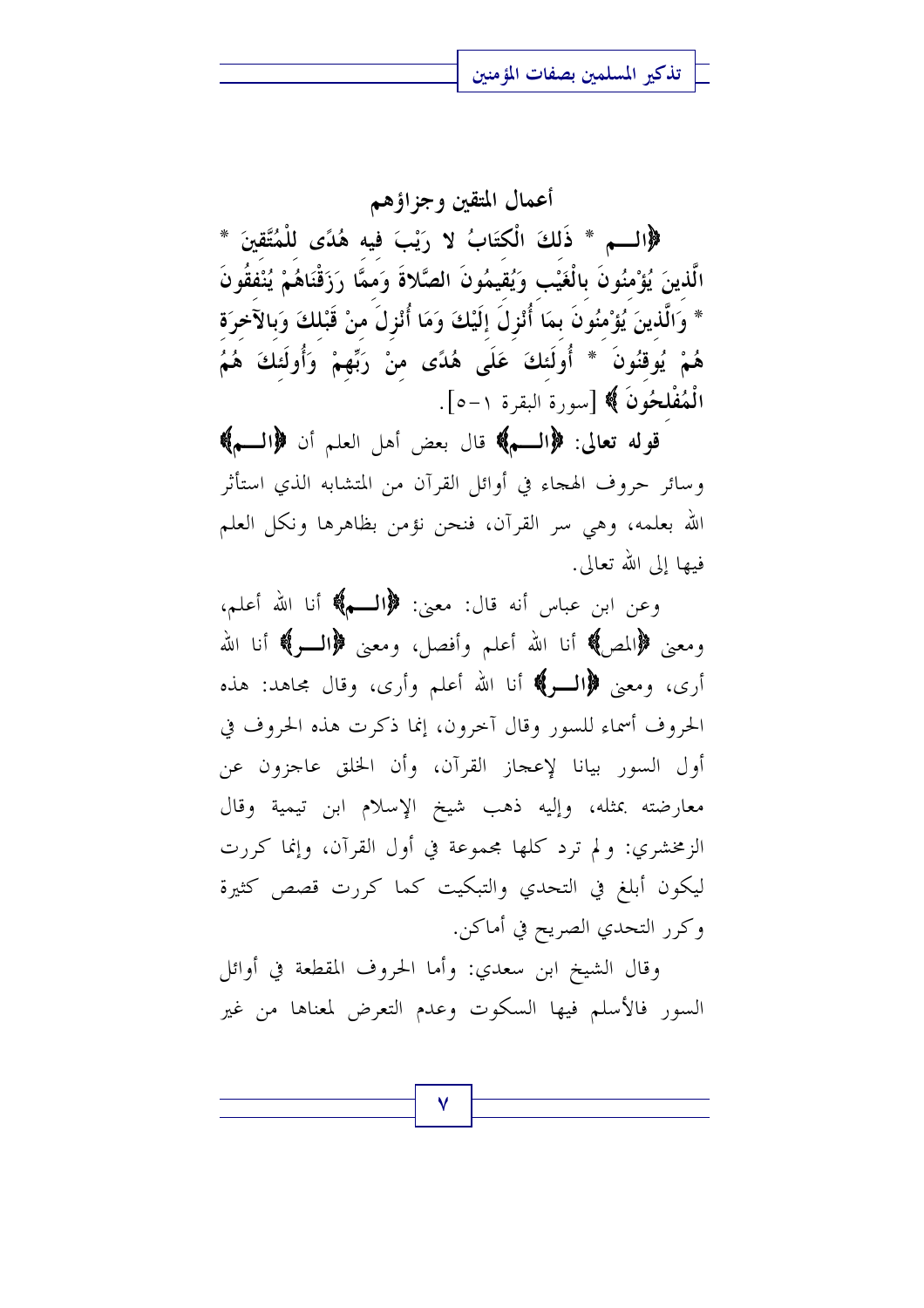مستند شرعی مع الجزم بأن الله تعالی لم ينزلها عبثا بل لحکمة لا نعلمها، انتهى والله أعلم بمراده وأسرار كتابه.

وقوله تعالى: ﴿ذَلِكَ الْكَتَابُ﴾ أي هذا الكتاب العظيم، وهو القرآن الذي هو الكتاب على الحقيقة المشتمل على العلم العظيم والحق المبين من العقائد الصحيحة والأحكام العادلة والأحبار الصادقة والمواعظ النافعة والهدى الكامل والبيان التام ﴿ لا رَيْبَ فيه﴾ أي لا شك فيه أنه من عند الله، وأنه الحق والصدق كما قال تعالى: ﴿السم \* تَنْزِيلُ الْكَتَابِ لا رَيْبَ فِيهِ منْ رَبِّ الْعَالَمينَ﴾ [السجدة: ١].

وقوله تعالى: ﴿هُدًى لِلْمُتَّقِينَ﴾ أي رشد وبيان لأهل التقوى حاصة لألهم المنتفعون به الممتثلون لأوامره المنتهون عن نواهيه وزواجره كما قال تعالى: ﴿قُلْ هُوَ لِلَّذِينَ آمَنُوا هُلَّى وَشفَاءٌ وَالَّذينَ لا يُؤْمِنُونَ في آذَانهمْ وَقْرٌ وَهُوَ عَلَيْهِمْ عَمًى أُولَئِكَ يُنَادَوْنَ منْ مَكَانٍ بَعِيدٍ﴾ [فصلت: ٤٤] وقال تعالى: ﴿وَنُنَزِّلُ منَ الْقُرْآنِ مَا هُوَ شفَّاءٌ وَرَحْمَةٌ للْمُؤْمنينَ وَلا يَزِيدُ الظَّالمينَ إلا خَسَارًا﴾ [الإسراء: ٨٢] ﴿ومِنْ﴾ لبيان الجنس لا للتبعيض.

والهدى ما تحصل به الهداية من الضلالة والشبه، وما به الهداية إلى سلوك الطرق النافعة، فالقرآن الكريم هدى لجميع مصالح الدارين، فهو مرشد للعباد في المسائل الأصولية والفرعية، ومبين للحق من الباطل، والهدى من الضلال ومبين لهم كيف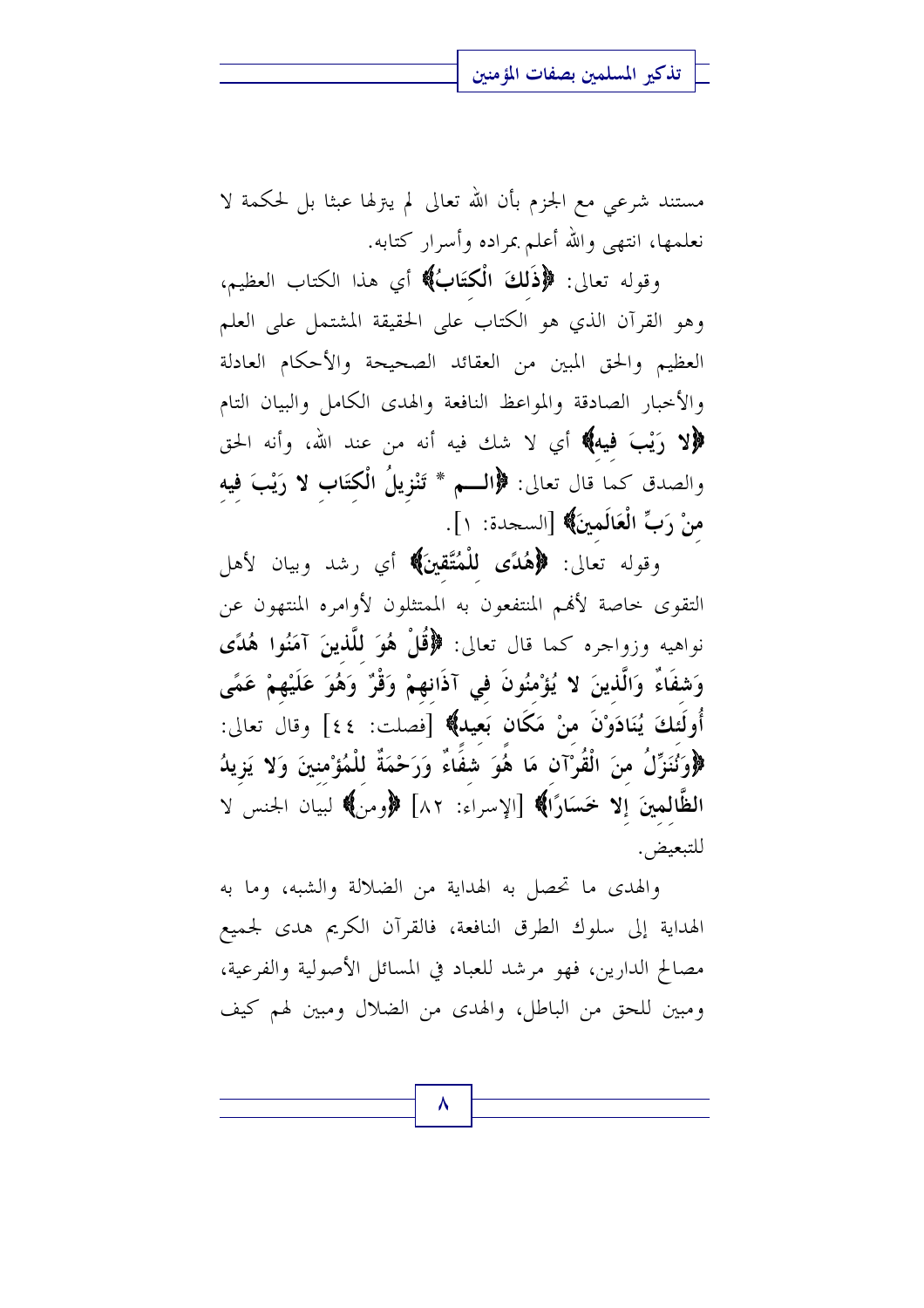يسلكون الطرق النافعة لهم في دنياهم وأحراهم، والتقوى هي طاعة الله بامتثال أمره واحتناب نميه.

ثم وصف الله المتقين بالعقائد والأعمال الباطنة والأعمال الظاهرة لتضمن التقوى لذلك، فقال: ﴿الَّذِينَ يُؤْمِنُونَ بِالْغَيْبِ﴾ حقيقة الإيمان هو التصديق التام بما أحبرت به الرسل المتضمن لانقياد الجوارح، فهؤلاء المؤمنون يصدقون بجميع ما أخبر الله به ورسوله من الغيوب الماضية والمستقبلة وأحوال الآحرة فيؤمنون بالله وملائكته وكتبه ورسله واليوم الآخر وبالقدر حيره وشره، ويؤمنون بعذاب القبر ونعيمه ويؤمنون بالبعث بعد الموت، ويؤمنون بالجزاء والحساب والثواب والعقاب والجنة والنار ويؤمنون بالوعد والوعيد.

﴿ وَيُقِيمُونَ الصَّلاقَ﴾ أي يأتون ها على الوجه الأكمل في وقتها ويأتون بشروطها وأركافا وواجباقما ومستحباقما كاملة ويقيموها ظاهرا بإقمام قيامها وقعودها وركوعها وسجودها والإتيان بالقراءة والأذكار المشروعة فيها، ويقيموها باطنا بإقامة روحها وهو حضور القلب فيها وتدبر ما يقول ويفعل فيها: ﴿وَمِمَّا رَزَقْنَاهُمْ يُنْفَقُونَ﴾ يدحل فيه النفقات الواجبة كالزكاة ونفقة الزوجات والأقارب والمماليك ونحوهم والنفقات المستحبة في جميع طرق الخير.

وفي قوله: ﴿وَمِمَّا رَزَقْنَاهُمْ﴾ إشارة إلى أن هذه الأموال التي بين أيديكم ليست حاصلة بقوتكم وقدرتكم وإنما هي رزق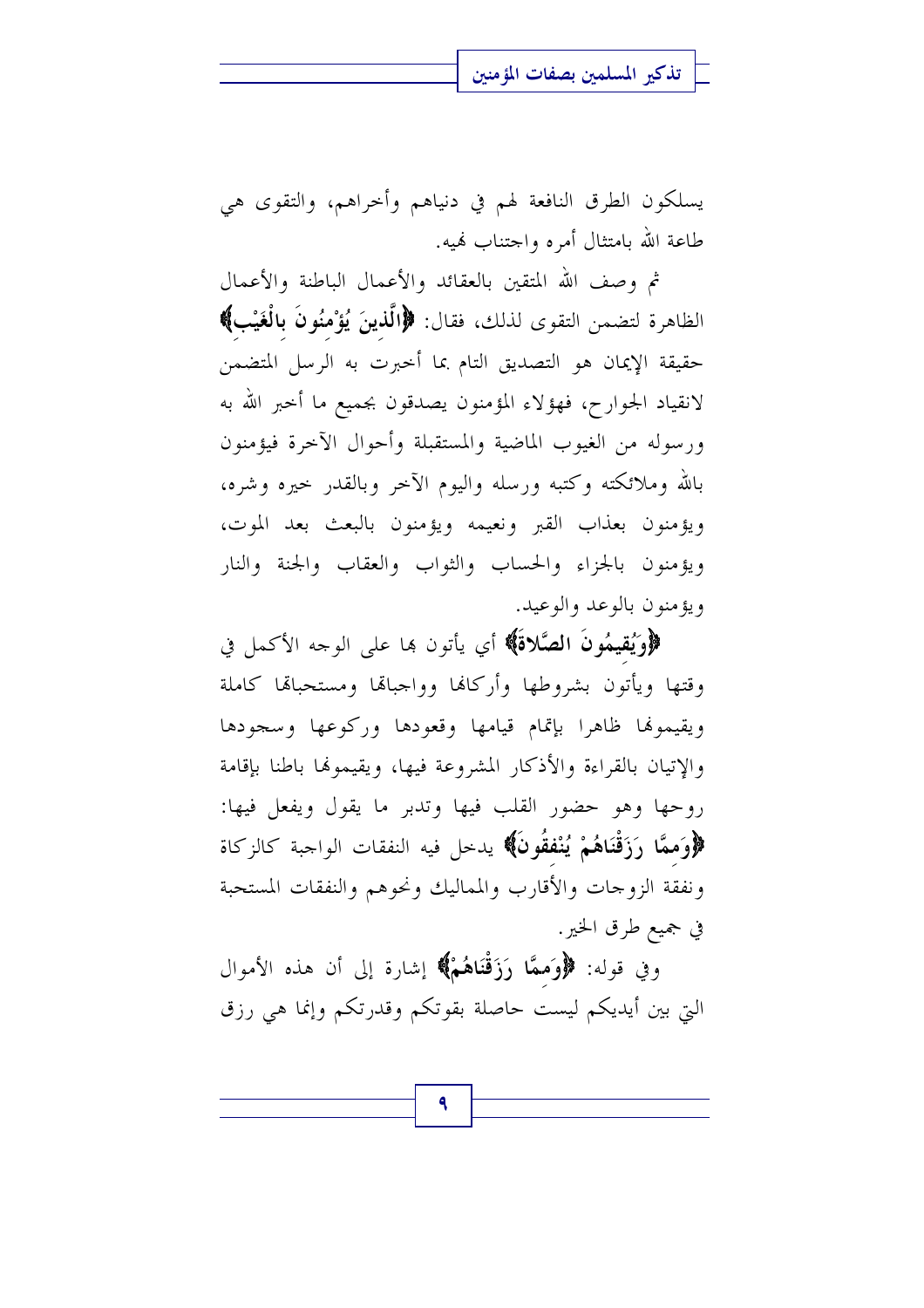من الله الذي أعطاكم وأنعم به عليكم ورزقكم وفضلكم على كثير من حلقه فاشكروه بإحراج بعض ما رزقكم وواسوا به إخوانكم المحتاجين، وكثيرا ما يجمع الله تعالى بين الصلاة والزكاة في القرآن لأن الصلاة تتضمن الإخلاص للمعبود والزكاة والنفقة تتضمن الإحسان إلى العباد فعنوان سعادة الإنسان الإحسان في عبادة الله والإخلاص له والسعي في نفع الخلق.

ثم قال تعالى: ﴿وَالَّذِينَ يُؤْمِنُونَ بِمَا أُنْزِلَ إِلَيْكَ﴾ أي يصدقون بما جئت به من الله وما جاء به من قبلك من المرسلين لا يفرقون بينهم ولا يجحدون ما جاءوا به من ربمم: ﴿وَبِالْآخِرَةِ هُمْ يُوقِنُونَ﴾ أي يعلمون علما يقينا لا شك فيه أن الدار الآخرة حق، وهي اسم لما يكون بعد الموت، وخصه بالذكر بعد العموم لأن الإيمان به أحد أركان الإيمان الستة لأنه أعظم باعث على الرغبة والرهبة والعمل قال البغوي: سميت الدنيا دنيا لدنوها من الآخرة وسميت الآحرة لتأجرها وكوفها بعد الدنيا.

﴿أَوْلَٰٓئِكَ عَلَى هُٰدًى منْ رَبِّهِمْ﴾ أي المتصفون بالإيمان وإقام الصلاة والإنفاق مما رزقهم الله على نور من رهم وبرهان وبصيرة، ﴿وَأُولَٰئِكَ هُمُ الْمُفْلِحُونَ﴾ أي الناحون الفائزون فازوا بالجنة ونجوا من النار، والفلاح هو الفوز بالمطلوب والنجاة من المرهوب، وحصر الفلاح فيهم لأنه لا سبيل إلى الفلاح إلا بسلوك سبيلهم.

ما يستفاد من الآيات: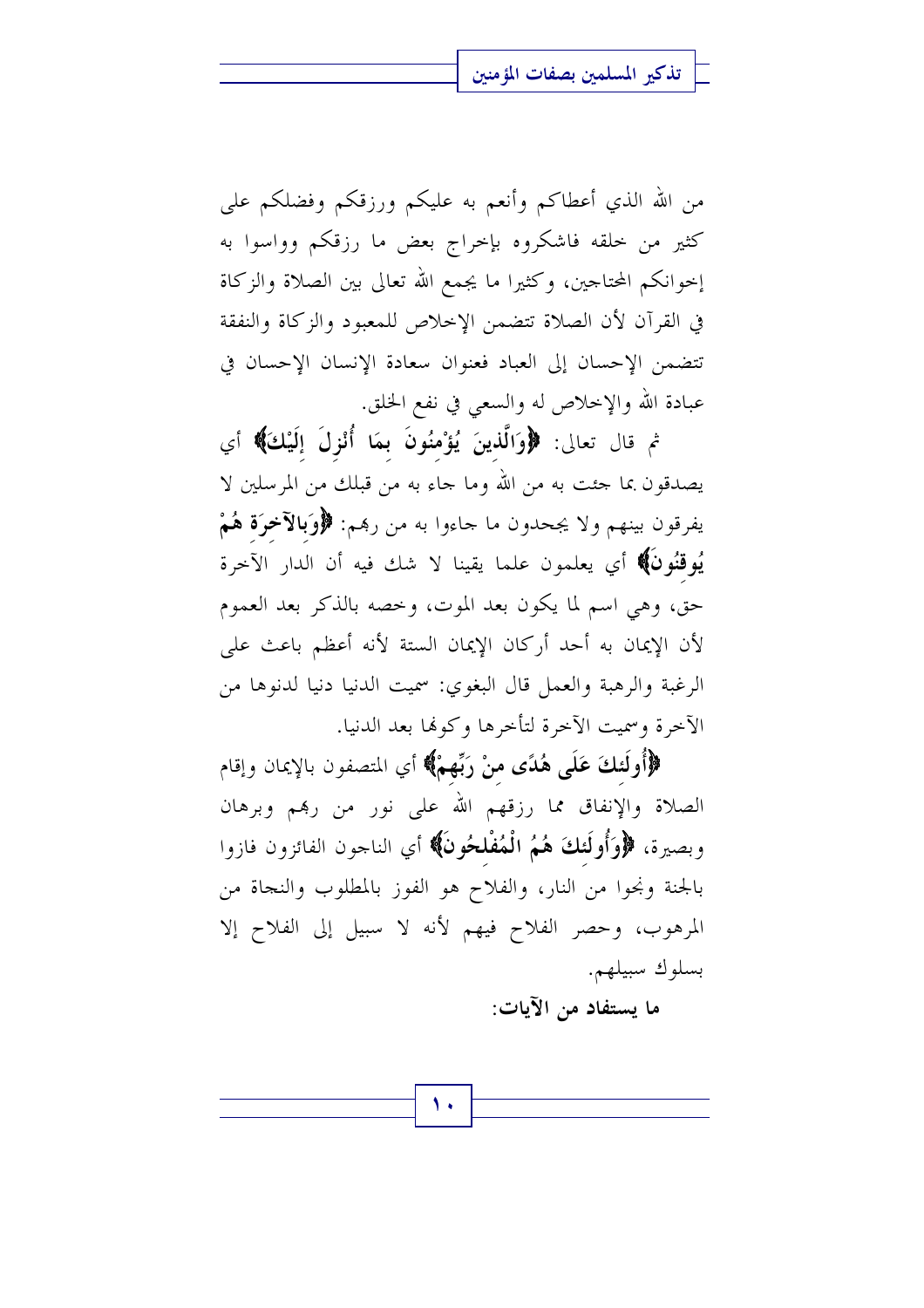١– الرد على من زعم أن القرآن سحر أو شعر أو كهانة أو حديث. مفترى أو أساطير الأولين.

٢– أنه لا ينتفع بالقرآن إلا المتقون لاختصاصهم بمدايته واستقامتهم عليه.

٣– أنه لا يتم الإيمان إلا بالإيمان بالغيب الذي يتميز به المؤمن من الكافي.

٤– أنه لا يكفي في أداء الصلاة مجرد الإتيان بصورها الظاهرة وأنه لا يترتب الثواب عليها إلا بإقامتها ظاهرا وباطنا بالخشوع وحضور القلب وتدبر ما يقول ويفعل فيها وبذلك يترتب عليها الثواب وتنهي عن الفحشاء والمنكر.

٥- من صفات المؤمنين ألهم ينفقون مما رزقهم الله النفقات الواجبة والمستحبة.

٦– من أصول الإيمان الإيمان بكل كتاب أنزله الله وبكل , سول أ, سله الله.

٧– من أصول الإيمان الإيمان بكل ما أحبر به الله ورسوله مما يكون بعد الموت من فتنة القبر وعذابه ونعيمه والحياة بعد الموت والحساب والميزان والصراط والجنة والنار .

٨- أن من اتصف بالإيمان والعمل الصالح من صلاة وصدقة وغير ذلك فهو على هدى من ربه واستقامة على دينه.

٩- بيان ثمرة تقوى الله والعمل بطاعته وهو الفوز بكل مطلوب والنجاة من كل محذور ومرهوب.

 $\mathbf{A}$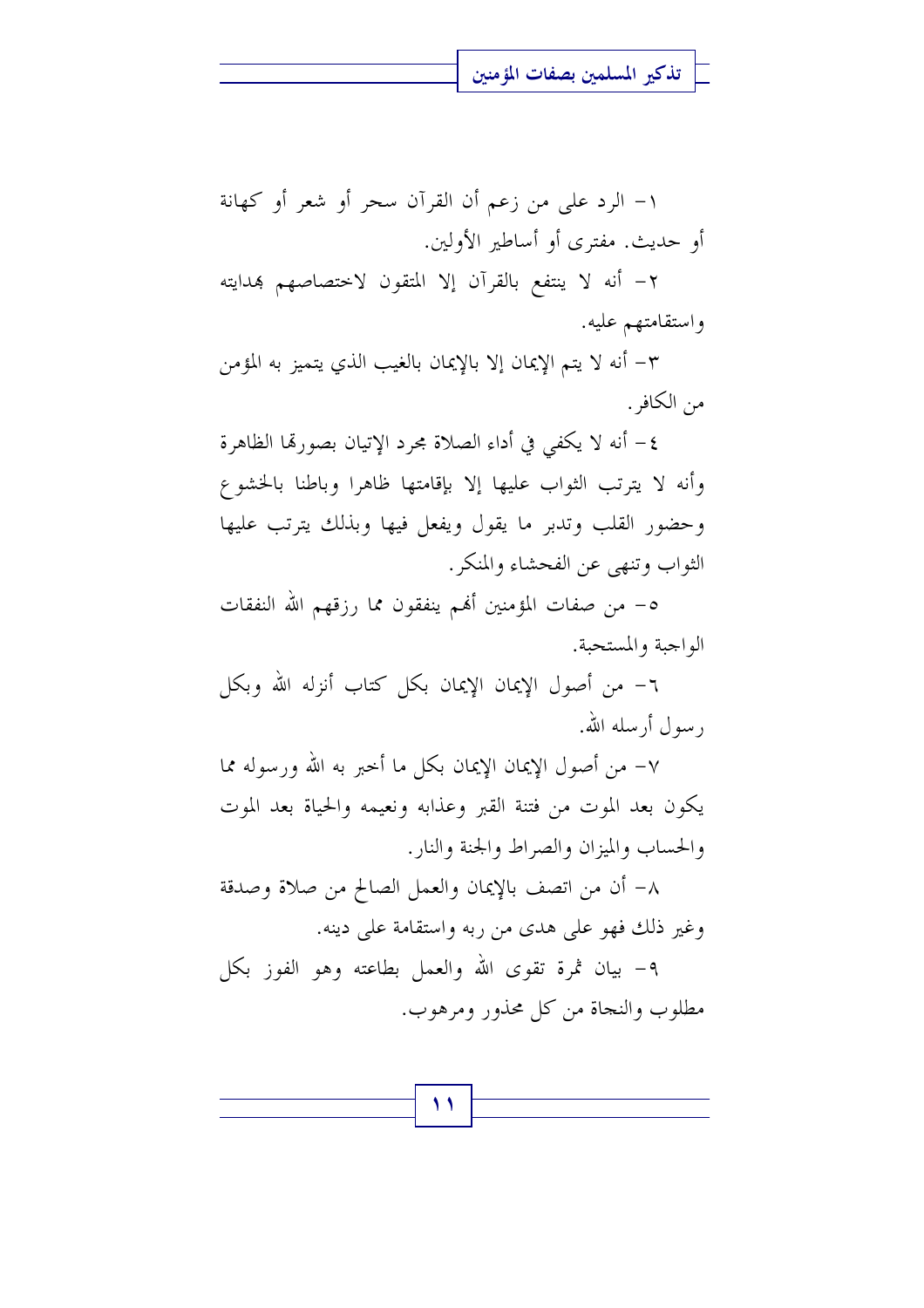١٠- أن الدين والإيمان قول واعتقاد وعمل. ۱۱– في قوله تعالى: ﴿عَلَى هُدًى مِنْ رَبِّهِمْ﴾ رد على القدرية في قولهم أُهُم يخلقون إيمالهم وهداهم، تعالى الله عن قولهم. ١٢– أن الإيمان والتقوى سبب التوفيق إلى الهداية إلى الحق في الدنيا وإلى الفوز في الآخرة بالنعيم والنجاة من عذاب الجحيم.

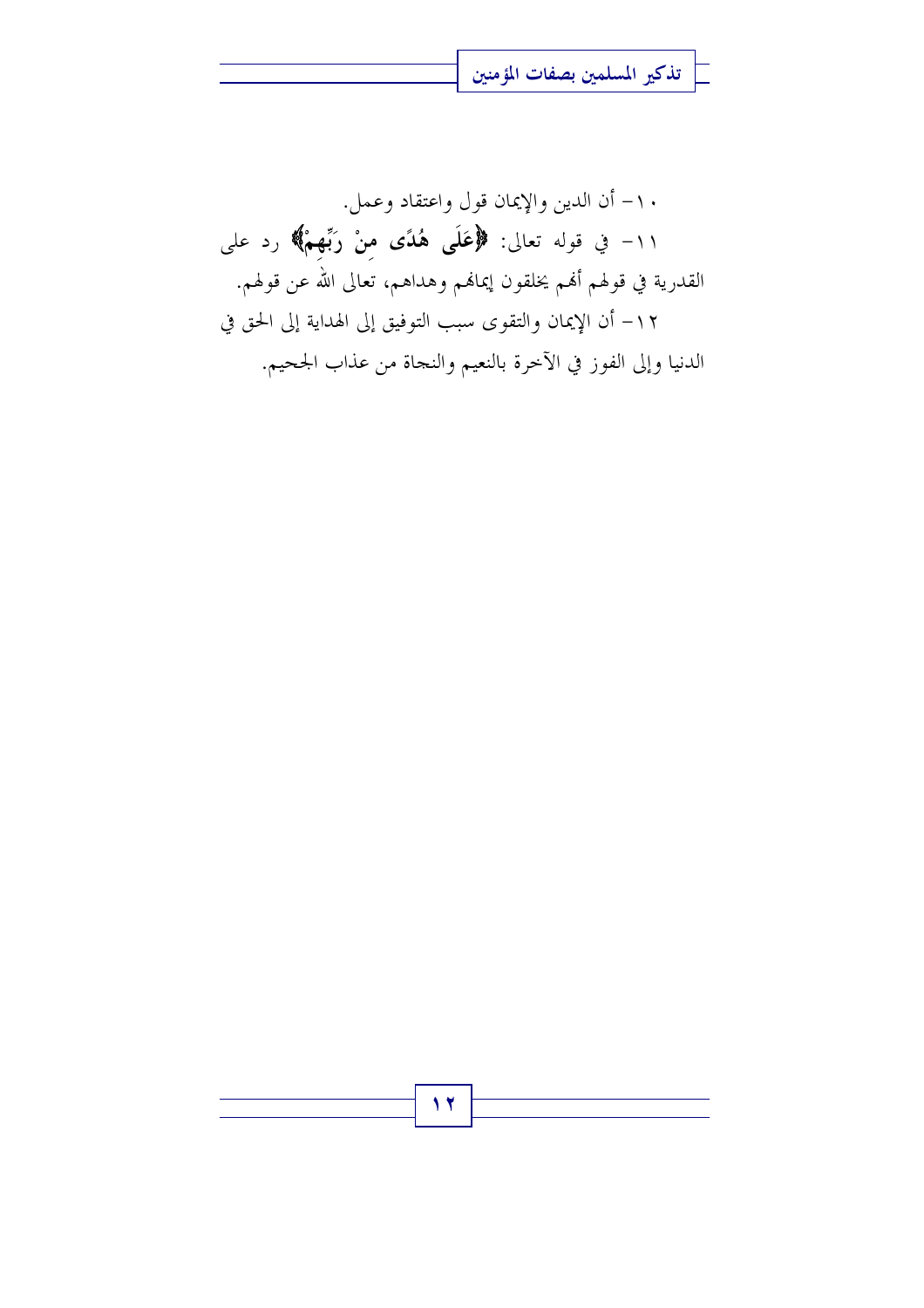أنواع البر التي اتصف ها المؤمنون الأبرار قال الله تعالى: ﴿لِلَّيْسَ الْبِرَّ أَنْ تُوَلُّوا وُجُوهَكُمْ قَبَلَ الْمَشْرِق وَالْمَغْرِب وَلَكنَّ الْبِرَّ مَنْ آمَنَ بِالله وَالْيَوْمِ الآخر وَالْمَلائكَة وَالْكِتَابِ وَالنَّبِيِّينَ وَآتَى الْمَالَ عَلَى حُبِّه ذَوِي الْقُرْبَى وَالْيَتَامَى وَالْمَسَاكِينَ وَابْنَ السَّبِيلِ وَالسَّائلينَ وَفي الرِّقَابِ وَأَقَامَ الصَّلاةَ وَآتَى الزَّكَاةَ وَالْمُوفُونَ بِعَهْدهمْ إِذَا عَاهَدُوا وَالصَّابِرِينَ في الْبَأْسَاء وَالضَّرَّاء وَحِينَ الْبَأْسِ أُولَئكَ الَّذينَ صَدَقُوا وَأُولَئكَ هُمُ الْمُتَّقُونَ﴾ [البقرة: ١٧٧].

اشتملت هذه الآية الكريمة على جمل عظيمة وقواعد عميمة وعقيدة مستقيمة فقد اشتملت على أنواع البر كلها، فمن اتصف هِذِهِ الآيةِ فقد دخلٍ في عرى الإسلامِ كلها، وأخذ بمجامع الخيرِ كله، والبر كل عمل حير يقضي بصاحبه إلى الجنة، قال ابن كثير رحمه الله: إن الله تعالى لما أمر المؤمنين أولاً بالتوجه إلى بيت المقدس، ثم حولهم إلى الكعبة شق ذلك على نفوس طائفة من أهل الكتاب وبعض المسلمين، فأنزل الله تعالى بيان حكمته في ذلك وهو أن المراد إنما هو طاعة الله عز وجل، وامتثال أوامره والتوجه حيثما و جه.

واتباع ما شرع، فهذا هو البر والتقوى والإيمان والكامل، وليس في لزوم التوجه إلى جهة من المشرق أو المغرب بر ولا طاعة إن لم يكن عن أمر الله وشرعه، وقال أبو العالية: كانت اليهود تقبل قبل المغرب، وكانت النصارى تقبل قبل المشرق، يعني في صلاقمم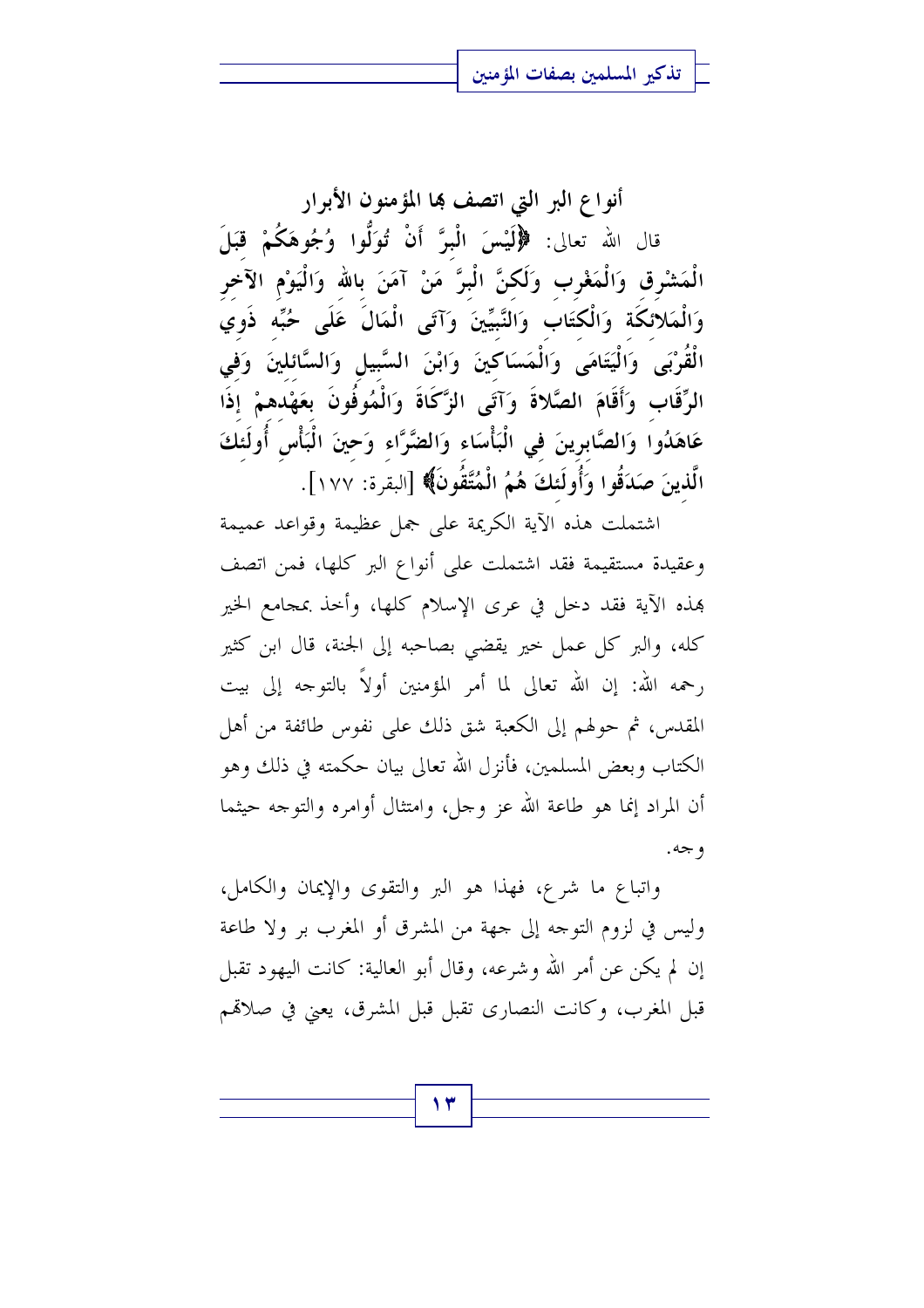فقال الله تعالى: ﴿لَهْيُسَ الْبِرَّ أَنْ تُوَلُّوا وُجُوهَكُمْ قَبَلَ الْمَشْرِق وَالْمَغْرِبِ وَلَكنَّ الْبِرَّ مَنْ آمَنَ بِاللهُ﴾ أي صدق بأنه إله واحد موصوف بكل صفة كمال متره عن كل نقص ﴿وَالْمَيَوْمِ الْآخِرِ﴾ أي وصدق بكل ما أحبر الله به رسوله مما يكون بعد الموت من فتنة القبر وعذابه ونعيمه ويوم القيامة وأهواله ﴿وَالْمَلائكَةُ﴾ أي وصدق بوجود الملائكة الذين وصفهم الله لنا في كتابه ووصفهم رسوله ﷺ وأفيم عباد مكرمون ﴿يُسَبِّحُونَ اللَّيْلَ وَالنَّهَارَ لا يَفْتُرُونَ﴾﴿يَخَافُونَ رَبَّهُمْ منْ فَوْقهمْ وَيَفْعَلُونَ مَا يُؤْمَرُونَ﴾ وأن الله وكلهم بحفظ بني آدم، وكتابة أعمالهم، وقبض أرواحهم بعد الموت، ووكلهم بإعداد الجنة لأهلها، وإيقاد النار وتسعيرها لأهلها وغير ذلك من أعمالهم وأوصافهم وتدبيراقمم التي أمروا ها ﴿وَالْكَتَابَ﴾ القرآن وجميع الكتب المترلة من السماء على الأنبياء فيؤمن بما وبما تضمنته من الأحبار الصادقة، والأحكام العادلة ﴿وَالنَّبِيِّينَ﴾ أي وصدق بالنبيين عموما وحصوصا حاتمهم وأفضلهم محمد ﷺ ﴿وَآتَنِي الْمَالَ عَلَى حُبِّهِ﴾ أي أعطى المال وهو محب له لحاجته إليه أو لنفاسته أو لقلته عنده، ثم ذكر المنفق عليهم وهو أولى الناس ببرك وإحسانك ﴿ذَوِي الْقُرْبَى﴾ وهو قرابة الرحل من النسب والصهر والرحم الذين يتوجع لمصاهم ويفرح بسرورهم الذين يتناصرون.

فمن أحسن البر تعاهد الأقارب بالصلة والإحسان القولي والمالي على حسب قرهم وحاحتهم ﴿وَالْيَتَامَى﴾ الذين فقدوا

12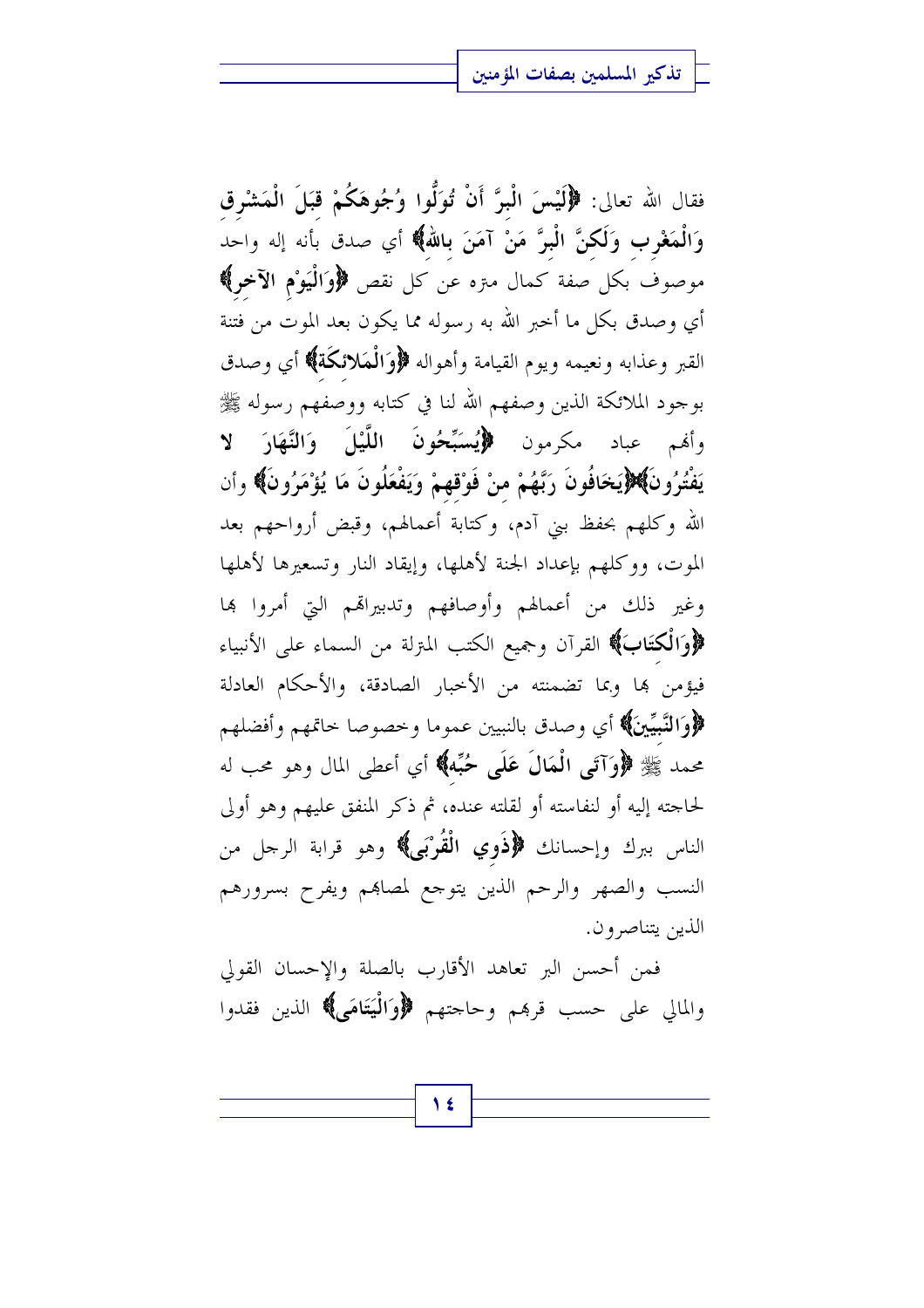آباءهم وهم صغار دون البلوغ الذين لا كاسب لهم وليس لهم قوة يستغنون بها، فمن رحمة أرحم الراحمين أوصى بالإحسان إليهم والعطف عليهم وإكرامهم ﴿وَالْمَسَاكِينَ﴾ وهم الذين لا يجدون ما يكفيهم في قوقمم وكسوقم وسكناهم وهم الذين أسكنتهم الحاجة فلهم حق على الأغنياء بما يدفع مسكنتهم ويسد حاجتهم أو يخففها ما يقدرون عليه وبما تيسر ﴿وَابْنِ السَّبِيلِ﴾ وهو الغريب المنقطع به في غير بلده.

فحث الله على إعطائه من الزكاة وغيرها ما يعينه على سفره، فعلي من أنعم الله عليه بوطنه وراحته وأعطاه من نعمه أن يرحم أخاه الغريب بقدر استطاعته بأن يخفف عليه مؤنة السفر ولو بتزويده أو إعطائه ما يوصله إلى بلده ﴿وَالسَّائِلِينَ﴾ الذين تعرض لهم حاجة من الحوائج توجب السؤال كمن ابتلى بأرش جناية أو ضريبة عليه من ولاة الأمور أو يسأل الناس لتعمير المصالح العامة كالمساحد والمدارس ونحوها، فهذا له حق وإن كان غنيا ﴿وَفِي الرِّقَابِ﴾ يدحل فيه عتق المماليك والإعانة عليه وبذل مال للمكاتب ليوفي سيده، وفداء الأسرى عند الكفار أو عند الظلمة.

﴿ وَإِقَامَ الصَّلاةِ﴾ أي أنمها في وقتها على الوجه المرضى ﴿وَآتَنِي الزَّكَافَ﴾ أي زكي نفسه من الرذائل وطهرها من المآثم وأعطى زكاة ماله لمستحقيها طيبة بما نفسه، وكثيرا ما يقرن الله بين الصلاة والزكاة لكوفمما أفضل العبادات وأكمل القربات القلبية والبدنية والمالية، وهما يوزن الإيمان ويعرف ما مع صاحبه من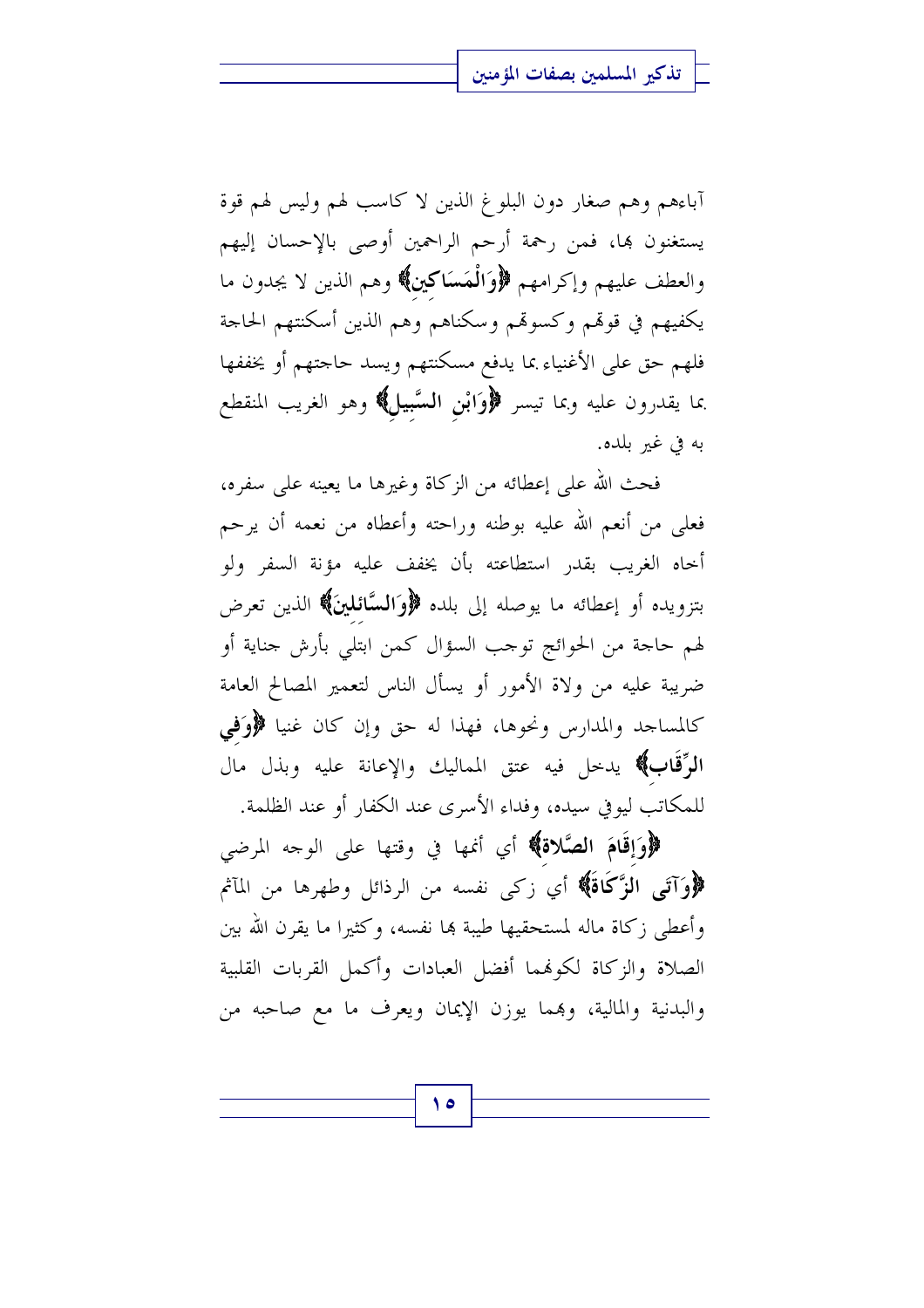الإيقان ﴿وَالْمُوفُونَ بِعَهْدهمْ إِذَا عَاهَدُوا﴾ أي يوفون بما التزموه على أنفسهم لله ولعباده من الحقوق والواجبات والأيمان والنذور والعهود والمواثيق ﴿وَالصَّابِرِينَ في الْبَأْسَاءِ﴾ أي في حالة الفقر لأن الفقير يحتاج إلى الصبر من وجوه كثيرة لكونه يحصل له من الالآم القلبية والبدنية المستمرة ما لا يحصل لغيره.

فإن تنعم الأغنياء بما لا يقدر عليه تألم، وإن حاع أو حاعت عياله تألم، وإن عري تألم، وإن نظر إلى ما بين يديه وما يتوهمه من المستقبل تألم، وإن أصابه البرد الذي لا يقدر على دفعه تألم، فكل هذه ونحوها مصائب يؤمر بالصبر والاحتساب ورجاء الثواب من الله عليها.

والصابرين في الضراء، أي المرض على احتلاف أنواعه من حمى أو قروح ورياح ووجع عضو حتى الضرس والإصبع ونحو ذلك فإنه يحتاج إلى الصبر عليها لأن النفس تضعف والبدن يألم وفي ذلك غاية المشقة على النفوس خصوصا مع تطاول ذلك فإنه يؤمر بالصبر احتسابا لثواب الله ﴿وَحِينَ الْمَأْسِ﴾ أي وقت القتال للأعداء المأمور بقتالهم لأن القتال يشق على النفس غاية المشقة ويجزع الإنسان من القتل والجرح أو الأسر فاحتيج إلى الصبر في ذلك.

﴿ أَوْلَٰٓئِكَ﴾ المتصفون بما ذكر من العقائد الصحيحة والأعمال الصالحة التي هي آثار الإيمان وبرهانه ونوره والأخلاق التي هي جمال الإنسان وحقيقته الإنسانية فأولئك ﴿الَّذِينَ صَدَقُوا﴾ في إبماهم لأن أعمالهم صدقت إبماهُم ﴿وَأُولَٰئِكَ هُمُ الْمُتَّقُونَ﴾ لأهُم تركوا المحظور وفعلوا المأمور لأن هذه الأمور مشتملة على خصال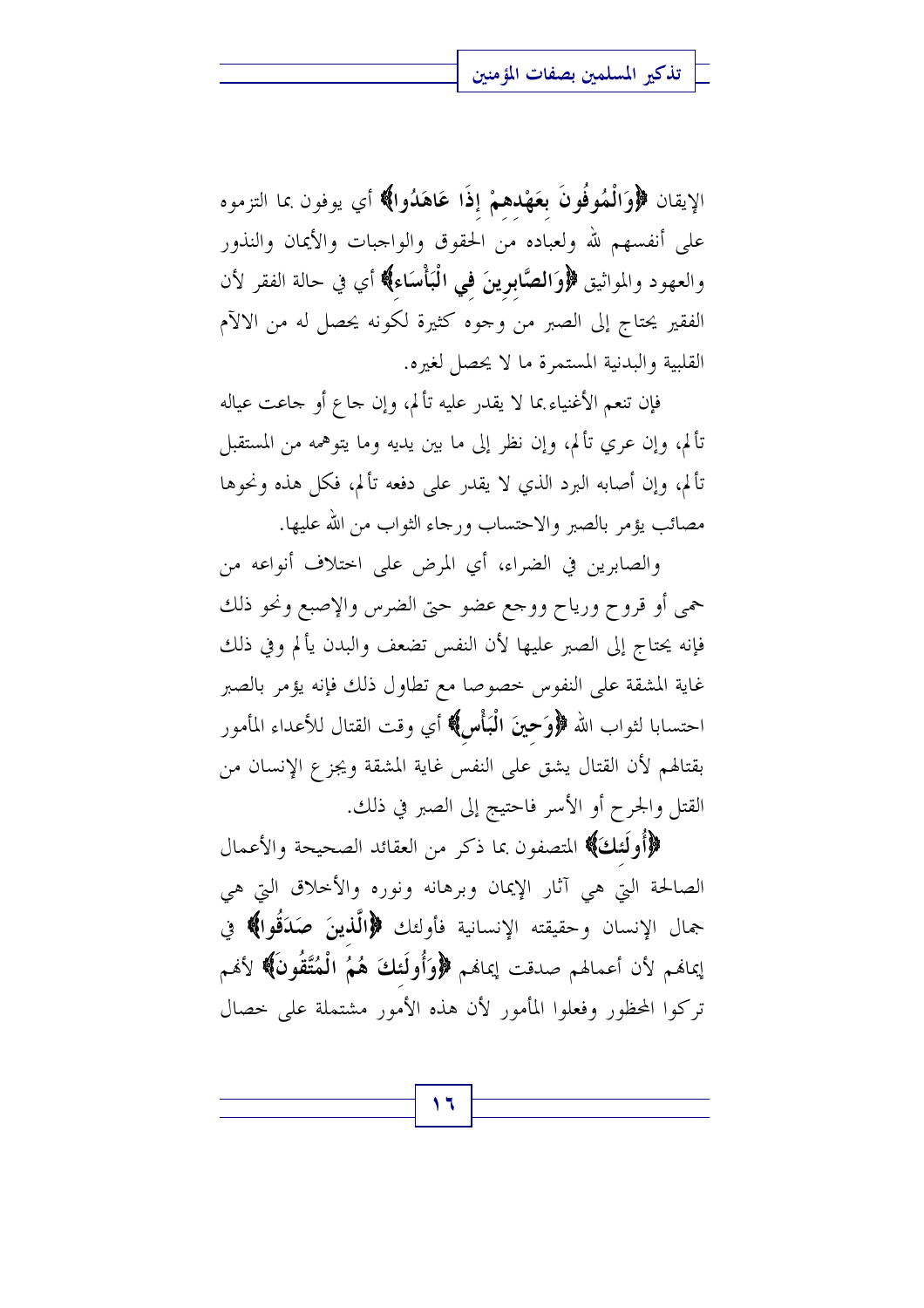الخير لأن الوفاء بالعهد يدحل فيه الدين كله ولأن العبادات المنصوص عليها في هذه الآية أكبر العبادات وأعظمها ومن قام ها كان بما سواها أقوم.

ما يستفاد من هذه الآية:

١- أن الدين والإيمان قول واعتقاد وعمل. ٢ – معرفة أصول الإيمان وهي الإيمان بالله واليوم الآخر

والملائكة والكتاب والنبيين.

٣– بيان أحق الناس بالبر والإحسان والصدقة وهم قرابة الرجل ويشمل الوالدين والإخوان والأخوات والأعمام والعمات والأحوال والخالات والأحداد والجدات واليتامى والفقراء والمساكين والمسافرين والسائلين وفي الرقاب.

٤– وجوب إقام الصلاة في وقتها والإتيان بشروطها وأركانها وواجبالها وإتمامها على الوحه المشروع وهي أعظم العبادات البدنية.

٦- وجوب إحراج الزكاة كاملة لمستحقيها وهي أعظم العبادات المالية.

٧- وجوب الوفاء بالعهود والمواثيق وتحريم نقضها.

٨- وجوب الصبر على ما يصيب الإنسان من المصائب والمشقات في حالة الفقر والمرض وقتال الأعداء المأمور بقتالهم.

٩ – فضل العمل بمذه الآية وأن من قام بما فيها من العقائد والأعمال والأحلاق فهو من الصادقين الأبرار ومن الأتقياء الأحيار . ١٠– أن في المال حق سوى الزكاة.

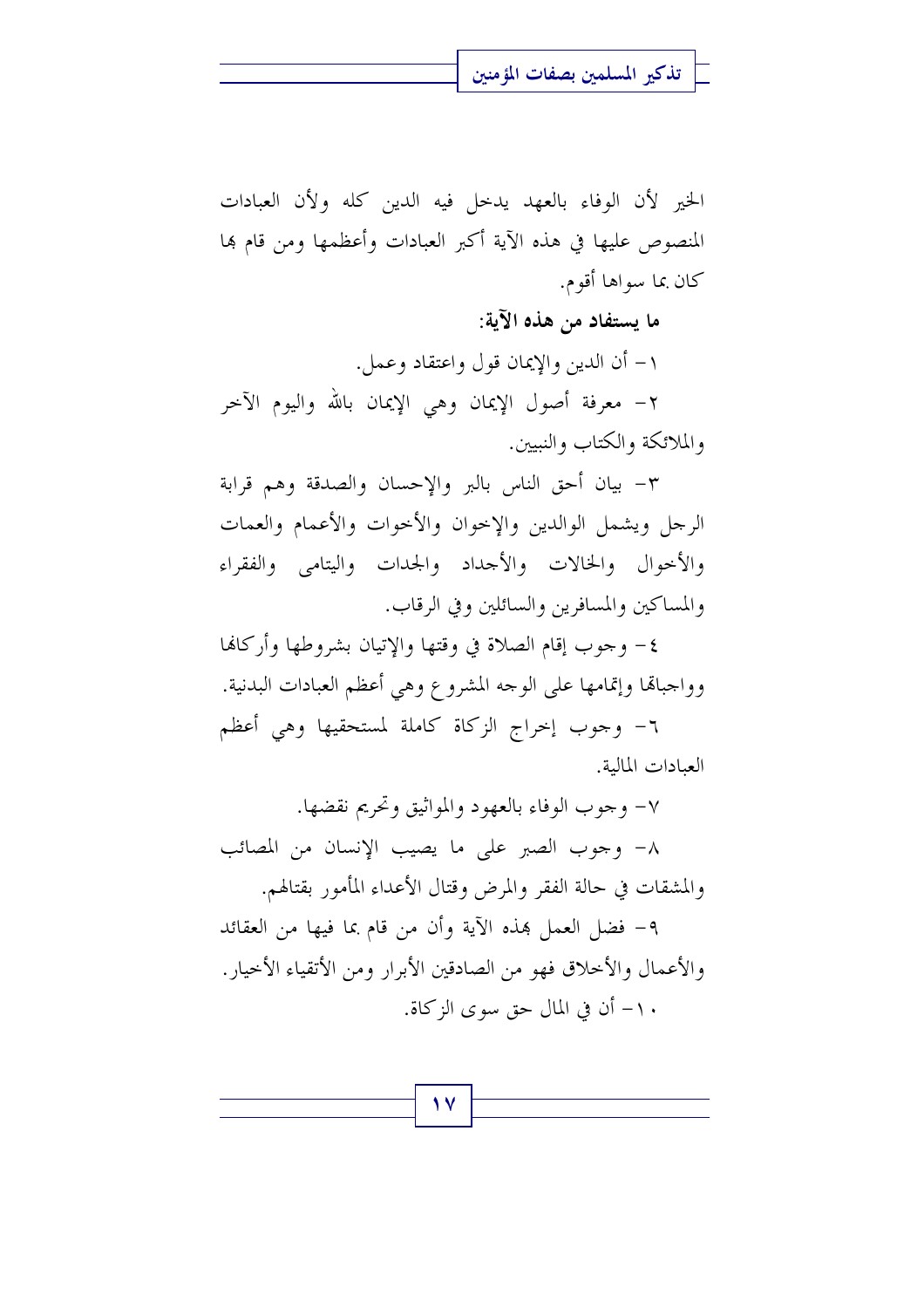من صفات المؤمنين الكمل قال تعالى: ﴿لِيَسْأَلُونَكَ عَنِ الأَنْفَالِ قُلِ الأَنْفَالُ لله وَالرَّسُولِ فَاتَّقُوا اللهُ وَأَصْلِحُوا ذَاتَ بَيْنِكُمْ وَأَطِيعُوا اللَّهُ وَرَسُولَهُ إنْ كُنْتُمْ مُؤْمنينَ \* إِنَّمَا الْمُؤْمنُونَ الَّذينَ إِذَا ذُكرَ اللَّهُ وَجِلَتْ قُلُوبُهُمْ وَإِذَا تُليَتْ عَلَيْهِمْ آيَاتُهُ زَادَتْهُمْ إِيمَانًا وَعَلَى رَبِّهِمْ يَتَوَ كَّلُو نَ \* الَّذينَ يُقِيمُو نَ الصَّلاةَ وَممَّا رَزَقْنَاهُمْ يُنْفقُو نَ \* أُولَئكَ هُمُ الْمُؤْمِنُونَ حَقًّا لَهُمْ دَرَجَاتٌ عِنْدَ رَبِّهِمْ وَمَغْفِرَةٌ وَرِزْقٌ كَوِيمٌ﴾ [الأنفال: ١–٤].

يخبر الله تعالى أن المؤمنين الكاملي الإيمان ﴿الَّذِينَ إِذَا ذُكِرَ اللهُ وَ**جلَتْ قُلُوبُهُمْ﴾** أي خافت ورهبت فأوجبت لهم خشية الله تعالى وفعل أوامره رغبة في الثواب، وترك محارمه حوفا من العقاب ﴿وَإِذَا تُليَتْ عَلَيْهِمْ آيَاتُهُ زَادَتْهُمْ إِيمَانًا﴾ أي تصديقا لأَمْم يلقون لها السمع ويحضرون قلوهم لتدبرها، فعند ذلك يزيد إيمالهم ويظهر لهم معنى كانوا يجهلونه، ويتذكرون ما كانوا نسوه، أو يحدث في قلوبهم رغبة في الخير واشتياقا إلى كرامة ربهم أو وجلا من العقوبات، وازدحارا عن المعاصي، وكلِّ هذا مما يزداد به الإيمان ﴿وَعَلَى رَبِّهِمْ يَتَوَكَّلُونَ﴾ أي يعتمدون على الله وحده لا شريك له في حلب مصالحهم ودفع مضارهم الدينية والدنيوية ويثقون بأن الله تعالى سيفعل ذلك.

والتوكل شرط في الإيمان قال تعالى: ﴿وَعَلَى اللهُ فَتَوَكَّلُوا إِنْ كُنْتُمْ مُؤْمنينَ﴾ [المائدة: ٢٣] ﴿الَّذينَ يُقِيمُونَ الصَّلاقَ﴾ من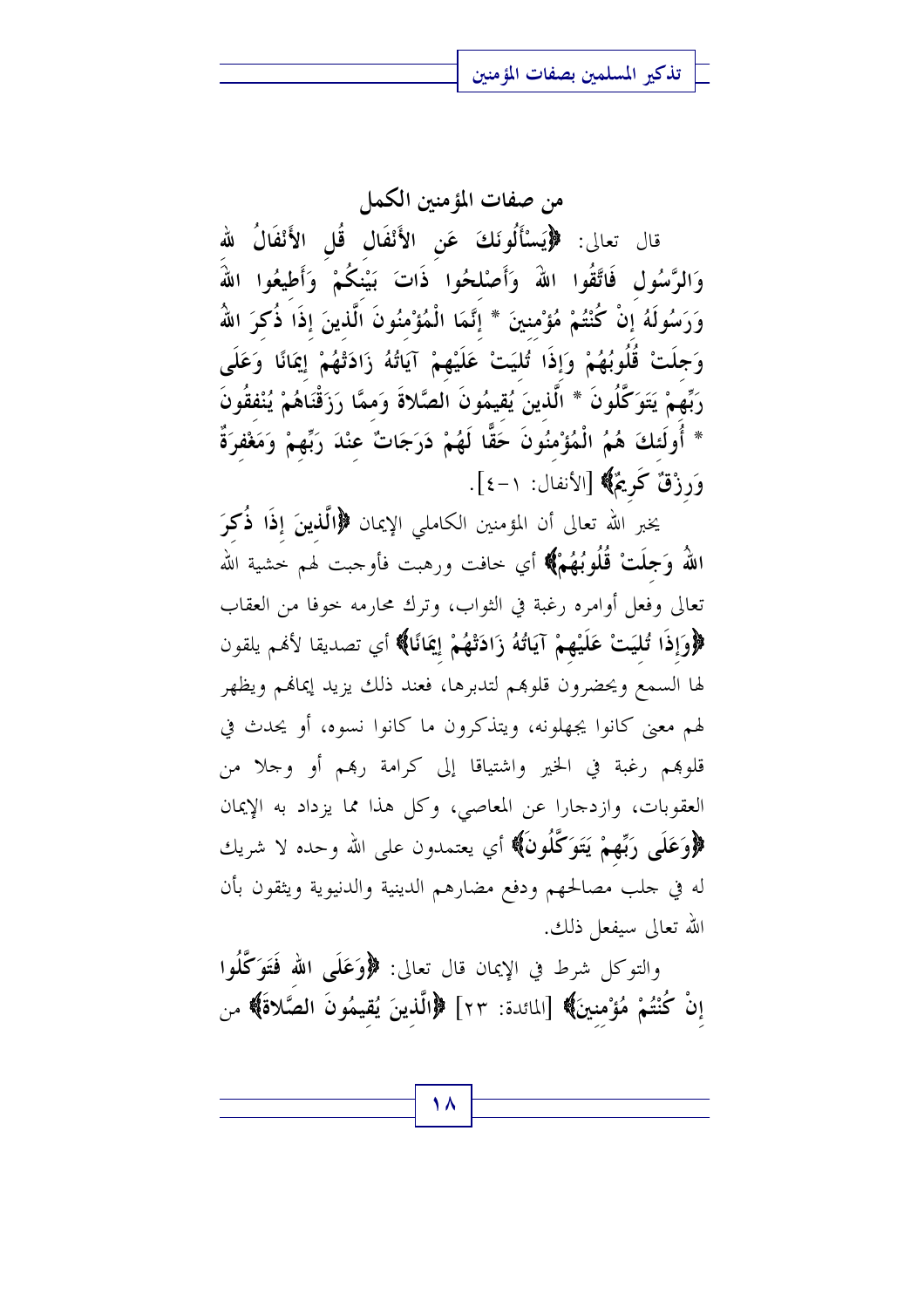فرائض ونوافل بأعمالها الظاهرة والباطنة كحضور القلب فيها الذي هو روح الصلاة ولبها وهذا تنبيه من الله على أعمالهم بعد ذكر اعتقادهم ﴿وَمِمَّا رَزَقْنَاهُمْ يُنْفِقُونَ﴾.

النفقات الواجبة: كالزكوات، والكفارات، والنفقة على الزوجات والأقارب وما ملكت أيمالهم، والمستحبة، كالنفقة في جميع طرق الخير ﴿أُولَٰئِكَ﴾ أي المتصفون بتلك الصفات الخمس وهي: وحل القلوب وخوفها عند ذكر الله، وزيادة الإيمان إذا تليت عليهم آيات الله، والتوكل على الله وحده، وإقامة الصلاة، والإنفاق مما رِزقهم الله ﴿ هُمُمُ الْمُؤْمِنُونَ حَقًّا﴾ المتصفون بهذه الصفات هم المؤمنون حق الإيمان لألهم جمعوا بين الإسلام والإيمان وبين الأعمال الباطنة والظاهرة وبين العلم والعمل وبين أداء حقوق الله وحقوق عباده، ثم ذكر ثواب المؤمنين حقا فقال: ﴿هُمُمُ الْمُؤْمِنُونَ حَقًّا لَهُمْ دَرَجَاتٌ عِنْدَ رَبِّهِمْ﴾ أي منازل ودرحات عالية في الجنات ﴿وَمَغْفَرَةٌ﴾ لذنوهم ﴿وَرِزْقٌ كَوِيمٌ﴾ وهو ما أعد الله لهم في دار كرامته من النعيم المقيم مما لا عين رأت ولا أذن سمعت ولا خطر على قلب بشر نسأل الله الكريم أن لا يحرمنا ما عنده بشر ما عندنا وهو حسبنا ونعم الوكيل.

ما يستفاد من هذه الآيات الكريمات:

١ – من أوصاف المؤمنين الكمل خوف الله عند ذكره وزيادة الإيمان عند سماع آياته واعتمادهم على الله في كل شيء وإقام الصلاة والإنفاق مما , ; قهم الله.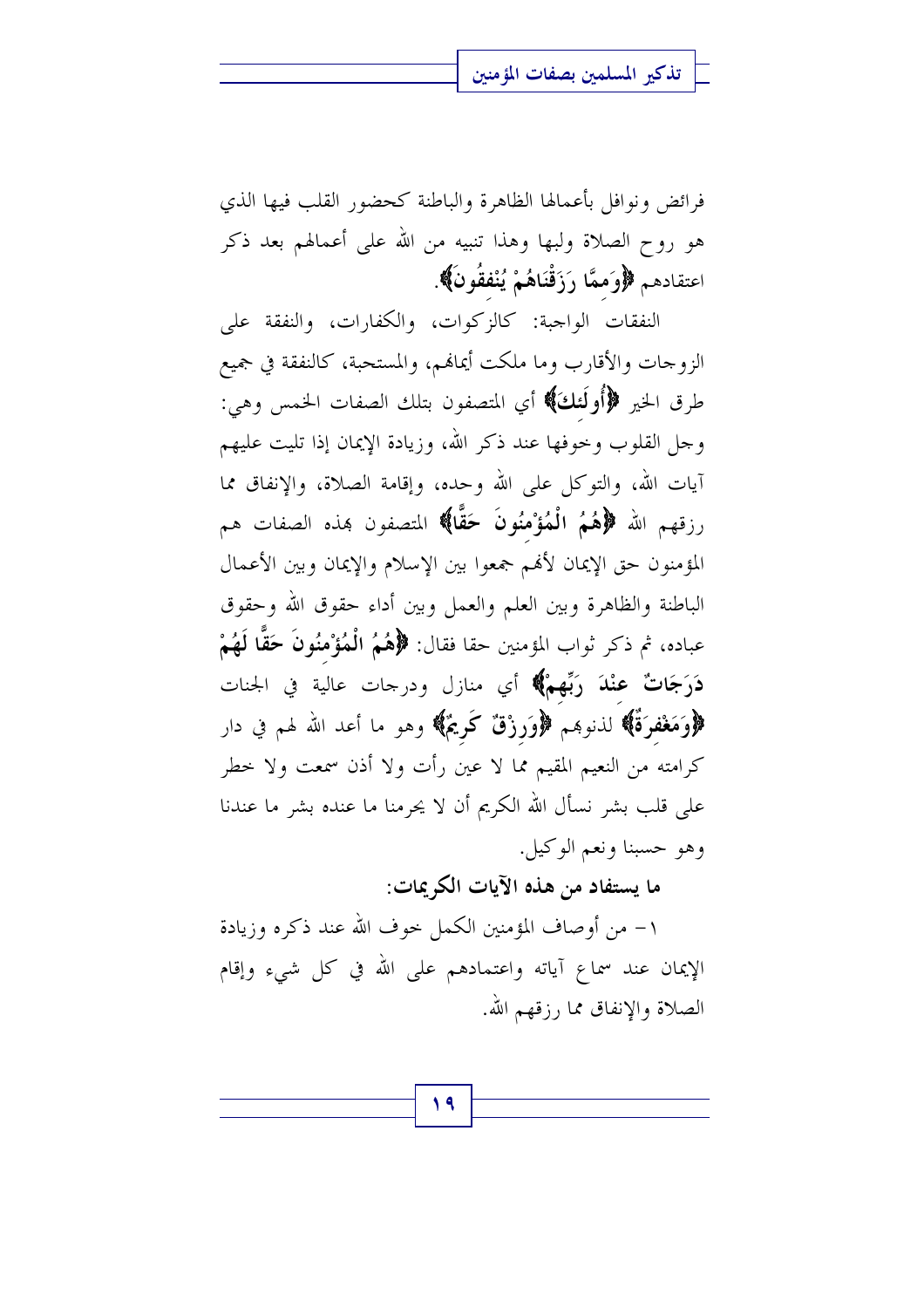٢- أن الإيمان يزيد بالطاعة كما ينقص بالمعصية. ٣- أن الإيمان يشمل قول اللسان واعتقاد القلب وعمل الجوار ح.

٤– أنه ينبغي للعبد أن يتعاهد إيمانه وينميه بالكلم الطيب والعمل الصالح وتدبر كتاب الله والتأمل لمعانيه.

٥- ثواب المؤمنين حق الإيمان مغفرة ذنوهم ورفع درجاقمم وحسن نعيمهم في الجنة.

٦– أن طاعة الله ورسوله شرط في الإيمان كما قال تعالى في الآية التي قبلها ۞﴿وَأَطيعُوا اللَّهُ وَرَسُولَهُ إِنْ كُنْتُمْ مُؤْمِنينَ﴾ ثم ذكر أوصافهم.

اللهم حبب إلينا الإيمان وزينه في قلوبنا وكره إلينا الكفر والفسوق والعصيان واجعلنا من الراشدين برحمتك يا أرحم الراحمين، اللهم زينا بزينة الإيمان واجعلنا هداة مهتدين غير ضالين ولا مضلين ولا عن بابك مطرودين برحمتك يا أرحم الراحمين وصلى الله وسلم على نبينا محمد وعلى آله وصحبه أجمعين.

۲.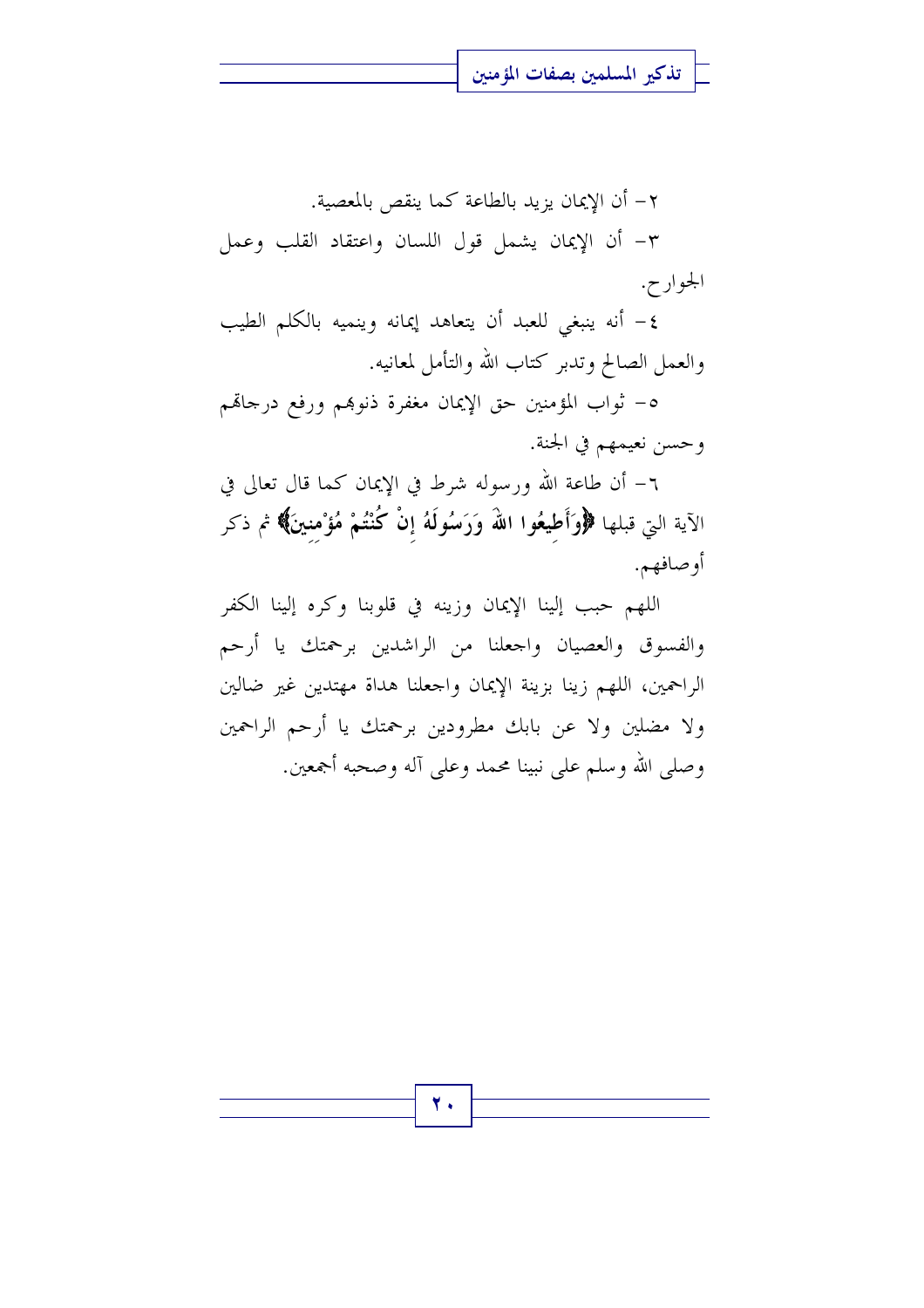معاوضة المؤمنين المجاهدين في سبيل الله عن أنفسهم وأموالهم في الجنة

قال الله تعالى: ﴿إِنَّ اللَّهَ اشْتَرَى منَ الْمُؤْمِنينَ أَنْفُسَهُمْ وَأَمْوَالَهُمْ بِأَنَّ لَهُمُ الْجَنَّةَ يُقَاتِلُونَ في سَبِيلِ الله فَيَقْتُلُونَ وَيُقْتَلُونَ وَعْدًا عَلَيْه حَقًّا في التَّوْرَاة وَالإِنْجيل وَالْقُرْآن وَمَنْ أَوْفَى بعَهْده منَ الله فَاسْتَبْشرُوا بَبَيْعكُمُ الَّذي بَايَعْتُمْ به وَذَلكَ هُوَ الْفَوْزُ الْعَظِيمُ \* التَّاتُبُونَ الْعَابِدُونَ الْحَامِدُونَ السَّائحُونَ الرَّاكعُونَ السَّاجِدُونَ الآمرُونَ بِالْمَعْرُوفِ وَالنَّاهُونَ عَنِ الْمُنْكَرِ وَالْحَافظُونَ لْحُدُود الله وَبَشِّر الْمُؤْمنينَ﴾ [التوبة: ١١١، ١١٢].

يخبر الله تعالى أنه عاوض عباده المؤمنين عن أنفسهم وأموالهم التي بذلوها في سبيله بالجنة، وهذا من فضله وكرمه وإحسانه فإنه قبل العوض عما يملكه بما تفضل به على عبيده المطيعين له بتوفيقه بالجنة التي فيها ما تشتهيه الأنفس وتلذ الأعين وصفة العقد والمبايعة بأن يبذلوا لله نفوسهم وأموالهم في جهاد أعدائه لإعلاء كلمته وإظهار دينه يقاتلون في سبيل الله ﴿فَيَقْتُلُونَ وَيُقْتَلُونَ﴾ أي سواء قتلوا أو قتلوا أو احتمع لهم هذا وهذا فقد وحبت لهم الجنة ﴿وَعْدًا عَلَيْه حَقًّا في التَّوْرَاة وَالإِنْجِيلِ وَالْقُرْآنِ﴾ التي هي أشرف الكتب وأعلاها وأكملها، وهو تأكيد لهذا الوعد الصادق وأحبر بأنه قد كتبه على نفسه الكريمة، وأنزله على رسله في كتبه الكبار وهي: التوراة المتزلة على موسى، والإنجيل المتزل على عيسى، والقرآن المترل على محمد صلوات الله وسلامه عليهم أجمعين.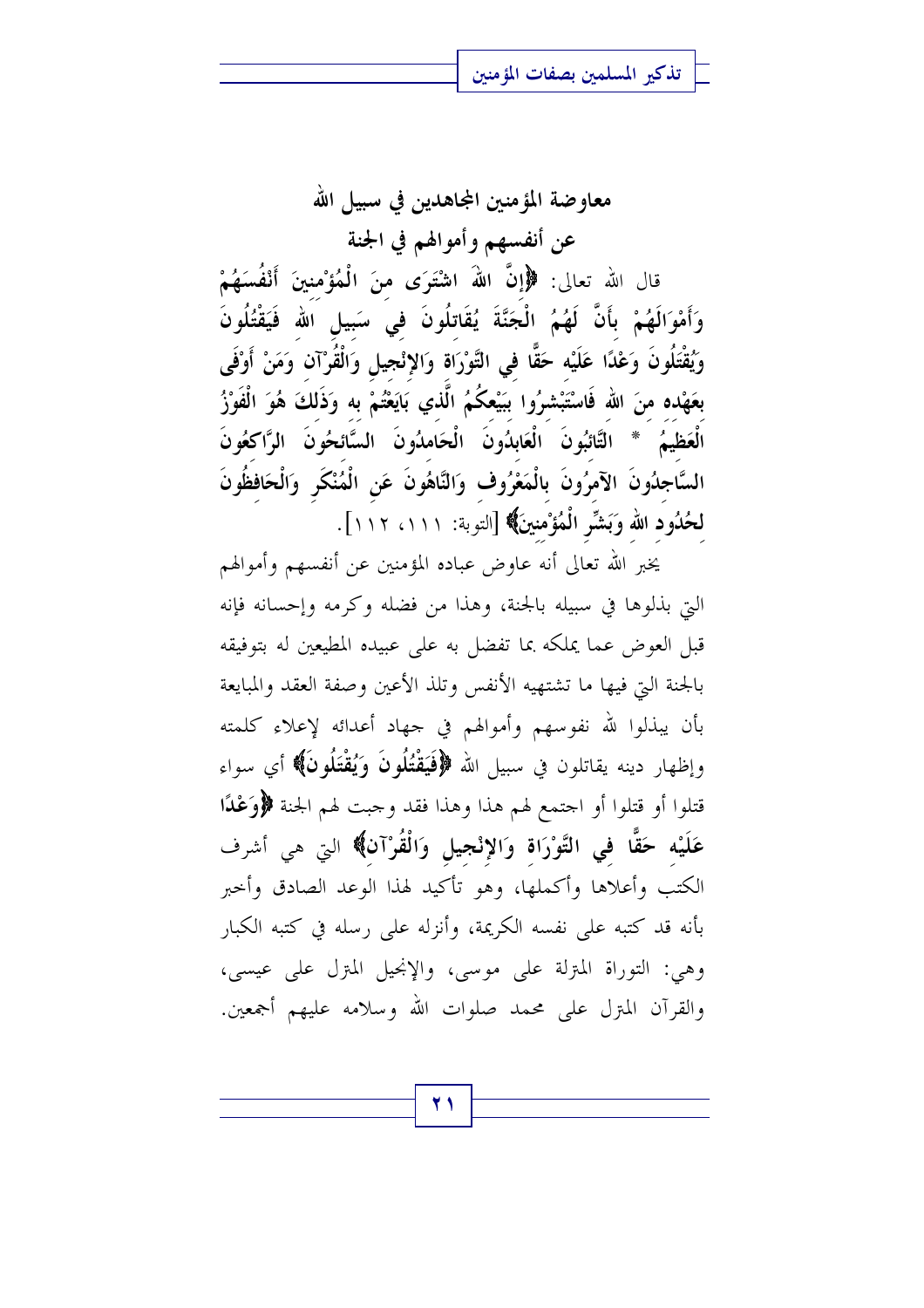﴿وَمَنْ أَوْفَى بِعَهْدِه مِنَ اللَّهُ﴾ فإنه لا يخلف الميعاد ﴿فَاسْتَبْشِرُوا ببَيْعكُمُ الَّذي بَايَعْتُمْ به﴾ أي فليستبشر من قام بمقتضى هذا العقد، ووفى بمذا العهد بالفوز العظيم والنعيم المقيم ﴿وَذَلِكَ هُوَ الْفَوْزُ الْعَظِيمُ﴾ الذي لا أعظم منه، لأنه يتضمن السعادة الأبدية والرضا من الله الذي هو أكبر من نعيم الجنات، وقوله تعالى: ﴿التَّائِبُونَ الْعَابِدُونَ الْحَامِدُونَ السَّائِحُونَ الرَّاكِعُونَ السَّاجِدُونَ الآمرُونَ بالْمَعْرُوف وَالنَّاهُونَ عَنِ الْمُنْكَرِ وَالْحَافظُونَ لحُدُود الله وَبَشِّرِ الْمُؤْمنينَ﴾ هذا نعت المؤمنين الذين اشترى الله منهم أنفسهم وأموالهم هذه الصفات الجميلة والخلال الجليلة كأنه قيل: من هم المؤمنون الذين لهم البشارة من الله بدحول الجنة ونيل الكرامات فقال هم ﴿التَّائِبُونَ﴾ أي الملازمون للتوبة في جميع الأوقات من جميع السيئات ﴿**الْعَابِدُونَ﴾** المتصفون بالعبودية لله، والاستمرار على طاعته من أداء الواجبات والمستحبات في كل وقت ﴿الْحَامِدُونَ﴾ لله في السراء والضراء، والعسر واليسر، المعترفون بنعم الله الظاهرة والباطنة، المثنون على الله بذكرها، وذكره في آناء الليل والنهار ﴿السَّائِحُونَ﴾ قيل: هم المحاهدون، وقيل: هم طلبة العلم، وقيل: الصائمون، واختاره الحافظ ابن كثير في تفسيره، وقال الشيخ عبد الرحمن السعدي –رحمه الله– في تفسيره: والصحيح أن المراد بالسياحة السفر في القربات: كالحج والعمرة والجهاد وطلب العلم وصلة الأقارب ونحو ذلك ﴿الرَّاكِعُونَ السَّاجِدُونَ﴾ المكثرون من الصلاة المشتملة على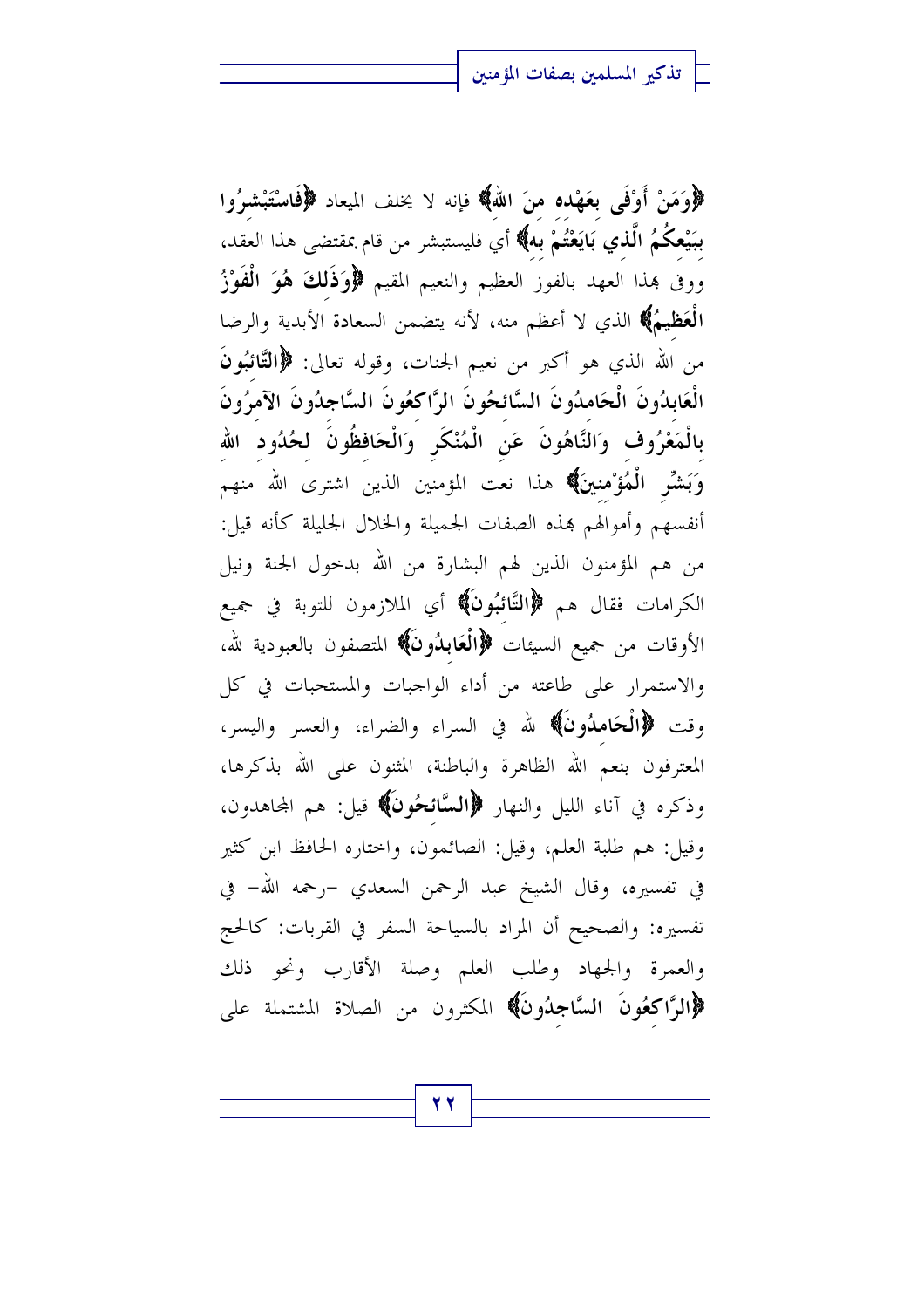الركوع والسجود ﴿الآمرُونَ بِالْمَعْرُوفِ﴾ ويدحل فيه جميع الواجبات والمستحبات ﴿وَالنَّاهُونَ عَنِ الْمُنْكَرِ﴾ وهو جميع ما نمي الله عنه ورسوله من محرمات ومكروهات ﴿وَالْحَافِظُونَ لِحُمْلُودِ اللهُ ﴾ العاملون بشرع الله وأوامره ونواهيه، الملازمون لها فعلا وتركا، فانتفعوا بأنفسهم ونفعوا حلق الله بإرشادهم إلى طاعته وأمرهم بالمعروف ونميهم عن المنكر مع العلم بما ينبغي فعله ويجب تركه وهو حفظ حدود الله في تحليله وتحريمه علما وعملا فقاموا بعبادة الله ونصح عباده ﴿وَبَشِّرِ الْمُؤْمِنينَ﴾ بكرامة الله لهم لأن الإيمان يشمل جميع ما ذكر من العلم والعمل والدعوة والسعادة كل السعادة لمن اتصف به.

ما يستفاد من هذه الآيات الكريمة:

١– أن بذل الأنفس والأموال في سبيل الله هو ثمن الجنة مع الايمان.

٢– أن القاتل والمقتول في سبيل الله في الأجر سواء وكلاهما في الجنة .

٣- أن عهد الله حق ووعده صدق وهو لا يخلف وعده ومن أصدق من الله قيلاً.

٤- عظمة التوراة والإنجيل والقرآن المتضمنة لكلام الله وشرعه وأحباره الصادقة وأحكامه العادلة وعظمة الرسل المترلة عليهم.

٥– من أوصاف المؤمنين بالله التوبة الصادقة والعبادة المستمرة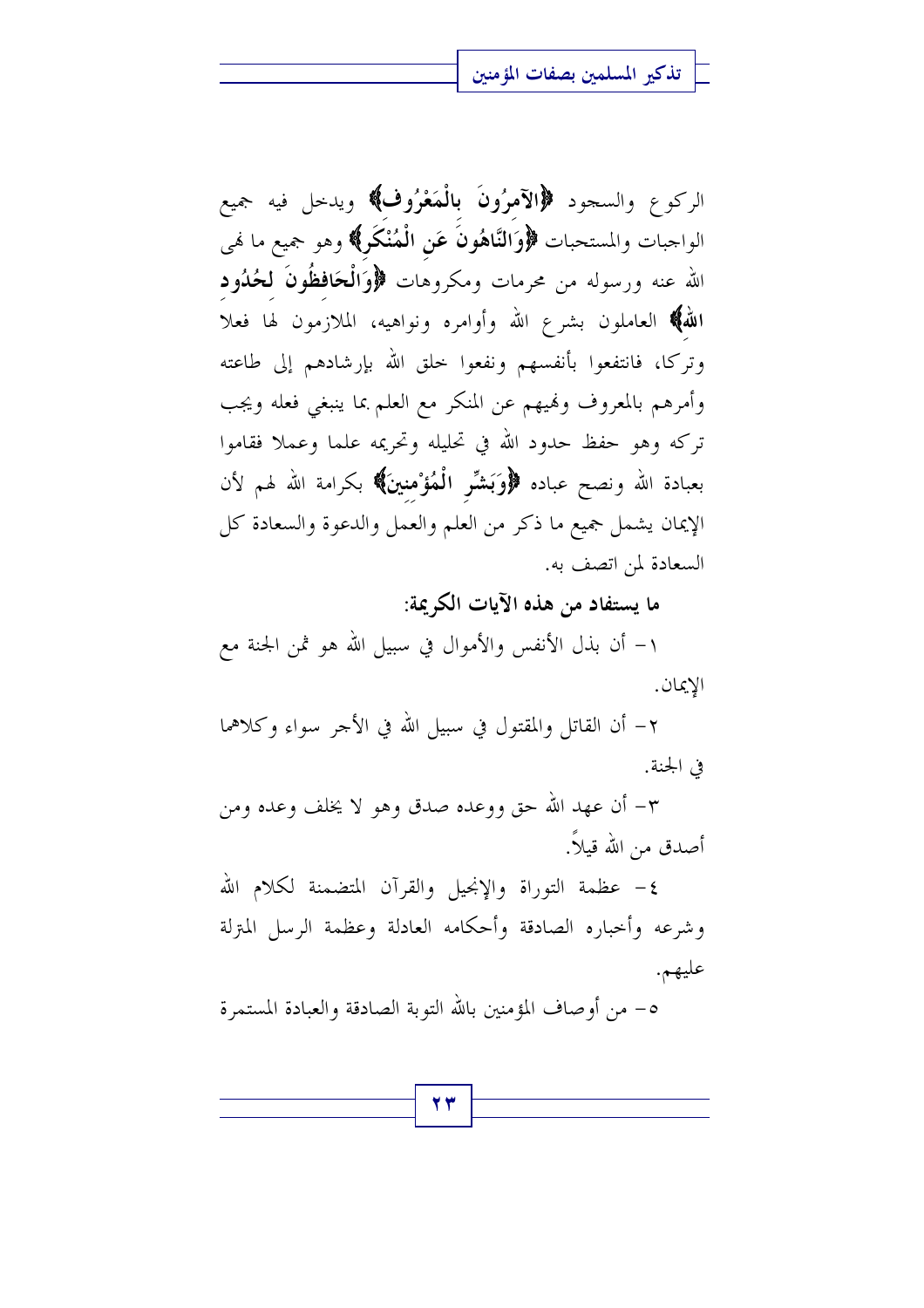وكثرة الحمد لله والثناء عليه والصيام له والجهاد في سبيل الله وكثرة الصلاة والمداومة عليها والأمر بالمعروف والنهي عن المنكر وحفظ حدود الله.

٦- بشارة المؤمنين المتصفين بهذه الأوصاف الحميدة بالفوز العظيم والثواب الجسيم والسعادة الأبدية وذلك فضل الله يؤتيه من يشاء والله ذو الفضل العظيم.

 $Y \xi$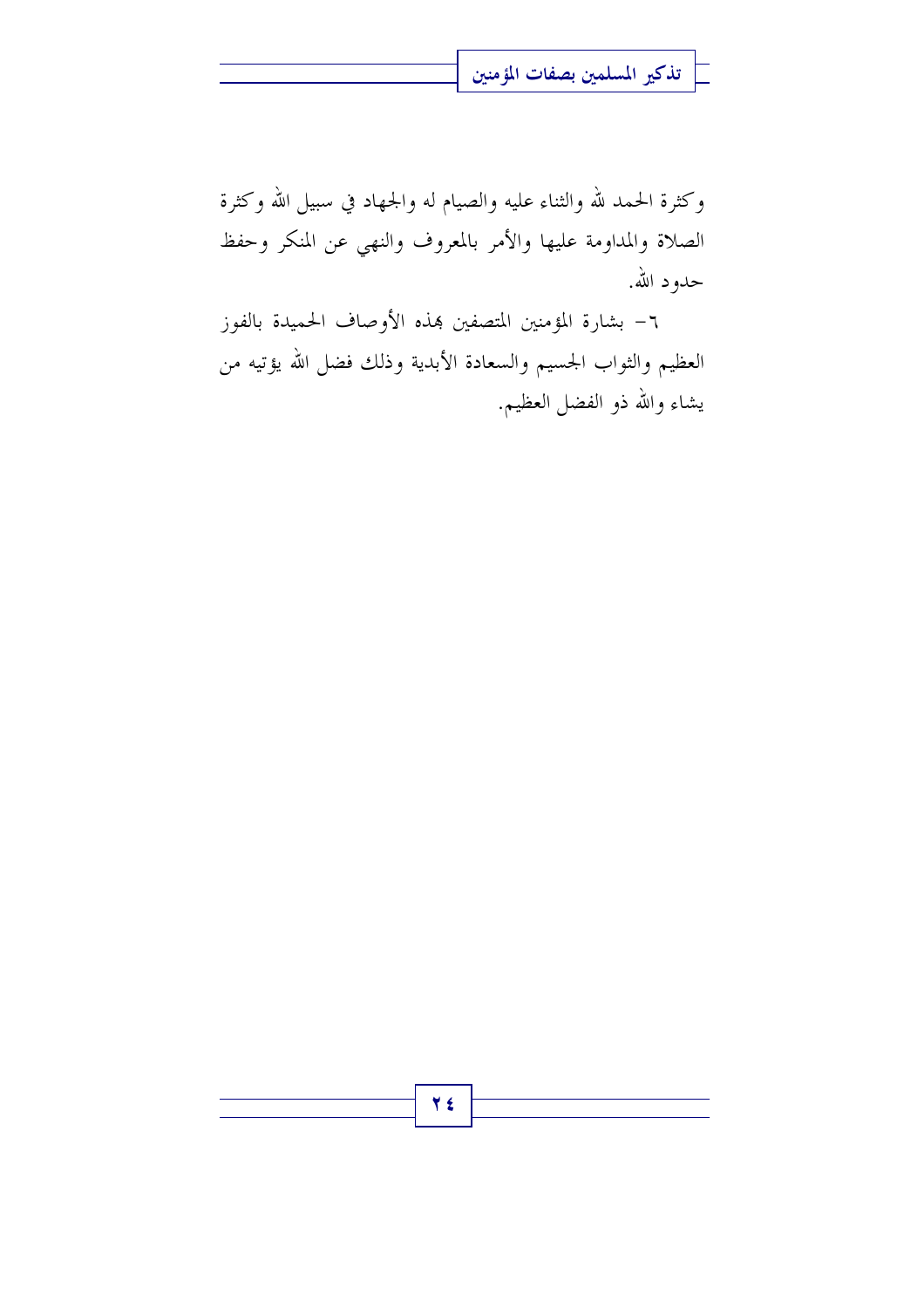الفرق بين أهل العلم والعمل وأهل الضلال والجهل قال تعالى: ﴿أَفَمَنْ يَعْلَمُ أَنَّمَا أُنْزِلَ إِلَيْكَ مِنْ رَبِّكَ الْحَقُّ كَمَنْ هُوَ أَعْمَى إِنَّمَا يَتَذْكَرُ أُولُو الأَلْبَاب \* الذينَ يُوفُونَ بَعَهْد الله وَلا يَنْقضُون المميثاقَ \* وَالذينَ يَصلون مَا أَمَرَ الله به أَن يُوصَل وَيَخْشَوْنْ رَبَّهُمْ وَيَخَافُونْ سُوء الحسَاب \* وَالذينَ صَبَرُوا ابْتغَاء وَجْه رَبِّهمْ وَأقامُوا الصَّلاة وَأَنْفقوا ممَّا رَزَقْنَاهُمْ سرًّا وَعَلانيَة وَيَدْرَءون بِالحَسَنَة السَّيئة أولئكَ لَهُمْ عُقبَى الدَّار \* جَنَّاتُ عَدْن يَدْخُلُونَهَا وَمَنْ صَلحَ منْ آبَائهمْ وَأَزْوَاجِهِمْ وَذَرِّيَّاتِهِمْ وَالْمَلائِكَةَ يَدْخُلُونَ عَلَيْهِمْ مِنْ كُلِّ بَابٍ \* سَلامٌ عَلَيْكُمْ بِمَا صَبَرْتُمْ فَنِعْمَ عُقْبَى الدَّار \* وَالذينَ يَنْقضُون عَهْدَ الله منْ بَعْد ميثاقه وَيَقطعُون مَا أَمَرَ الله به أن يُوصَلَ وَيُفْسدُونَ في الأَرْضِ أُولَئكَ لَهُمُ اللَّعْنَةُ وَلَهُمْ سُوءُ اللدَّارِ﴾ [الرعد: ١٩-٢٤].

يقول الله تعالى مفرقا بين أهل العلم والعمل وبين أهل الضلال والجهل: ﴿أَفَمَنْ يَعْلَمُ أَنَّمَا أُنْزِلَ إِلَيْكَ مِنْ رَبِّكَ الْحَقُّ﴾ ففهم ذلك وعمل به، كمن هو أعمى لا يعلم الحق ولا يعمل به فبينهما من الفرق كما بين السماء والأرض فحقيق بالعبد أن يتذكر ويتفكر أي الفريقين أحسن حالا فيؤثر طريقه، ولكن ما كل أحد يتذكر ما ينفعه ويضره ﴿إِنَّمَا يَتَذَكَّرُ أُولُو الأَلْبَابِ﴾ أصحاب العقول \_7B T/ 7& )DD 56 2
2@F52 /0%8D%1\$ 5\$2-m- N-.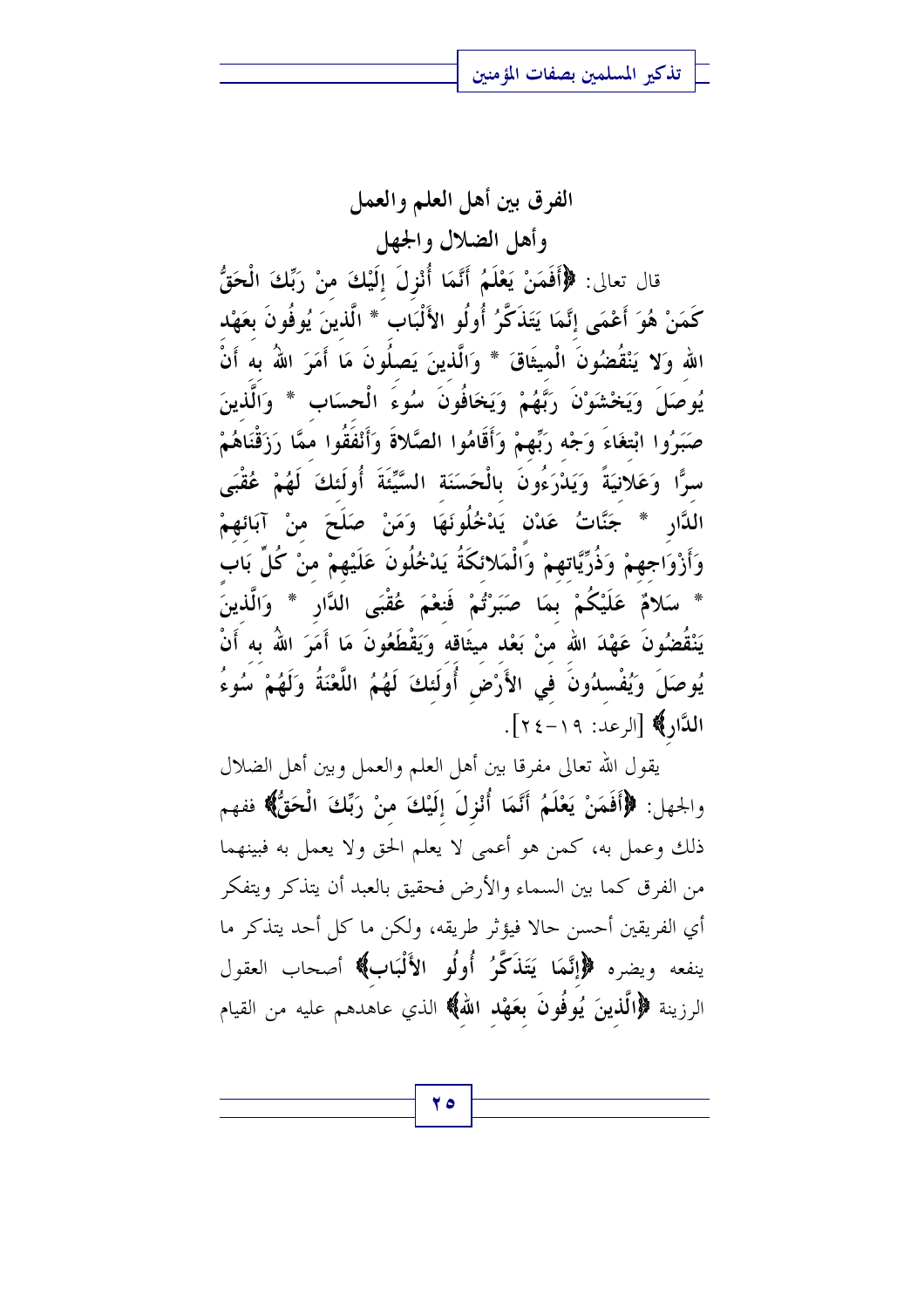بحقوقه كاملة موفرة فالوفاء بما توفيتها حقها من التكميل لها والنصح فيها ﴿وَلَا يَنْقُضُونَ الْمِيثَاقَ﴾ أي العهد الذي عاهدوا الله عليه فدخل في ذلك جميع العهود والمواثيق والأيمان والنذور التي يعقدها العباد، فلا يكون العبد من أولى الألباب الذين لهم الثواب العظيم إلا بأدائها كاملة وعدم نقضها وبخسها ﴿وَالَّذِينَ يَصِلُونَ مَا أَهَرَ اللَّهُ به أَنْ يُوصَلَ﴾ أي يصلون كل ما أمر الله بوصله: من الإيمان به وبرسوله ومحبته ومحبة رسوله والانقياد لعبادته وحده لا شريك له والطاعة لرسوله ويصلون آباءهم وأمهاقمم ببرهم بالقول والفعل، وعدم عقوقهم يصلون الأقارب والأرحام بالإحسان إليهم قولا وفعلاً.

ويصلون ما بينهم وبين الأزواج والأصحاب والمماليك بأداء حقهم كاملا موفرا من الحقوق الدينية والدنيوية، والسبب الذي يجعل العبد واصلاً ما أمر الله به أن يوصل خشية الله وحوف يوم الحساب لهذا قال: ﴿وَيَخْشَوْنَ رَبَّهُمْ﴾ أي يخافونه فيمنعهم حوفهم منه ومن القدوم عليه يوم الحساب أن يتجرأوا على معاصى الله، أو يقصروا في شيء مما أمر الله به، خوفا من العقاب ورجاء للثواب.

والذين صبروا على المأمورات بامتثالها، وعن المنهيات بالانكفاف عنها والبعد منها، وعلى أقدار الله المؤلمة بعدم تسخطها ولكن بشرط أن يكون ذلك الصبر ﴿ابْتِغَاءَ وَجْه رَبِّهِمْ﴾ لا لغير ذلك من المقاصد والأغراض الفاسدة فإن هذا الصبر النافع الذي يحبس به العبد نفسه طلبا لمرضات ربه، ورحاء للقرب منه، والحظوة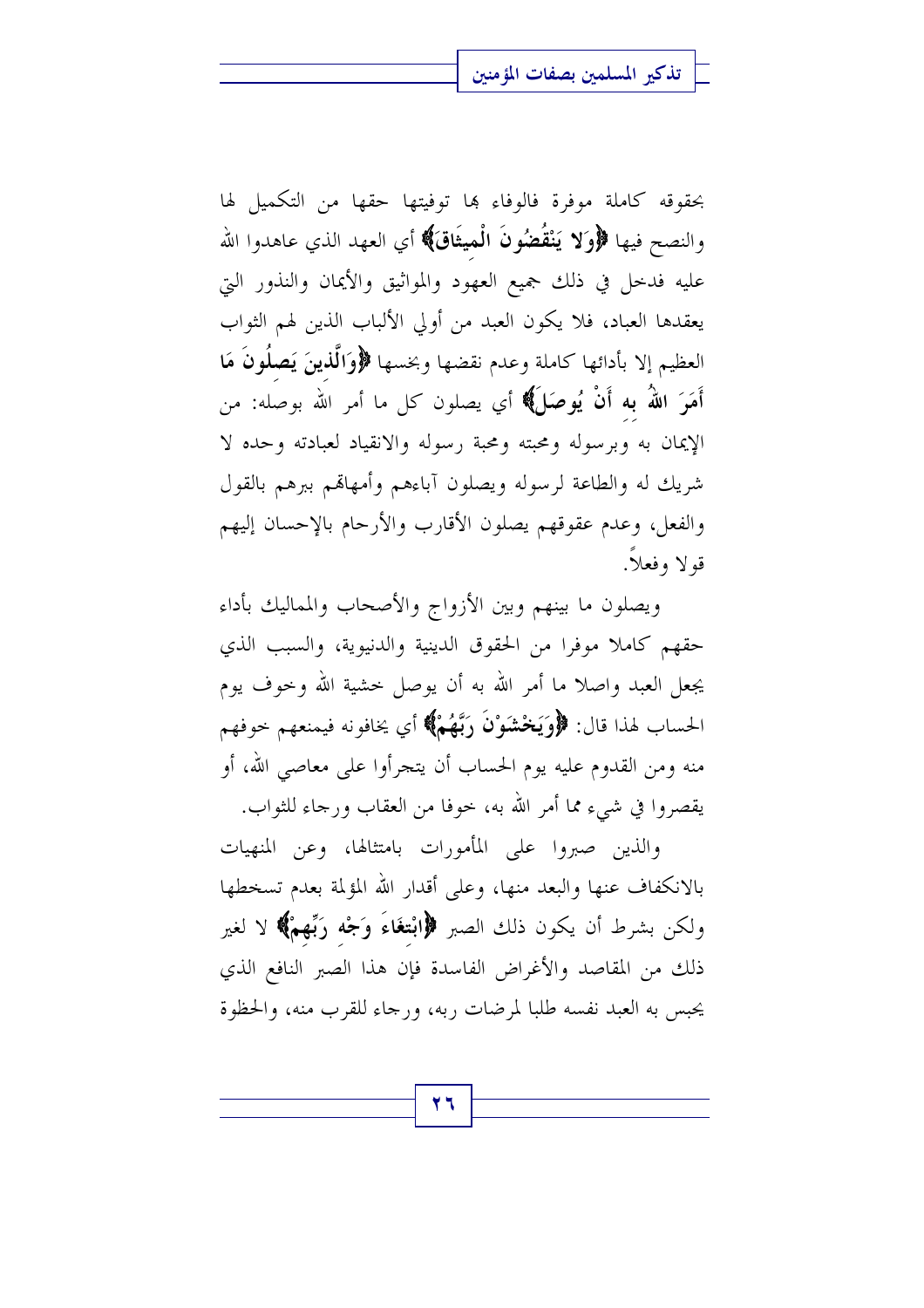بثوابه، وهو الصبر الذي من حصائص أهل الإيمان، وأما الصبر المشترك الذي غايته الجلد ومنتهاه الفخر، فهذا يصدر من البر والفاجر، والمؤمن والكافر فليس هو الممدوح على الحقيقة ﴿وَأَقَامُوا الصَّلاةَ﴾ بأركانها وشروطها ومكملاتما ظاهرا وباطنا ﴿وَأَنْفَقُوا ممَّا رَزَقْنَاهُمْ سرًّا وَعَلانِيَةً﴾ دحل في ذلك النفقات الواجبة، كالزكوات والكفارات، والنفقات المستحبة، وأَهُم ينفقون من حيث دعت الحاجة إلى النفقة سرا وعلانية.

﴿وَيَلاْرَءُونَ بِالْحَسَنَةِ السَّيِّئَةَ﴾ أي من أساء إليهم بقول أو فعل، قابلوه بالإحسان إليه، فيعطون من حرمهم ويعفون عمن ظلمهم، ويصلون من قطعهم، ويحسنون إلى من أساء إليهم ﴿ أُولَٰٓئِكَ﴾ الذين تقدمت صفاتهم الجليلة ومناقبهم الجميلة ﴿لَهُمْ عُقْبَى الدَّارِ﴾ وهي العاقبة الحميدة فسرها بقوله: ﴿جَنَّاتُ عَدْنٍ﴾ أي بساتين إقامة مشتملة على ما تشتهيه الأنفس وتلذ الأعين، لا يزولون منها، ولا يبغون عنها حولا، لألهم لا يرون فوقها غاية لما اشتملت عليه من النعيم والسرور الذي تنتهى إليه المطالب والغايات.

ومن تمام نعيمهم وقرة أعينهم أفمم ۞لأيَدْخُلُونَهَا وَمَنْ صَلَحَ منْ آبَائهِمْ وَأَزْوَاجِهِمْ وَذُرِّيَّاتِهِمْ﴾ من الذكور والإناث، وكذلك النظراء والأشباه والأصحاب والأحباب الصالحين، فإفمم من قبيل أزواجهم وذرياقم، والملائكة يدحلون عليهم من كل باب يهنئوفمم بالسلامة من العذاب وكرامة الله لهم بالثواب، ويقولون ﴿سَلامٌ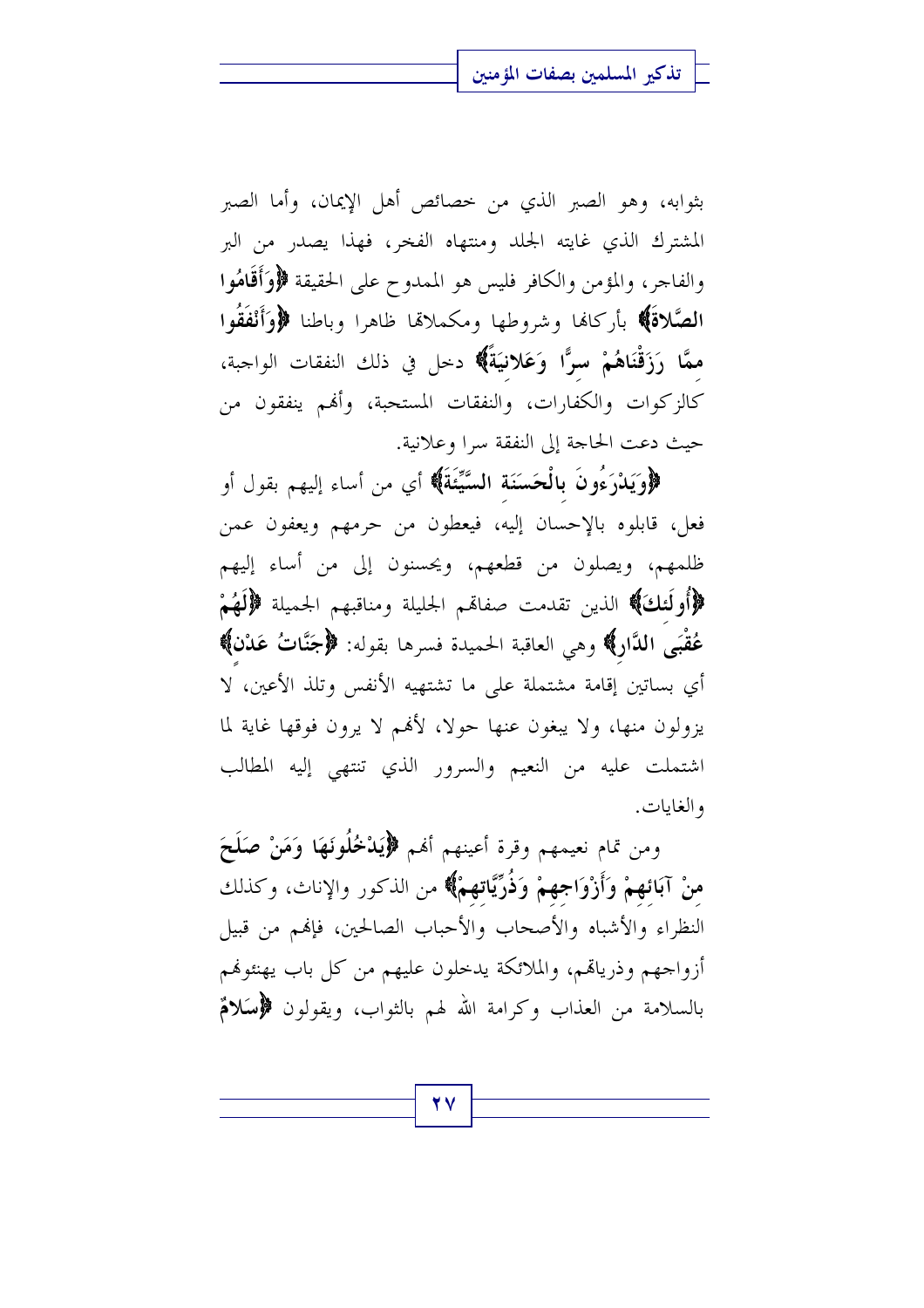عَلَيْكُمْ﴾ أي حلت عليكم السلامة والتحية من الله وحصلت لكم وذلك متضمن لزوال كل مكروه ومستلزم لحصول كل محبوب ﴿وَلِهَا صَبَوْتُمْ﴾ أي بسبب صبركم، وهو الذي أوصلكم إلى هذه المنازل العالية والجنات الغالية ﴿فَنِعْمَ عُقْبَى الدَّارِ﴾ أي نعم عاقبة الصبر على طاعة الله في الدنيا وحنات النعيم في الآخرة فحقيق بمن نصح نفسه وكان لها عنده قدر وقيمة أن يجاهدها، لعلها تأخذ من أوصاف أولى الألباب بنصيب، ولعلها تحظى هذه الدار التي هي أمنية النفوس، وسرور الأرواح الجامعة لجميع اللذات والأفراح، فلمثلها فليعمل العاملون، وفيها فليتنافس المتنافسون وبالله التوفيق.

ما يستفاد من هذه الآيات الكريمات:

١ – عدم التسوية بين العالم والجاهل والمهتدي والضال. ٢- تشبيه عادم العلم والعمل بالأعمى لأنه تائه في ظلمات الجهل والضلال.

٣- أنه لا يتذكر ولا يتعظ إلا أصحاب العقول الحبة الواعية. ٤- من أوصاف المؤمنين الوفاء بالعهد وعدم الغدر لأن ذلك من صفات المنافقين.

٥ – من أوصاف المؤمنين امتثال أمر الله وصلة ما أمر بوصله فيبرون الوالدين ويصلون الأرحام ويحسنون إلى الأقارب والجيران والمماليك من الآدميين والبهائم.

٦– من أوصاف المؤمنين خشية الله في السر والعلانية والخوف من سوء الحساب فلذلك يؤدون الواجبات ويتركون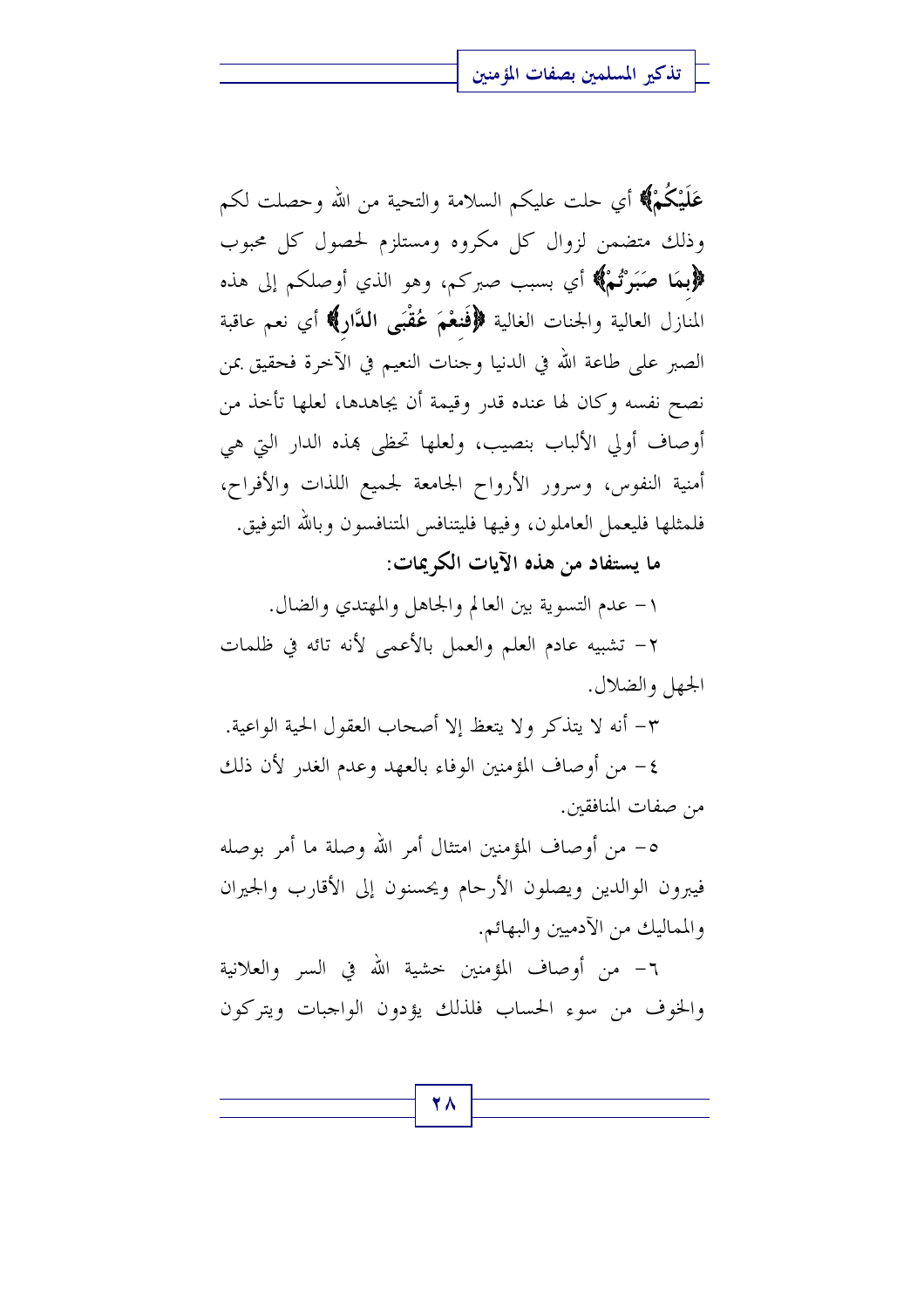المحر مات.

٧- من أوصاف المؤمنين الصبر على طاعة الله والصبر على أقدار الله والصبر عن محارم الله ابتغاء وجه رهم.

٨– من أوصاف المؤمنين إقامة الصلاة فرضا ونفلا بجميع مكملاقما.

٩- من أوصافهم النفقة مما رزقهم الله في الواجبات والمستحبات والسر والعلانية.

١٠- من أوصافهم مقابلة الإساءة بالإحسان فيصلون من قطعهم ويعطون من حرمهم ويعفون عن من ظلمهم.

١١– حسن عاقبة المؤمنين وجزاؤهم وعظم ثواهم حيث فازوا بالجنة والخلود فيها وما اشتملت عليه من النعيم المقيم في جوار الرب الكريم ونجوا من النار.

١٢– أن من كمال نعيم أهل الجنة إلحاق الصالحين بهم من أقارهم وأولادهم.

١٣- أن الملائكة يسلمون على المؤمنين إذا دخلوا الجنة ويهنئولهم بسلامة الله وكرامته لهم في الجنة بسبب صبرهم في الدنيا على طاعة الله، اللهم أدخلنا برحمتك في عبادك الصالحين.

29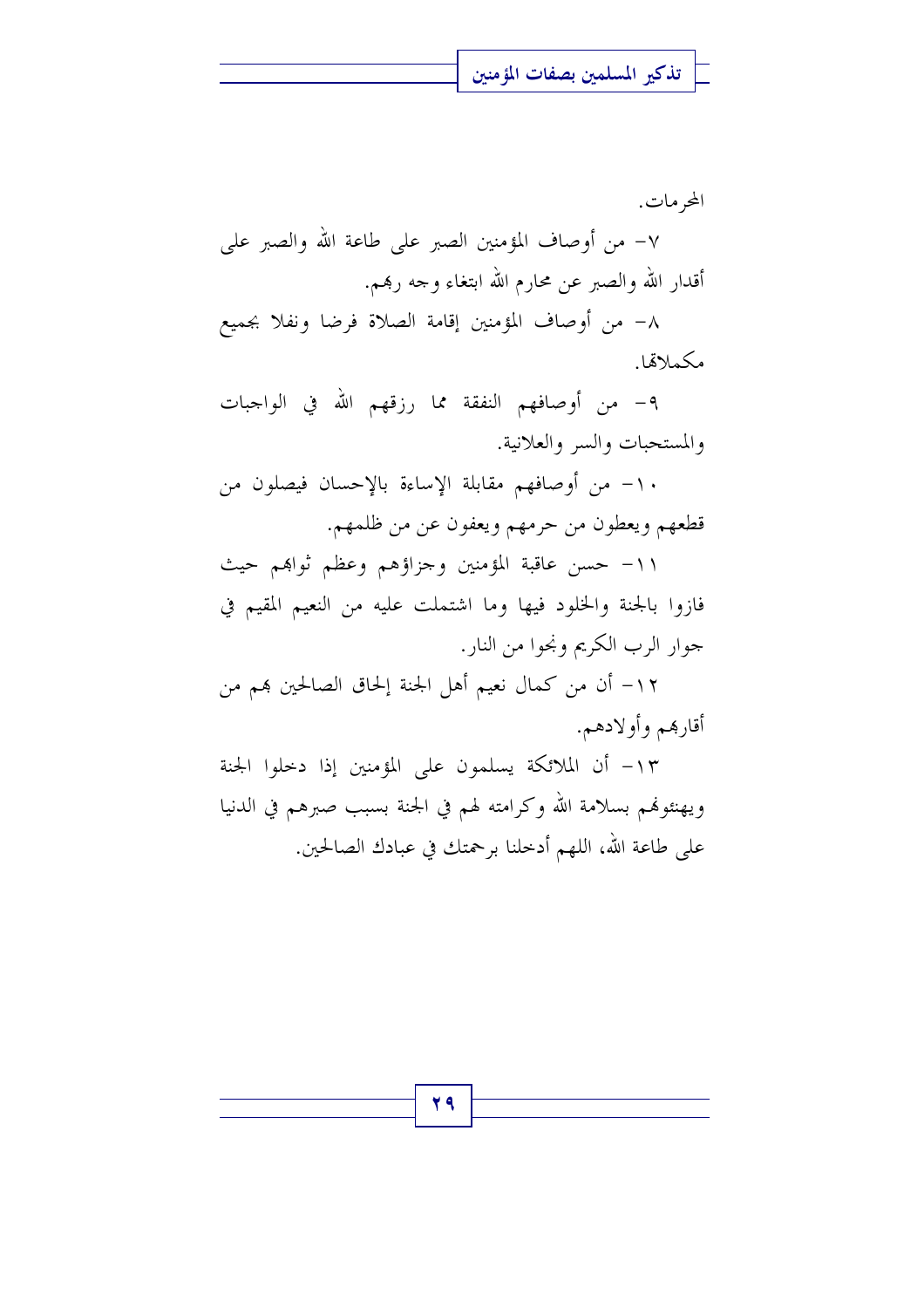من أوصاف المؤمنين التي نالوا بما جنات النعيم قال تعالى: ﴿قَلْ أَفْلَحَ الْمُؤْمِنُونَ \* الَّذينَ هُمْ فِي صَلاتِهِمْ خَاشِعُونَ \* وَالَّذِينَ هُمْ عَنِ اللَّغْوِ مُعْرِضُونَ \* وَالَّذِينَ هُمْ للزَّكاة فاعلون \* وَالَّذِينَ هُمْ لِّفَرُوجِهِمْ حَافظُون \* إلا عَلَى أَزْوَاجِهِمْ أَوْ مَا مَلَكَتْ أَيْمَانُهُمْ فَإِنَّهُمْ غَيْرُ مَلُومينَ \* فَمَنِ ابْتَغَى وَرَاء ذلكَ فَأُولئكَ هُمُ العَادُون \* وَالذينَ هُمْ لأَمَانَاتهمْ وَعَهْدهمْ رَاعُونْ \* وَالَّذِينَ هُمْ عَلَى صَلوَاتِهِمْ يُحَافِظُونَ \* أولئكَ هُمُ الوَارثون \* الذينَ يَرثون الفرْدَوْسَ هُمْ فيهَا خَالِدُونَ﴾ [المؤمنون].

روى الإمام أحمد عن عمر بن الخطاب رضي الله عنه أن النبي ﷺ قال: «لقد أنزل علي عشر آيات من أقامهن دخل الجنة ثم قرأ ﴿قَدْ أَفْلَحَ الْمُؤْمِنُونَ﴾ حتى ختم العشر».

وقوله تعالى: ﴿قَلْمْ أَفْلَحَ الْمُؤْمِنُونَ﴾ أي فازوا وسعدوا ونجحوا وحصلوا على الفلاح، وهم المؤمنون الذين آمنوا بالله وصدقوا المرسلين، المتصفون بمذه الأوصاف ﴿الَّذِينَ هُمْ فِي **صَلاتهمْ خَاشعُونَ﴾ خ**ائفون ساكنون، والخشوع في الصلاة هو حضور القلب بين يدي الله تعالى مستحضرا لقربه، فيسكن لذلك قلبه وتطمئن نفسه، وتسكن حركاته، ويقل التفاته متأدبا بين يدي ربه، مستحضرا جميع ما يقوله ويفعله في صلاته من أولها إلى آخرها، فتنتفي بذلك الوساوس والأفكار الرديئة.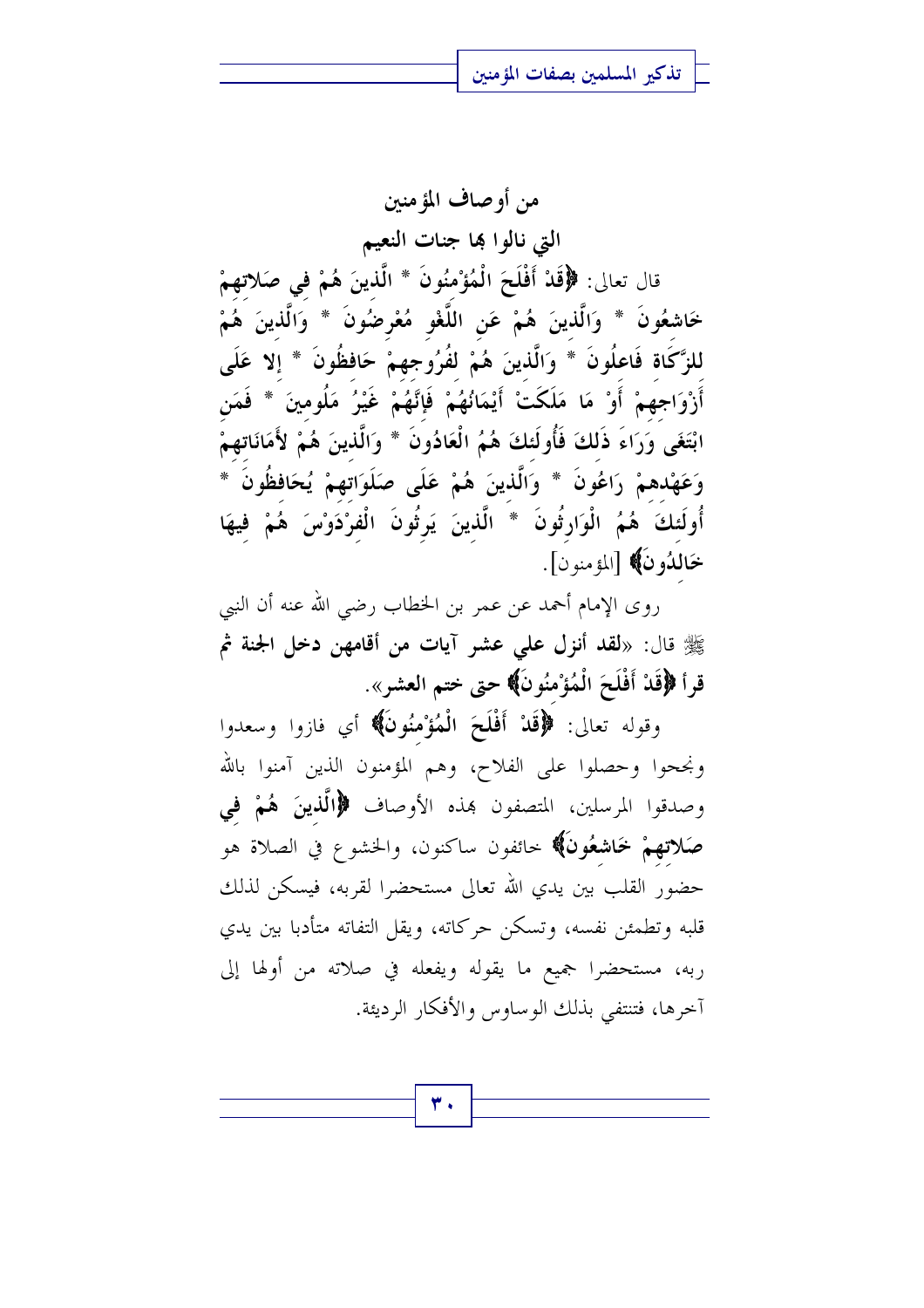وهذا هو روح الصلاة ولبها والمقصود منها، وهو الذي يكتب للعبد فليس له من صلاته إلا ما عقل منها، والصلاة بلا خشوع كبدن ميت بلا روح، وهي وإن كانت محزئة فإن الثواب بحسب ما يعقل منها والخشوع في الصلاة إنما يحصل لمن فرغ قلبه واشتغل ها عما عداها وآثرها على غيره، وحينئذ تكون له راحة وقرة عين كما قال النبي ﷺ «حبب إلى من دنياكم النساء والطيب وجعلت قرة عيني في الصلاة»<sup>(1)</sup> وكما قال ﷺ «يا بلال أرحنا بالصلاة»<sup>(2)</sup> ﴿وَالَّذِينَ هُمْ عَنِ اللَّغْوِ مُعْرِضُونَ﴾ اللّغو الباطل وهو يشمل الشرك والمعاصي وما لا فائدة فيه من الأقوال والأفعال كما قال تعالى: ﴿وَإِذَا مَرُّوا بِاللَّغْوِ مَرُّوا كَرَامًا﴾ [الفرقان: ٧٢] وإذا ملك العبد لسانه في الخير، كان مالكا لأمره، كما قال النبي ﷺ لمعاذ لما وصاه بوصايا: «ألا أخبرك بملاك **ذلك كله» قال قلت: بل**ى يا رسول الله قال: «**كف عليك هذا»<sup>(3)</sup>.** 

فمن صفات المؤمنين الحميدة كف ألسنتهم عن اللغو والمحرمات ﴿وَالَّذِينَ هُمْ لِلزَّكَاةِ فَاعِلُونَ﴾ أي مؤدون لزكاة أموالهم على احتلاف أجناسها، مزكون لأنفسهم عن أدناس الأحلاق ومساوئ الأعمال التي تزكوا النفوس بتركها كما قال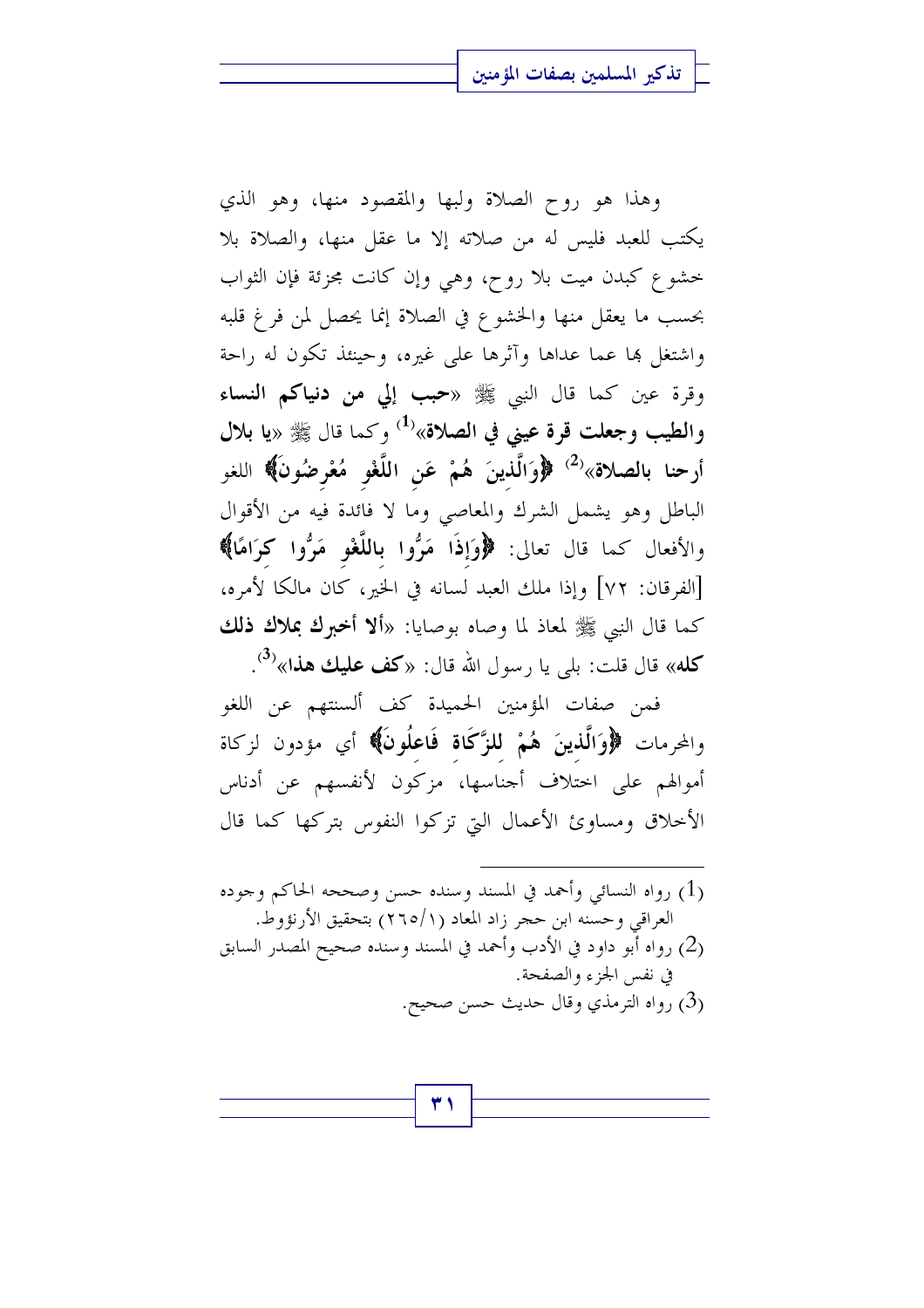تعالى: ﴿قَلْا أَفْلَحَ مَنْ زَكَّاهَا﴾ [الشمس: ٩] فلما أحسنوا في عبادة الخالق بالخشوع أحسنوا إلى خلقه بأداء الزكاة ﴿وَالَّذِينَ هُمْ لِفُوُوجِهِمْ حَافِظُونَ﴾ أي الذين قد حفظوا فروجهم من الحرام فلا يقعون فيما فماهم الله عنه من زنا ودواعيه كالنظر واللمس والخلوة بالأجنبية واللواط ولا يقربون سوى أزواجهم التي أحلها الله لهم، أو ما ملكت أيمالهم من السراري المملوكات ومن تعاطى ما أحله الله فلا لوم عليه ولا حرج، ولهذا قال: ﴿إِلَّا عَلَمِي أَزْوَاجِهِمْ أَوْ مَا مَلَكَتْ أَيْمَانُهُمْ فَإِنَّهُمْ غَيْرُ مَلُومِينَ﴾(فَمَن ابْتَغَى وَرَاءَ ذَلكَ..﴾ الآية أي من طلب غير الأزواج والإماء، فأولئك الذين تعدوا ما أحل الله إلى ما حرمه ﴿وَالَّذِينَ هُمْ لأَمَانَاتِهِمْ وَعَهْدهمْ رَاعُونَ﴾ أي مراعون لأماناقمم وعهودهم ضابطون لها، حريصون على القيام ها وتنفيذها فإذا ائتمنوا لم يخونوا، وإذا عاهدوا وفوا ولم يغدروا، وهذا عام في جميع الأمانات التي هي حق الله والتي هي حق للعباد فجميع ما أوجبه الله على عبده أمانة عليه حفظها بالقيام التام بما، وكذلك يدخل في ذلك أمانات الآدميين: كالأموال والأسرار ونجوهما.

فعلى العبد مراعاة الأمرين وأداء الأمانتين ﴿إِلَّ اللَّهَ يَأْمُوُكُمْ أَنْ تُؤَدُّوا الأَمَانَات إِلَى أَهْلَهَا﴾ [النساء: ٥٨]. وكذلك العهد يشمل العهد الذي بينهم وبين العباد، والتي يلتزمها العبد لله فعليه مراعاهَا والوفاء هِا ﴿وَالَّذِينَ هُمْ عَلَى صَلَوَاتِهِمْ يُحَافِظُونَ﴾ يداومون عليها في أوقالها وشروطها وأركالها، فمدحهم بالخشوع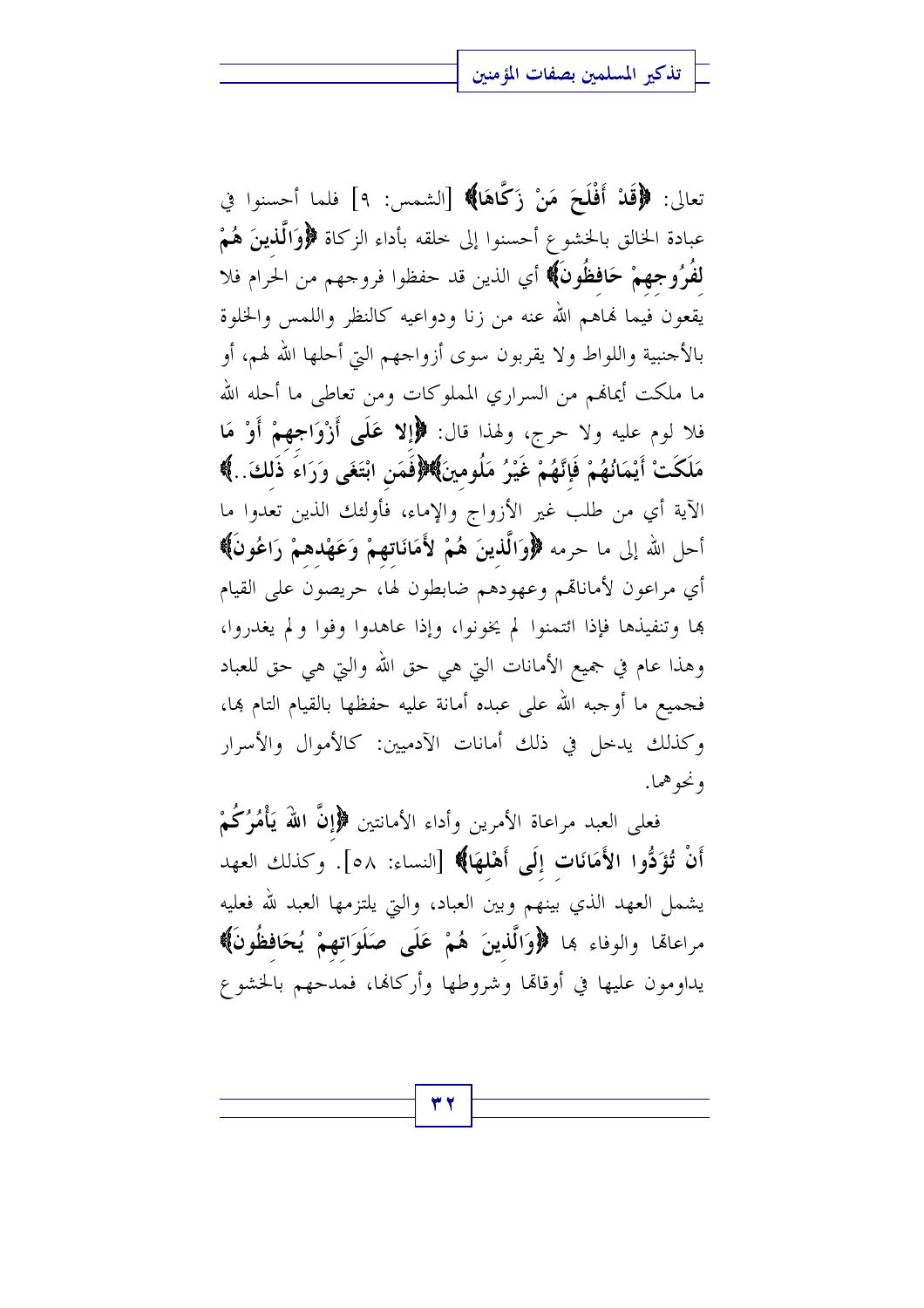في الصلاة وبالمحافظة عليها، لأنه لا يتم أمرهم إلا بالأمرين فمن يداوم على الصلاة من غير خشوع أو على الخشوع من غير محافظة عليها فإنه مذموم ناقص.

ولما وصف الله المؤمنين بالقيام بمذه الصفات الحميدة والأفعال الرشيدة قال: ﴿أُولَئِكَ هُمُ الْوَارِثُونَ \* الَّذِينَ يَرِثُونَ الْفِرْدَوْسَ هُمْ فِيهَا خَاللُونَ﴾ والفردوس أعلى الحنة ووسطها وأفضلها لألهم حلوا من صفات الخير أعلاها وذروقما، والمراد بذلك جميع الجنة، ليدخل بذلك عموم المؤمنين على حسب درجاقم في مراتبهم كل بحسب حاله ﴿هُمْ فِيهَا خَاللُونَ﴾ لا ينتقلون ولا يموتون ولا ينقطع عنهم نعيمها ولا يبغون عنها حولا، لاشتمالها على أكمل نعيم وأفضله وأتمه من غير مكدر ولا منغص، وثبت في الصحيحين أن , سول الله ﷺ قال: «إذا **سألتم الله الجنة، فاسألوه الفردوس** فإنه أعلى الجنة وأوسط الجنة، ومنه تفجر أفمار الجنة وفوقه عرش ا**لرحمن».** 

ما يستفاد من هذه الآيات الكريمات: ١– فلاح المؤمنين وفوزهم بالمطلوب ونحاقمم من المرهوب. ٢ – الحث على الاتصاف بصفات المؤمنين والترغيب فيها. ٣- الحث على الخشوع في الصلاة وحضور القلب فيها. ٤– من صفات المؤمنين الإعراض عن اللغو من الكلام الباطل وما لا حير فيه ولا فائدة.

٥– من صفاقمم الحميدة تزكية النفوس والأموال.

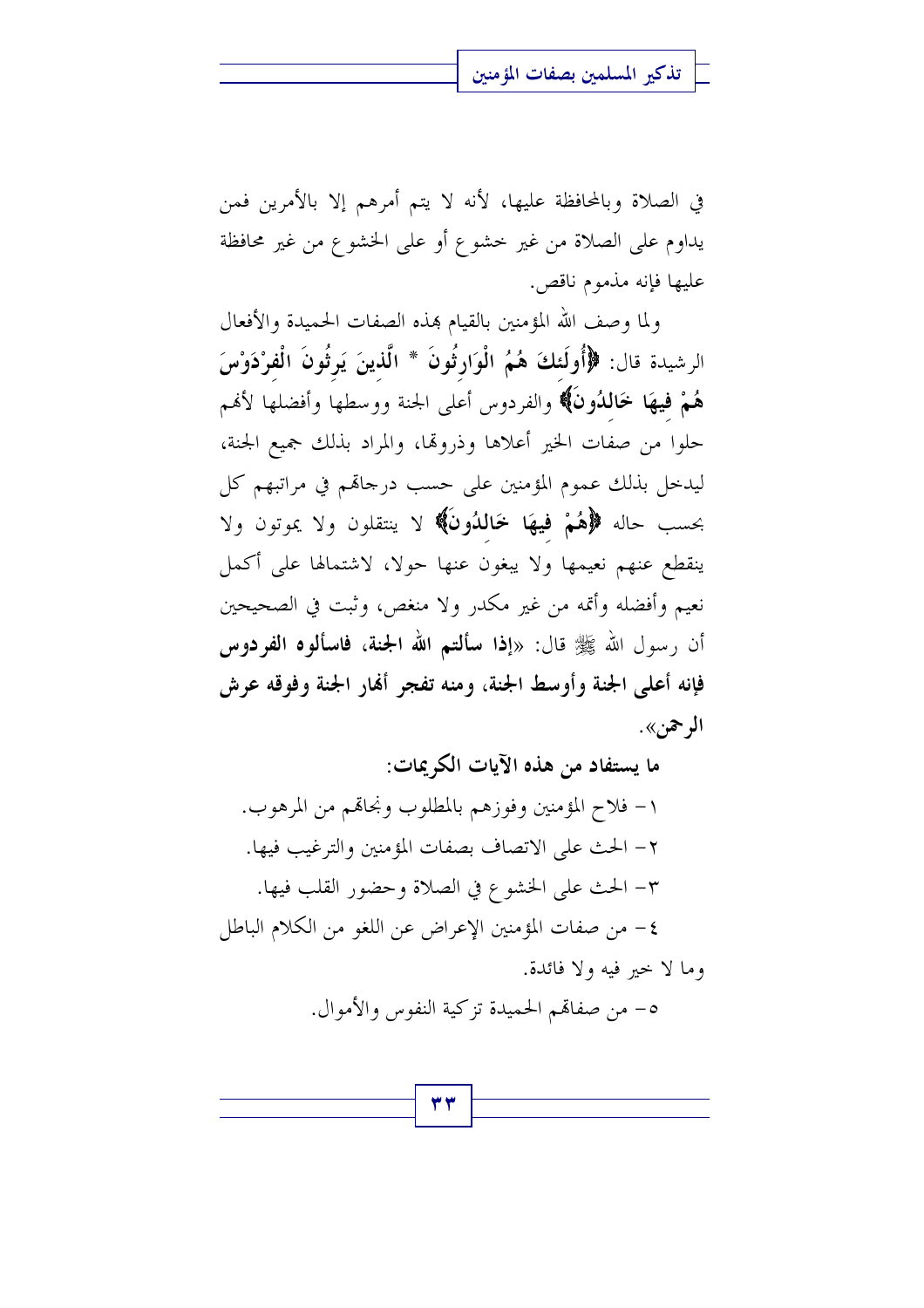تذكير المسلمين بصفات المؤمنين

٦- من صفاقم حفظ الفروج عن الحرام والزنا ودواعيه كالنظر واللمس ونحوهما. ٧– تحريم نكاح المتعة. ٨- تحريم نكاح المحلل والمحلل له. ٩- تحريم العادة السرية وهي الاستمناء باليد ونحوها. ١٠- يشترط في حل المملوكة أن تكون كلها في ملكه فلو كان له بعضها لم تحل لألها ليست مما ملكت يمينه بل هي ملك له ولغيره فكما أنه لا يجوز أن يشترك في المرأة الحرة زوجان فلا يجوز أن يشترك في الأمة المملوكة سيدان.

١١- الحتْ على مراعاة الأمانات والعهود بحفظها وتنفيذها وعدم الخيانة فيها سواء في ذلك حقوق الله وحقوق عباده التي ائتمنوا عليها وأحذ عليهم العهد فيها.

١٢– الحث على المحافظة على الصلوات في أوقالها مع الجماعة في المسجد والمداومة عليها بشروطها وأركالها وواجبالها ومستحياها.

١٣– التنبيه على فضل الصلاة وعظم شألها حيث افتتح الله ها أعمال البر واختتمها ها فدل ذلك على أفضليتها كما قال ﷺ «استقيموا ولن تحصوا واعلموا أن خير أعمالكم الصلاة ولا يحافظ على الوضوء إلا مؤمن» رواه مالك وأحمد وابن ماجه والدارمي وصححه الحاكم والمنذري <sup>(1</sup>).

(1) انظر مشكاة المصابيح ٩٦/١.

$$
\neg \neg \mathfrak{r} \mathfrak{c}
$$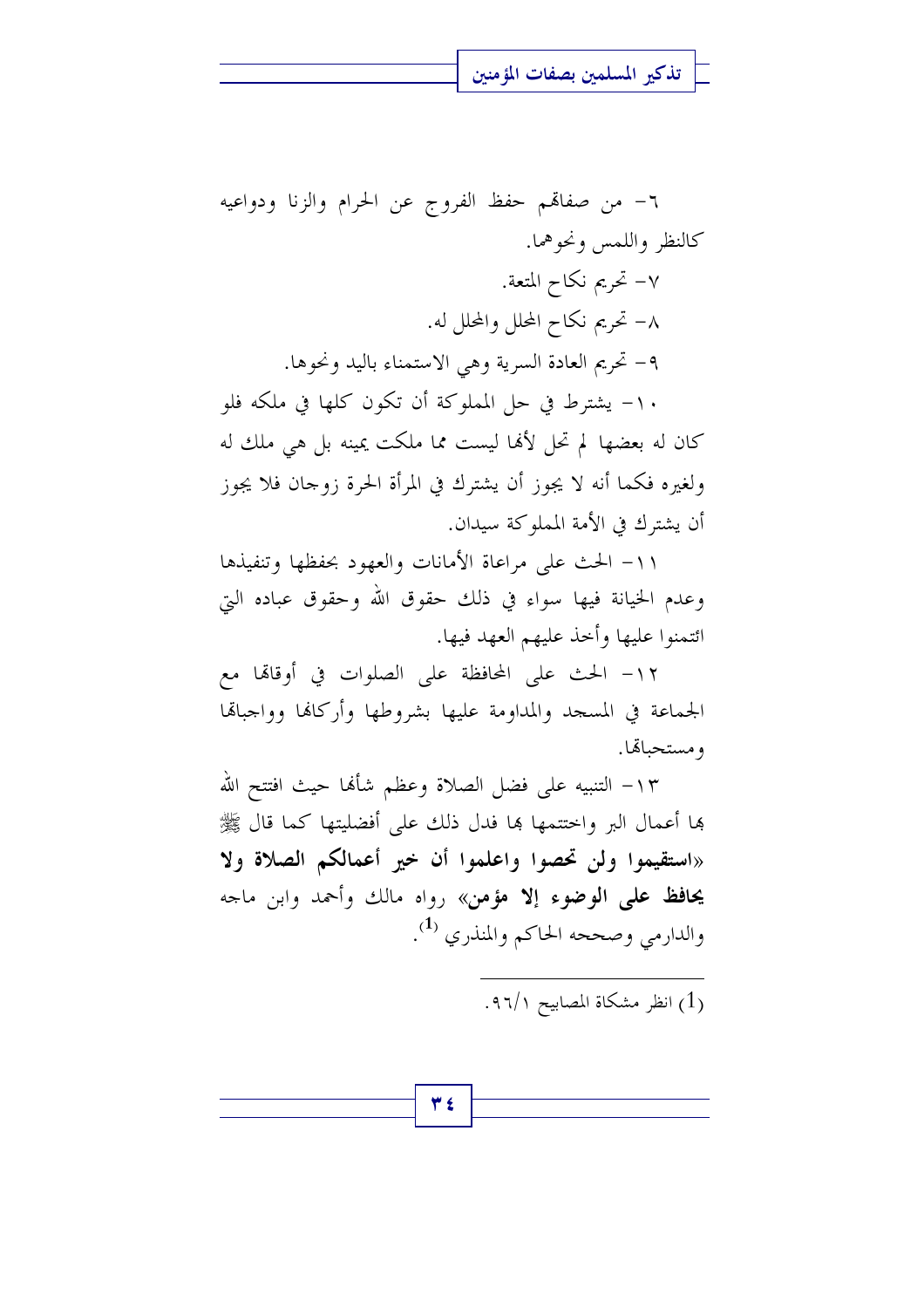من صفات المؤمنين الجمع بين الإحسان في عبادة الله والخوف من عقابه: قال تعالى: ﴿إِنَّ الَّذِينَ هُمْ منْ خَشْيَة رَبِّهِمْ مُشْفقُونَ \* وَالَّذِينَ هُمْ بِآيَاتٍ رَبِّهِمْ يُؤْمِنُونَ \* وَالَّذِينَ هُمْ بِرَبِّهِمْ لا يُشْرِكُونَ \* وَالَّذينَ يُؤْتُونَ مَا آتَوْا وَقُلُوبُهُمْ وَجَلَةٌ أَنَّهُمْ إِلَى رَبِّهِمْ رَاجِعُونَ \* أُولَئِكَ يُسَارِعُونَ في الْخَيْرَاتِ وَهُمْ لَهَا سَابِقُونَ﴾ [سورة المؤمنون: ٥٧–٢١]

لما ذكر الله تعالى الذين جمعوا بين الإساءة والأمن الذين يزعمون أن إعطاء الله إياهم في الدنيا دليل على كرامتهم وفضلهم ذكر الذين جمعوا بين الإحسان والخوف فقال: ﴿إِنَّ الَّذِينَ هُمْ مِنْ خَشْيَة رَبِّهِمْ مُشْفْقُونَ﴾ أي هم مع إحسافهم وإيمافم وعملهم الصالح مشفقون من ربمم حائفون أن لا يقبل منهم وسوء ظن بأنفسهم أن لا يكونوا قد قاموا بحق الله تعالى وحوفا على إيمالهم من الزوال ومعرفة منهم برهم وما يستحقه من الإحلال والإكرام وحوفهم وإشفاقهم يوجب لهم الكف عن الذنوب وعدم التقصير فِي الواجبات ﴿وَالَّذِينَ هُمْ بِآيَاتٍ رَبِّهِمْ يُؤْمِنُونَ﴾ أي يصدقون بآيات الله الشرعية والكونية.

وإذا تليت عليهم آيات الله زادقمم إيمانا وتفكرا ويقينا ﴿وَالَّذِينَ هُمْ بِرَبِّهِمْ لا يُشْرِكُونَ﴾ أي لا يعبدون معه غيره، بل يوحدونه ويعلمون أنه لا إله إلا الله أحدا فردا صمدا، لم يتخذ صاحبة ولا ولدا، فلا يشركون شركا جليا كاتخاذ غير الله معبودا

ه ۳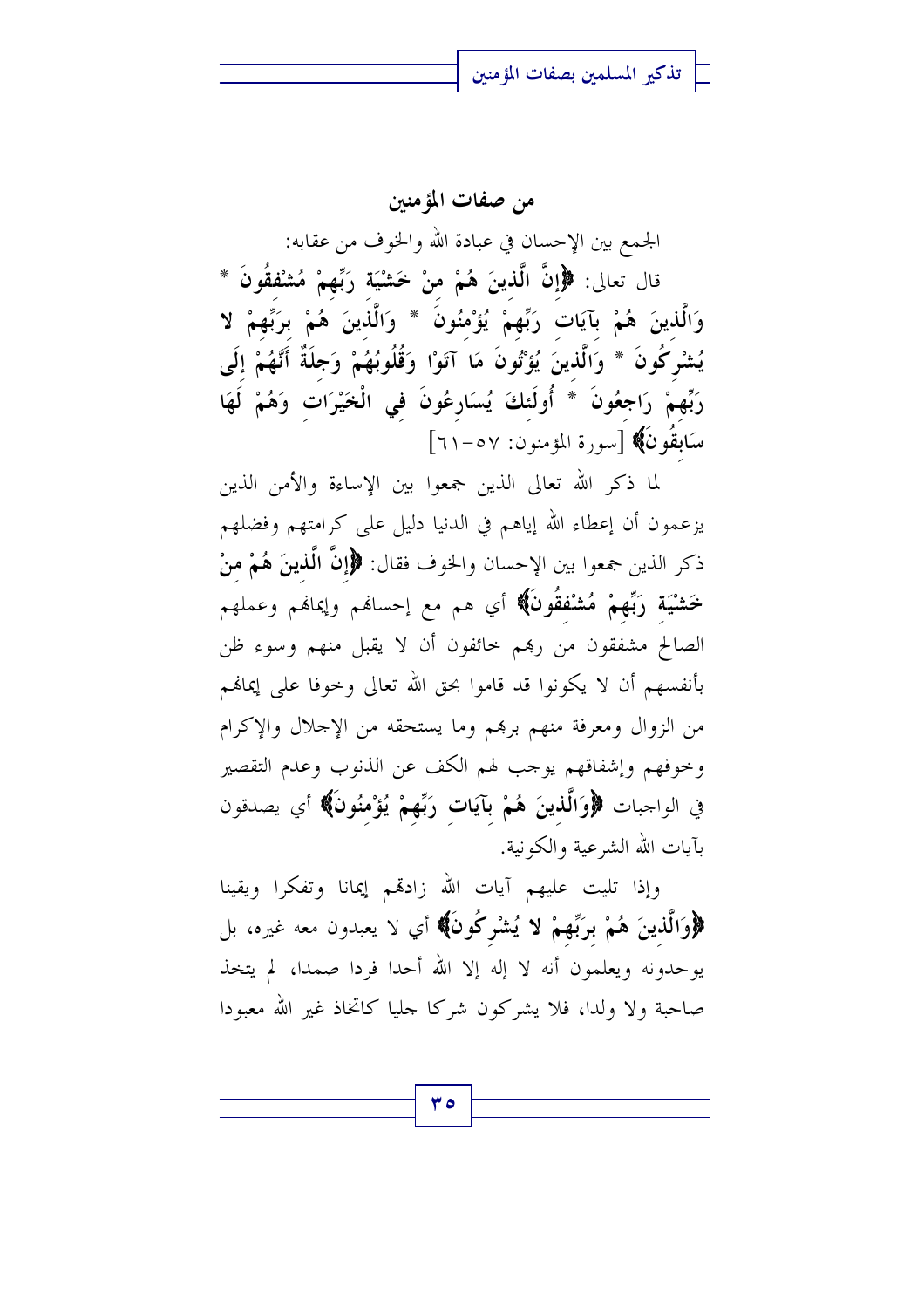يدعوه أو يرجوه أو يخافوه أو يحبه كمحبة الله، ولا شركا حفيا كالرياء ونحوه، بل هم مخلصون لله في أقوالهم وأفعالهم وسائر أحوالهم.

﴿وَالَّذِينَ يُؤْتُونَ مَا آتَوْا وَقُلُوبُهُمْ وَجِلَةٌ﴾ أَي يفعلون ما يفعلون وهم حائفون، ويعطون من أنفسهم مما أمروا به ما آتوا من كل ما يقدرون عليه من صلاة وزكاة وحج وصدقة وقراءة وذكر وغير ذلك ويخافون أن لا يقبل منهم: ﴿أَلَّهُمْ إِلَى رَبِّهِمْ رَاجِعُونَ \* أُولَئكَ يُسَارِعُونَ في الْخَيْرَات وَهُمْ لَهَا سَابِقُونَ﴾ أي يخافون عند رجوعهم إلى الله أن لا تكون أعمالهم مقبولة وهم يسارعون في أعمال الخير، همهم فيما يقرهم إلى الله، وإرادقم مصروفة فيما ينجي من عذابه، فكلِّ حيرٍ سمعوا به بادروا إليه فهم يسارعون في كل خير وينافسون في الزلفي عند رهم.

ولما كان السابق لغيره قد يسبق بجده وتشميره وقد لا يسبق لتقصيره أحبر أن هؤلاء من القسم السابقين فقال: ﴿وَهُمْ لَهَا﴾ أي للخيرات ﴿مَابِقُونَ﴾ قد بلغوا أعلاها، وقد سبقت لهم من الله سابقة السعادة ألهم سابقون.

وروى الإمام أحمد عن عائشة رضي الله عنها ألها قالت يا رسول الله: ﴿وَالَّذِينَ يُؤْتُونَ مَا آتَوْا وَقُلُوبُهُمْ وَجِلَةٌ أَنَّهُمْ إِلَى رَبِّهِمْ رَا**جعُونَ﴾** هو الذي يسرق ويزني ويشرب الخمر وهو يخاف الله عز وجل قال: «لا يا ابنة الصديق، ولكنه الذي يصلى ويصوم ويتصدق وهو يخاف الله عز وجل»، وفي رواية: «وهم يخافون أن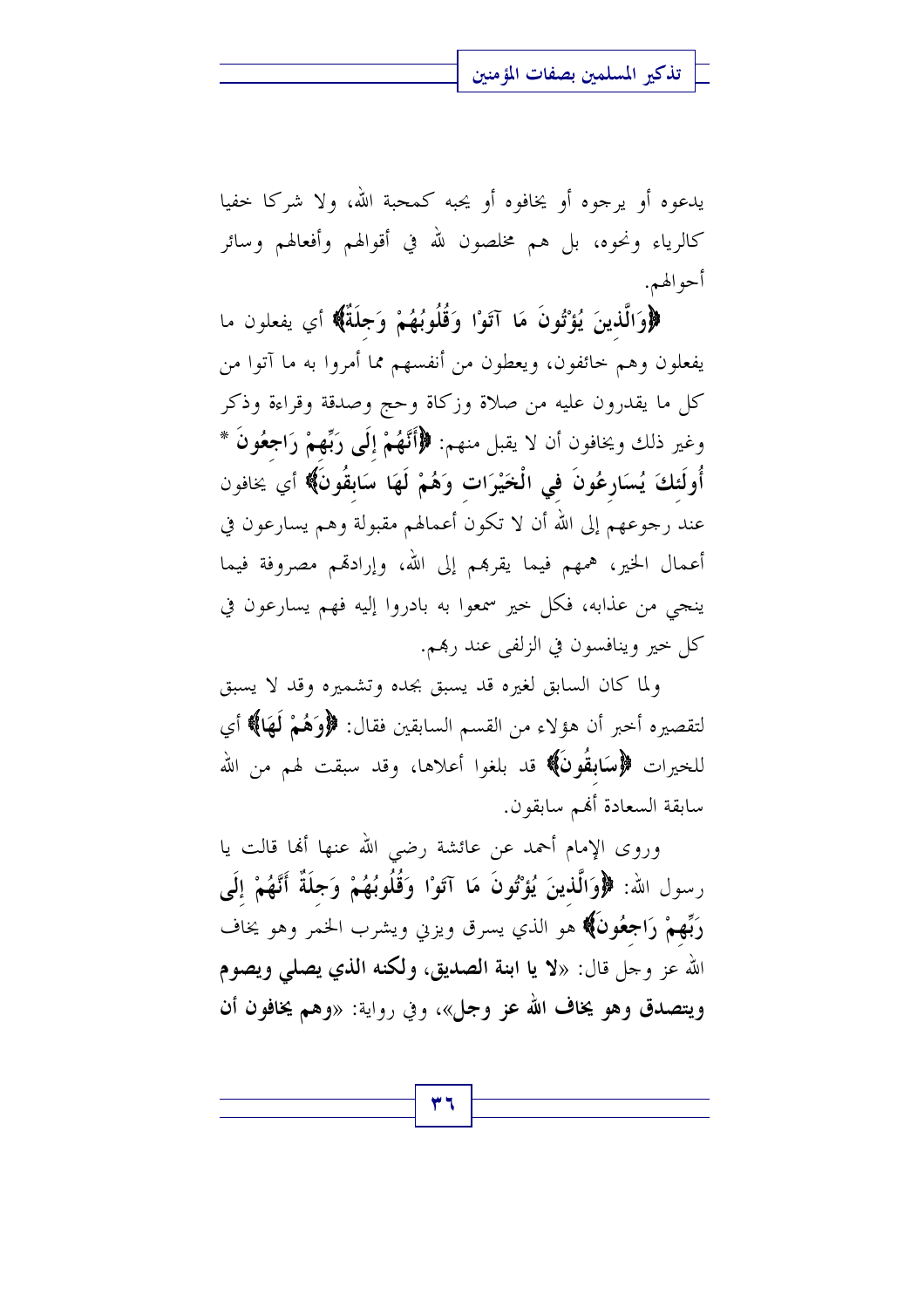Ξ

(1) انظر تفسیر ابن کثیر (۲/۲٤۸).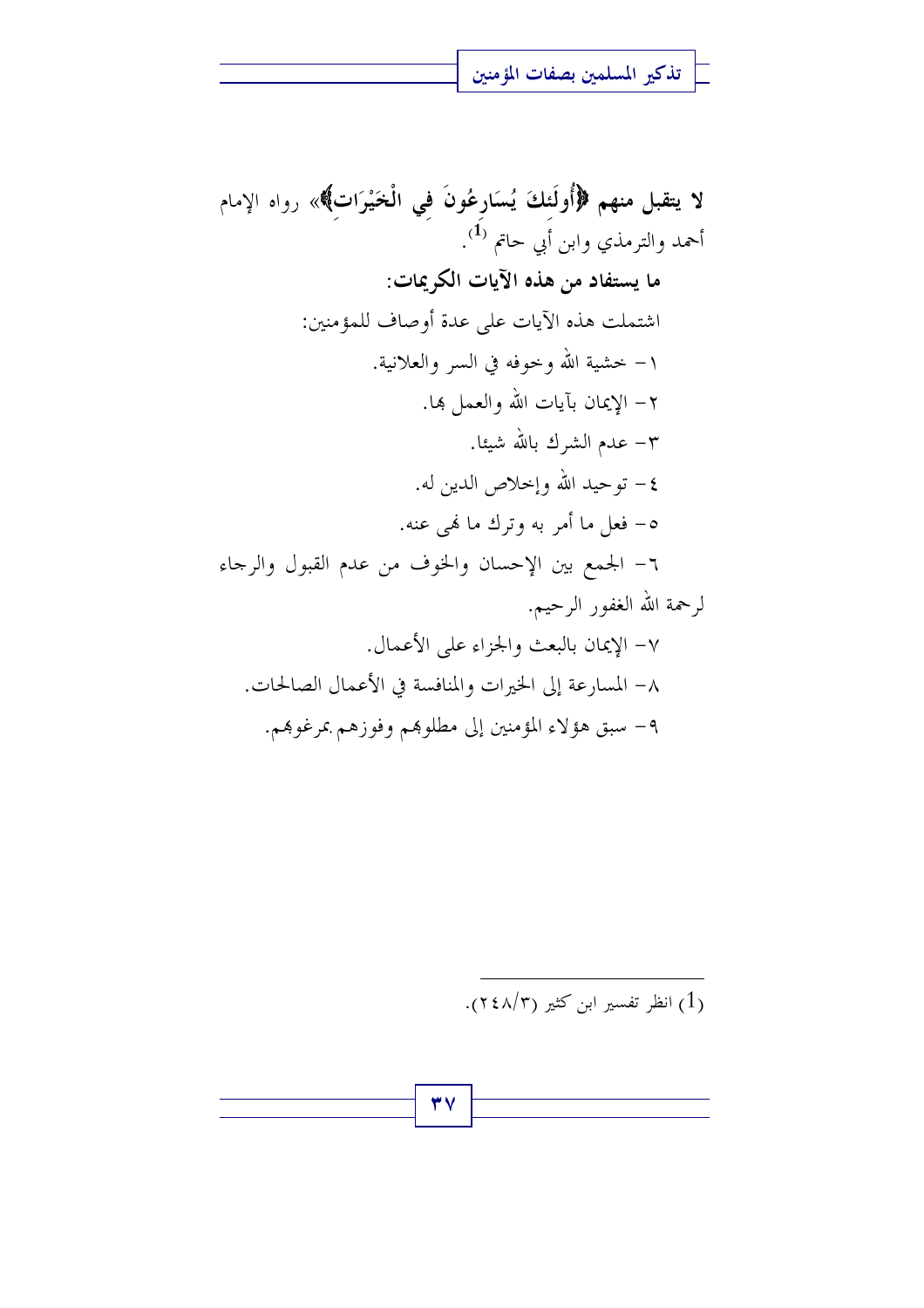صفات المؤمنين المتقين عباد الرحمن وجزاؤهم قال تعالى: ﴿وَعِبَادُ الرَّحْمَنِ الَّذِينَ يَمْشُونَ عَلَى الأَرْضِ هَوْنًا وَإِذَا خَاطَبَهُمُ الْجَاهِلُونَ قَالُوا سَلامًا \* وَالَّذينَ يَبِيتُونَ لرَبِّهِمْ سُجَّدًا وَقِيَامًا \* وَالَّذينَ يَقُولُونَ رَبَّنَا اصْرِفْ عَنَّا عَذَابَ جَهَنَّمَ إِنَّ عَذَابَهَا كَانَ غَرَامًا \* إِنَّهَا سَاءَتْ مُسْتَقَرًّا وَمُقَامًا \* وَالَّذِينَ إِذَا أَنْفَقُوا لَمْ يُسْرِفُوا وَلَمْ يَقْتُرُوا وَكَانَ بَيْنَ ذَلِكَ قَوَامًا \* وَالَّذينَ لا يَدْعُونَ مَعَ الله إِلَهًا آخَرَ وَلا يَقْتُلُونَ النَّفْسَ الَّتِي حَرَّمَ اللَّهُ إلا بالْحَقِّ وَلا يَزْنُونَ وَمَنْ يَفْعَلْ ذَلكَ يَلْقَ أَثَامًا \* يُضَاعَفْ لَهُ الْعَذَابُ يَوْمَ الْقِيَامَة وَيَخْلُدْ فِيه مُهَانًا \* إلا مَنْ تَابَ ۖ وَآمَنَ ۖ وَعَملَ عَمَلاً ۖ صَالحًا ۖ فَأُولَئِكَ ۖ يُبَدِّلُ ۖ اللَّهُ ۚ سَيِّئَاتِهِمْ ۖ حَسَنَات وَكَانَ اللَّهُ غَفُورًا رَحِيمًا \* وَمَنْ تَابَ وَعَملَ صَالحًا فَإِنَّهُ يَتُوبُ إِلَى الله مَتَابًا \* وَالَّذِينَ لا يَشْهَدُونَ الزُّورَ وَإِذَا مَرُّوا باللَّغْو مَرُّوا كرَامًا \* وَالَّذينَ إذَا ذُكِّرُوا بآيَات رَبِّهِمْ لَمْ يَحْرُّوا عَلَيْهَا صُمًّا وَعُمْيَانًا \* وَالَّذينَ يَقُولُونَ رَبَّنَا هَبْ لَنَا منْ أَزْوَاجِنَا وَذُرِّيَّاتنَا قُرَّةَ أَعْيُنِ وَاجْعَلْنَا لِلْمُتَّقِينَ إمَامًا \* أُولَئِكَ يُجْزَوْنَ الْغُرْفَةَ بِمَا صَبَرُوا وَيُلَقَّوْنَ فِيهَا تَحِيَّةً وَسَلامًا \* خَالدينَ فيهَا حَسُنَتْ مُسْتَقَرًّا وَمُقَامًا \* ۚ قُلْ مَا يَعْبَأُ بِكُمْ رَبِّي لَوْلا دُعَاؤُكُمْ فَقَدْ كَذَّبْتُمْ فَسَوْفَ يَكُونُ لزَامًا﴾ [الفرقان: ٦٣ –

 $\sqrt{v}$ 

هذه صفات المؤمنين المتقين عباد الرحمن الذين وصلوا إليها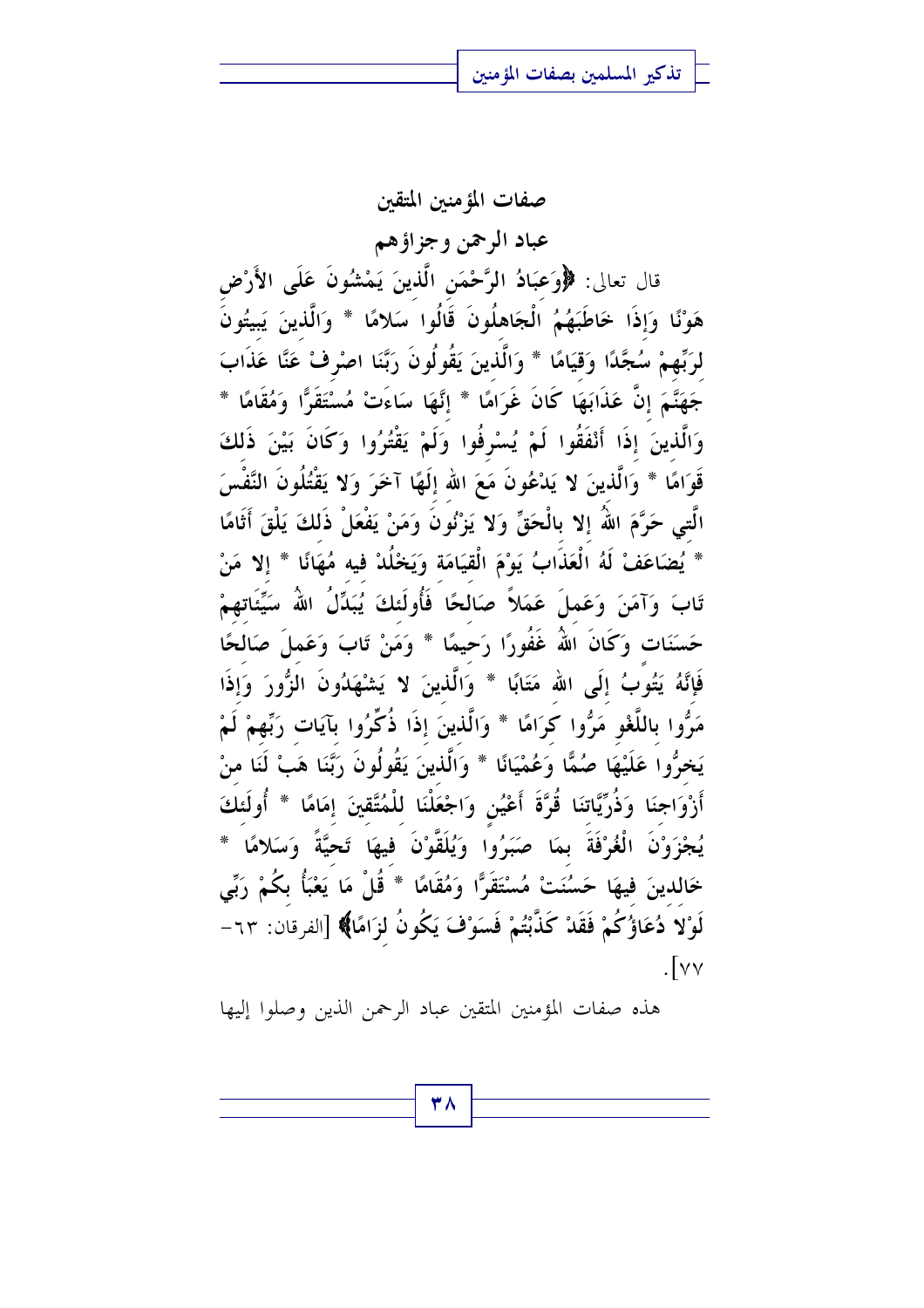واتصفوا ها برحمته، فذكر من صفاقم أكمل الصفات فوصفهم بأَهُم ﴿الَّذِينَ يَمْشُونَ عَلَى الأَرْضِ هَوْنًا﴾ أي ساكنين متواضعين لله وللخلق فهذا وصف لهم بالوقار والسكينة والتواضع لله ولعباده ﴿وَإِذَا خَاطَبَهُمُ الْجَاهِلُونَ﴾ أي خطاب حهل وإساءة وقلة أدب ﴿قَالُوا سَلامًا﴾ أي خاطبوهم خطابا يسلمون فيه من الإثم، ويسلمون من مقابلة الجاهل بجهله ﴿وَالَّذِينَ يَبِيتُونَ لَوَبِّهِمْ سُجَّدًا وَقِيَاهًا﴾ أي يكثرون من صلاة الليل مخلصين فيها لرهم متذللين له خوفا من عقابه وطمعا في ثوابه كما قال تعالى: ﴿قَتَحَافَمِي جُنُوبُهُمْ عَنِ الْمَضَاجِعِ يَدْعُونَ رَبَّهُمْ خَوْفًا وَطَمَعًا وَممَّا رَزَقْنَاهُمْ يُنْفقُونَ \* فَلا تَعْلَمُ نَفْسٌ مَا أُخْفيَ لَهُمْ منْ قُرَّة أَعْيُن جَزَاءً بمَا كَانُوا يَعْمَلُونَ﴾ [السجدة: ١٦، ١٧] ﴿وَالَّذِينَ يَقُولُونَ رَبَّنَا اصْرِفْ عَنَّا عَذَابَ جَهَنَّمَ إِنَّ عَذَابَهَا كَانَ غَرَامًا﴾ أي من صفات المؤمنين الخوف من الله ومن عذابه وألهم يدعون الله أن يصرف عنهم عذاب النار، وأن عذاها ملازما لأهلها كملازمة الغريم لغريمه.

فهم يسألون الله أن يدفعه عنهم بالعصمة من أسبابه ومغفرة ما وقع منهم من أسباب العذاب ﴿إِنَّهَا سَاءَتْ مُسْتَقَرًّا وَمُقَامًا﴾ أي بئست النار مسكنا ومستقرا هذا على جهة التضرع إلى الله وشدة الحاحة إليه في صرف هذا العذاب وأنه ليس في طاقتهم احتماله ﴿وَالَّذِينَ إِذَا أَنْفَقُوا لَمْ يُسْرِفُوا﴾ أي إذا انفقوا النفقات الواجبة والمستحبة ﴿لَمْ يُسْرِفُوا﴾ بأن يزيدوا على الحد فيدحلوا في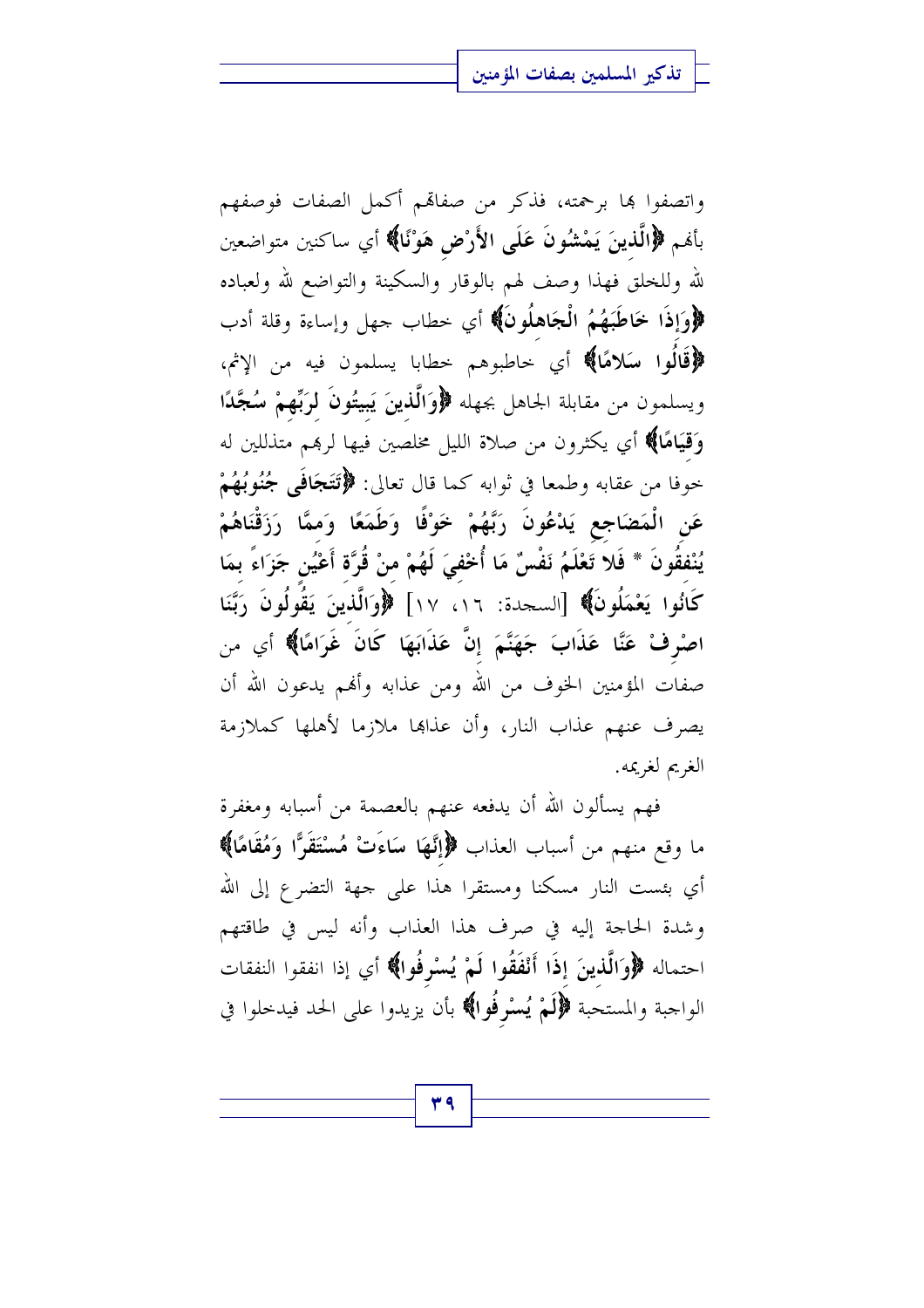قسم التبذير وإهمال الحقوق الواجبة ﴿وَلَمْ يَقْتُرُوا﴾ يضيفوا على أنفسهم وأولادهم ومن تلزمهم نفقته ﴿وَكَانَ بَيْنَ ذَلِكَ قَوَامًا﴾ كان إنفاقهم بين الإسراف والتقتير وسطا بقدر الحاجة فبذلوا في الواجبات من الزكوات والكفارات والنفقات الواجبة فيما ينبغي على الوجه الذي ينبغي من غير ضرر ولا إضرار ﴿وَالَّذِينَ لا يَلاْعُونَ مَعَ الله إِلَهَا آخَرَ﴾ بل يعبدونه ويوحدونه مخلصين له الدين حنفاء مقبلين عليه معرضين عما سواه في جميع شئونهم ﴿وَلَا يَقْتُلُونَ النَّفْسَ الَّتبي حَرَّمَ اللَّهُ﴾ وهي نفس المسلم والكافر المعاهد ﴿[إِلاَّ بِالْحَقِّ﴾ كقتل النفس بالنفس والزابي المحصن والكافر الذي يحل قتله ﴿وَلَا يَوْنُونَ﴾ لا يفعلون حريمة الزنا، بل يحفظون فروجهم ﴿إِلا عَلَى أَزْوَاجِهِمْ أَوْ مَا مَلَكَتْ أَيْمَانُهُمْ﴾ ﴿وَمَنْ يَفْعَلْ ذَلكَ﴾ الشرك أو قتل النفس التي حرم الله إلا بالحق أو الزنا ﴿ إِيَلْقِ ۚ أَثَامًا \* يُضَاعَفْ لَهُ الْعَذَابُ يَوْمَ الْقِيَامَةِ وَيَخْلُدْ فِيهِ مُهَانًا﴾ أي يخلد في العذاب ويلقى الذل والإهانة فيه.

قال الشيخ عبد الرحمن السعدي رحمه الله: فالوعيد بالخلود على فعلها كلها ثابت لا شك فيه، وكذلك لمن أشرك بالله، وكذلك الوعيد بالعذاب الشديد على كل واحد من هذه الثلاثة، لكوفما إما شرك وإما من أكبر الكبائر، وأما حلود القاتل والزاني في العذاب فإنه لا يتناوله الخلود لأنه قد دلت النصوص القرآنية والأحاديث النبوية أن جميع المؤمنين يخرجون من النار، ولا يخلد فيها مؤمن ولو فعل من المعاصي ما فعل ونص تعالى على هذه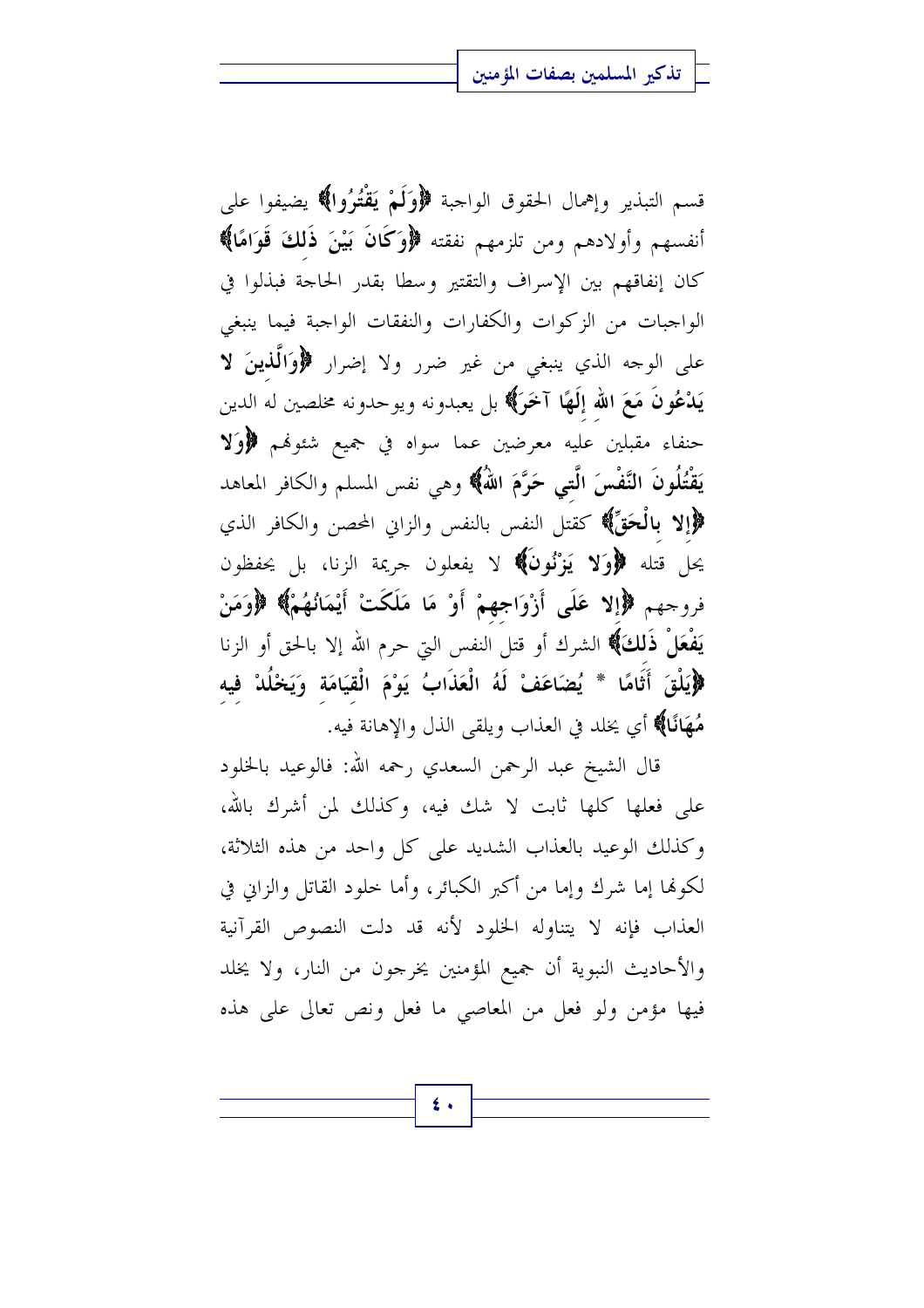الثلاثة، لألها أكبر الكبائر فالشرك فيه فساد الأديان والقتل فيه فساد الأبدان.

والزنا فيه فساد الأعراض والأنساب اهـــ ﴿إِلَّا مَنْ تَابَ﴾ عن هذه المعاصي وغيرها، بأن أقلع عنها في الحال، وندم على ما مضى من فعلها، وعزم عزما جازما أن لا يعود إليها أبدا في المستقبل ﴿وَآمَنَ﴾ بالله إيمانا يقتضي ترك المعاصي وفعل الطاعات ﴿وَعَمِلَ عَمَلاً صَالِحًا﴾ حالصا لله جاريا على سنة رسوله ﷺ ﴿فَأُولَٰئِكَ يُبَدِّلُ اللَّهُ سَيِّئَاتِهِمْ حَسَنَاتٍ﴾ أي تتبدل أقوالهم وأفعالهم التي كانت مستعدة لعمل السيئات تتبدل حسنات فيتبدل شركهم إيمانًا ومعصيتهم طاعة وتتبدل نفس السيئات التي عملوها ثم أحدثوا لكل ذنب منها توبة وإنابة وطاعة، تبدل حسنات كما هو ظاهر الآية ﴿وَكَانَ اللَّهُ غَفُورًا رَحِيمًا﴾ لمن تاب يغفر الذنوب العظيمة، رحيما بعباده المؤمنين حيث دعاهم إلى التوبة، ثم وفقهم لها ثم قبلها منهم.

﴿وَمَنْ تَابَ وَعَملَ صَالحًا فَإِنَّهُ يَتُوبُ إِلَى الله مَتَابًا﴾ فليعلم أن توبته في غاية الكمال، لألها رجوع إلى الطريق الحق المستقيم الموصل إلى الله الذي هو عين سعادة العبد وفلاحه فليخلص فيها وليخلصها من شوائب الأغراض الفاسدة ﴿وَالَّذِينَ لا يَشْهَدُونَ الزُّورَ﴾ أي لا يحضرون الزور، وهو القول والفعل المحرم، فيجتنبون جميع المحالس المشتملة على الأقوال المحرمة والأفعال المحرمة، كالخوض في آيات الله، والجدال بالباطل والغيبة، والنميمة،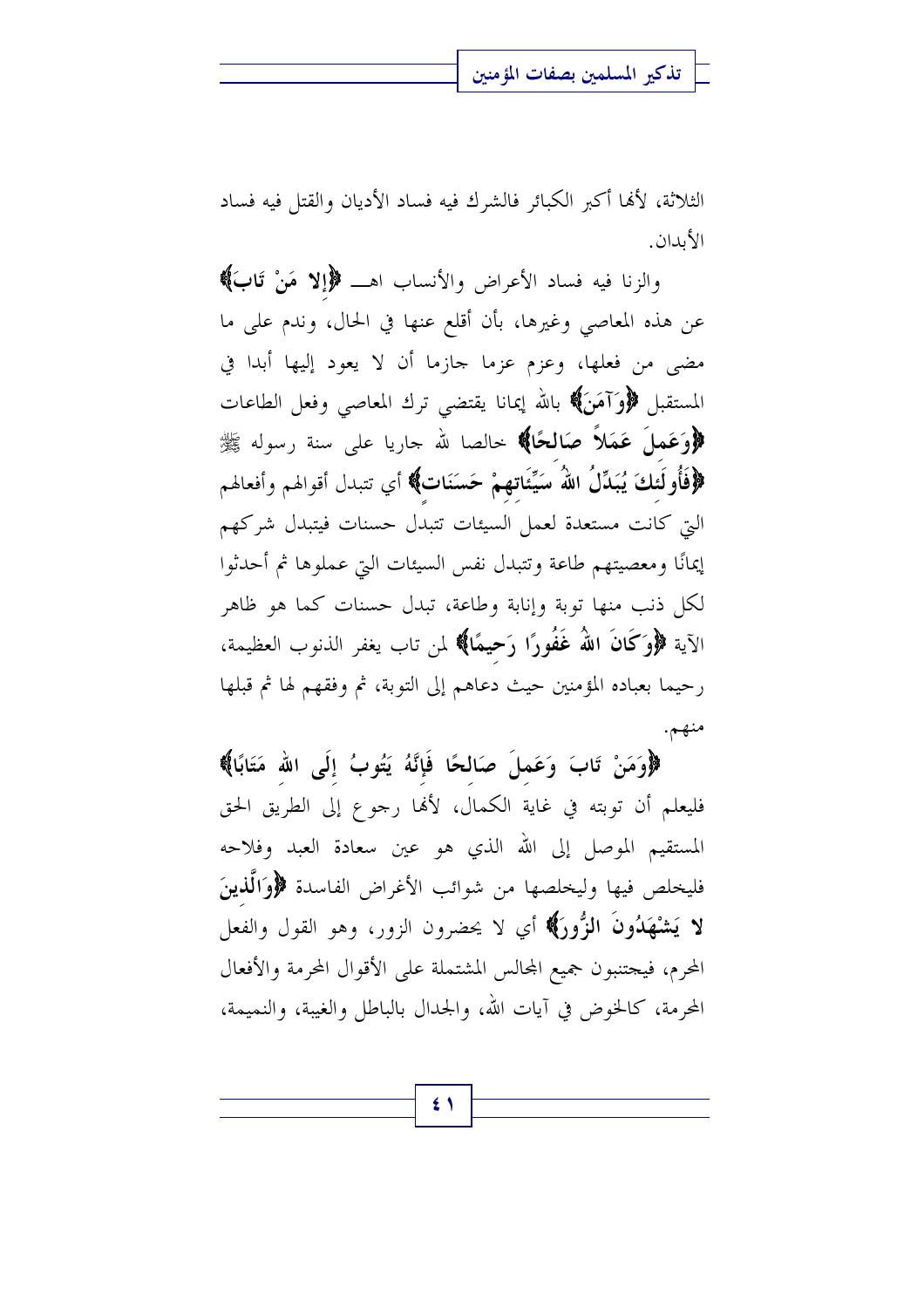والسب، والقذف، والاستهزاء، والغناء، وشرب الخير، وفرش الحرير، والصور، ونحو ذلك، وإذا كانوا لا يشهدون الزور، فمن باب أولى وأحرى أن لا يقولوه ولا يفعلوه، وشهادة الزور داحلة في قول الزور ﴿وَإِذَا مَرُّوا بِاللُّغْوِ﴾ وهو الكلام الذي لا خير فيه ولا فائدة دينية ولا دنيوية ﴿هَوُّوا كَوَاهًا﴾ نزهوا أنفسهم عن الخوض فيه ورأوا أنه سفه ونقص للإنسانية والمروءة وفي قوله: ﴿وَإِذَا مَوْوًا باللُّغْوِ﴾ إشارة إلى أفمم لا يقصدون حضوره ولا سماعه ولكن عند المصادفة التي من غير قصد يكرمون أنفسهم عنه ﴿وَالَّذِينَ إِذَا ذُكِّرُوا بِآيَاتٍ رَبِّهِمْ﴾ التي أمرهم باستماعها والاهتداء بِما ﴿لَمَّ يَخرُّوا عَلَيْهَا صُمًّا وَعُمْيَانًا﴾ أي لم يقابلوها بالإعراض عنها.

وعدم سماعها وصرف النظر والقلوب عنها، كما يفعله من لم يؤمن ها ويصدق، وإنما حالهم أفمم يقابلوها بالقبول والافتقار إليها والانقياد والتسليم لها وتجد عندهم آذانا سامعة وقلوبا واعية، فيزداد ها إيمالهم ويتم ها إيقالهم وتحدث لهم نشاطا، ويفرحون ها سرورا واغتياطا.

﴿وَالَّذِينَ يَقُولُونَ رَبَّنَا هَبْ لَنَا مِنْ أَرْوَاجِنَا وَذُرِّيَّاتِنَا قُرَّةَ أَعْيُنٍ﴾ أي الذين يسألون أن يخرج من أصلاهم وإحوالهم وأزواجهم من ذرياتهم من يطيعه ويعبده وحده لا شريك له، فتقر أعين والديهم هم ﴿وَاجْعَلْنَا لِلْمُتَّقِينَ إِمَامًا﴾ أي أوصلنا يا ربنا إلى هذه الدرجة العالية درجة الصديقين والكمل من عباد الله الصالحين وهي درجة الإمامة في الدين، وأن يكونوا قدوة للمتقين في أقوالهم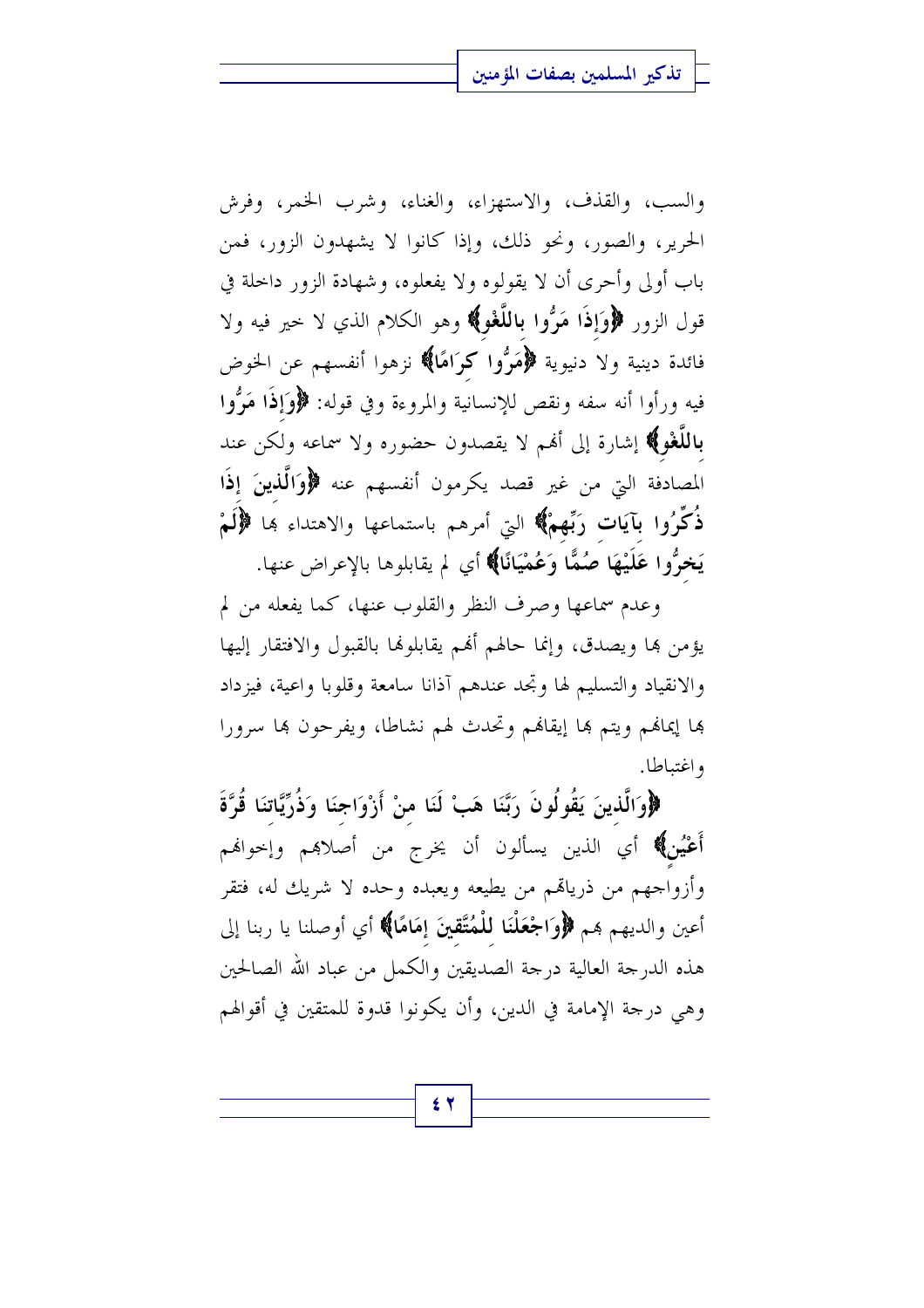وأفعالهم يقتدى بأفعالهم ويطمئن لأقوالهم، ويسير أهل الخير حلفهم فيهدون ويهتدون، ودرجة الإمامة في الدين إنما تنال بالصبر واليقين كما قال تعالى: ﴿وَجَعَلْنَا مِنْهُمْ أَئِمَّةً يَهْدُونَ بِأَمْرِنَا لَمَّا صَبَرُوا وَكَانُوا بِآيَاتِنَا يُوقِنُونَ﴾ [السجدة: ٢٤] ولما كانت هممهم ومطالبهم عالية، كان الجزاء من جنس العمل، فجازاهم الله بالمنازل العالية فقال: ﴿أُولَئِكَ يُجْزَوْنَ الْغُرْفَةَ بِمَا صَبَرُوا﴾ أي المنازل الرفيعة الجامعة لكل ما تشتهيه الأنفس وتلذ الأعين، وذلك بسبب صبرهم كما قال تعالى: ﴿وَالْمَلائكَةُ يَدْخُلُونَ عَلَيْهِمْ مِنْ كُلِّ بَاب \* سَلامٌ عَلَيْكُمْ بِمَا صَبَرْتُمْ فَنعْمَ عُقْبَى الدَّارِ﴾ [الرعد: ٢٢، ٢٤] ولهذا قال هنا: ﴿وَيُلَقَّوْنَ فِيهَا تَحِيَّةً وَسَلامًا﴾ من ربمم ومن ملائكته الكرام ومن بعضهم على بعض ويسلمون من جميع المكدرات ﴿قُلْ مَا يَعْبَأُ بِكُمْ رَبِّي لَوْلا دُعَاؤُكُمْ﴾ أي لولا دعاؤكم إياه وعبادتكم له لم يبال بكم ﴿فَقَلْ كَذَّبْتُمْ﴾ أيها الكافرون فلا يبالي الله بكم إذا لم تعبدوه ﴿فَسَوْفَ يَكُونُ لَزَامًا﴾ والله سبحانه وتعالى أعلم.

ما يستفاد من الآيات الكريمات:

١- من صفات المؤمنين عباد الرحمن التواضع والسكينة والوقار .

٢– حسن الأدب والحلم وسعة الخلق والعفو عن الجاهلين والإعراض عنهم ومقابلة إساءقمم بالإحسان. ٣- قيام الليل والإخلاص فيه.

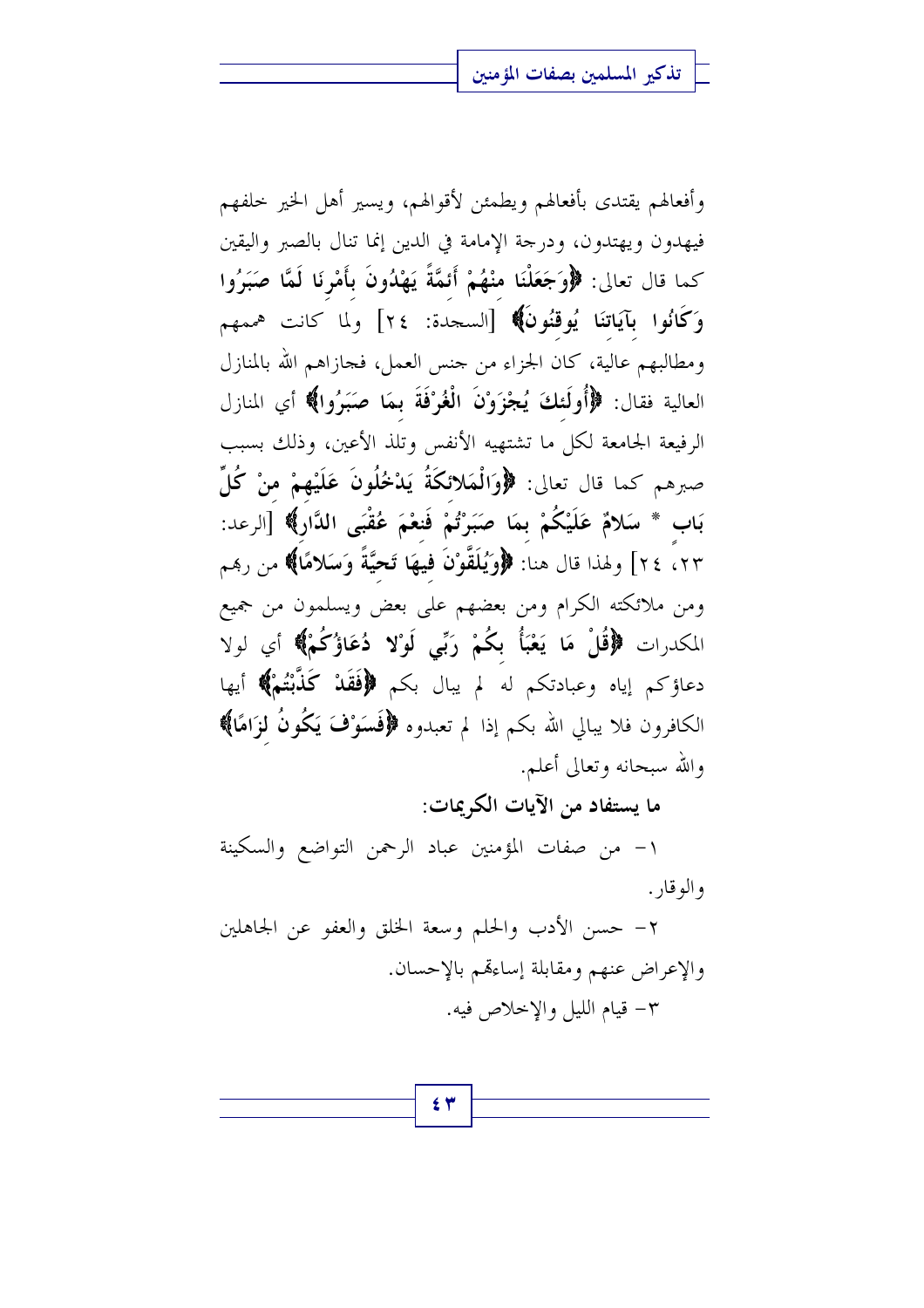٤– الخوف من النار والتضرع لرهم أن ينجيهم منها. ٥- إحراج الواحب والمستحب في النفقات والاقتصاد في ذلك وغيره.

٦– السلامة من كبائر الذنوب والاتصاف بالإخلاص لله في عبادته والعفة عن الدماء والأعراض والتوبة عند صدور شيء من ذللي.

٧- ألهم لا يحضرون مجالس المنكر والفسوق القولية والفعلية ولا يفعلوها بأنفسهم.

٨– أَهْم يتترهون عن اللغو والأفعال التي لا خير فيها وذلك يستلزم مرؤقمم وإنسانيتهم وكمالهم ورفعة أنفسهم عن كل خسيس قولي وفعلي.

٩– أَنْهُمْ يقابلُونَ آياتِ الله بالقبول لها والتفهم لمعانيها والعمل ها والاحتهاد في تنفيذ أحكامها.

١٠– ألهم يدعون الله تعالى بأكمل الدعاء لهم ولمن يتعلق هم وينتفع به المسلمون من صلاح أزواجهم وذرياتهم. ١– تكميل التوبة على أكمل الوجوه وأجلها. ١٢– الدعاء ببلوغ أعلى الدرجات الممكنة وهي درجة الإمامة في الدين. ١٣– عدم مبالاة الله بعباده إذا لم يعبدوه.

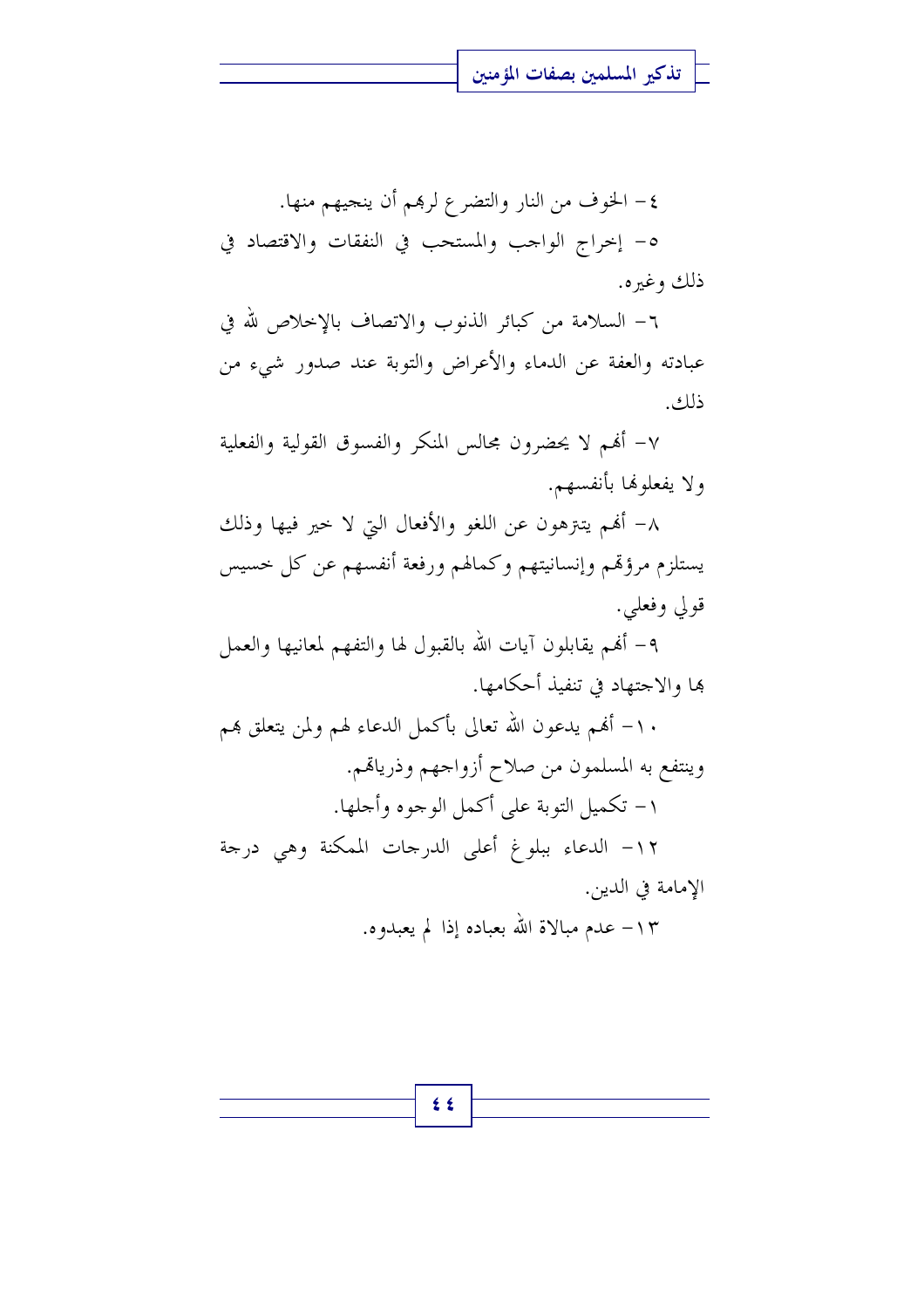أعمال المؤمنين والمؤمنات وأخلاقهم وثواهم قال تعالى: ﴿إِنَّ الْمُسْلِمِينَ وَالْمُسْلِمَاتِ وَالْمُؤْمِنينَ وَالْمُؤْمِنَات وَالْقَانِتِينَ وَالْقَانِتَات وَالْصَّادِقِينَ وَالْصَّادِقَات وَالصَّابِرِينَ وَالصَّابِرَاتِ وَالْخَاشِعِينَ وَالْخَاشِعَاتِ وَالْمُتَصَدِّقِينَ وَالْمُتَصَدِّقَات وَالْصَّائِمِينَ وَالْصَّائِمَات وَالْحَافَظِينَ فَرُوجَهُمْ وَالْحَافْظَاتْ وَالْذَاكْرِينَ الله كَثيرًا وَالْذَاكْرَاتْ أَعَدَّ الله لَهُمْ مَغْفِرَةً وَأَجْرًا عَظِيمًا﴾ سورة الأحزاب.

عن أم سلمة رضي الله عنها ألها قالت: يا نبي الله، ما لي أسمع الرحال يذكرون في القرآن ولا يذكر النساء فأنزل الله: ﴿إِنَّ الْمُسْلمينَ وَالْمُسْلمَاتِ، الآية رواه النسائي.

فقوله تعالى: ﴿إِنَّ الْمُسْلمينَ وَالْمُسْلمَاتِ﴾ أي المستسلمين لأمر الله المطيعين له القائمين بأركان الإسلام الظاهرة، الذين يشهدون أن لا إله إلا الله وأن محمدا رسول الله، ويقيمون الصلاة ويؤتون الزكاة ويصومون رمضان ويحجون البيت الحرام، ويسلم المسلمون من أذيتهم بالقول والعمل ﴿وَالْمُؤْمِنينَ وَالْمُؤْمِنَاتِ﴾ وهذا في الأمور الباطنة من عقائد القلب وأعماله فيصدقون بالله وملائكته وكتبه ورسله واليوم الآخر من البعث بعد الموت والجزاء والحساب والثواب والعقاب والميزان والصراط والجنة والنار ويصدقون بالقدر حيره وشره ﴿وَالْقَانتينَ وَالْقَانتَاتِ﴾ المطيعين لله ولرسوله.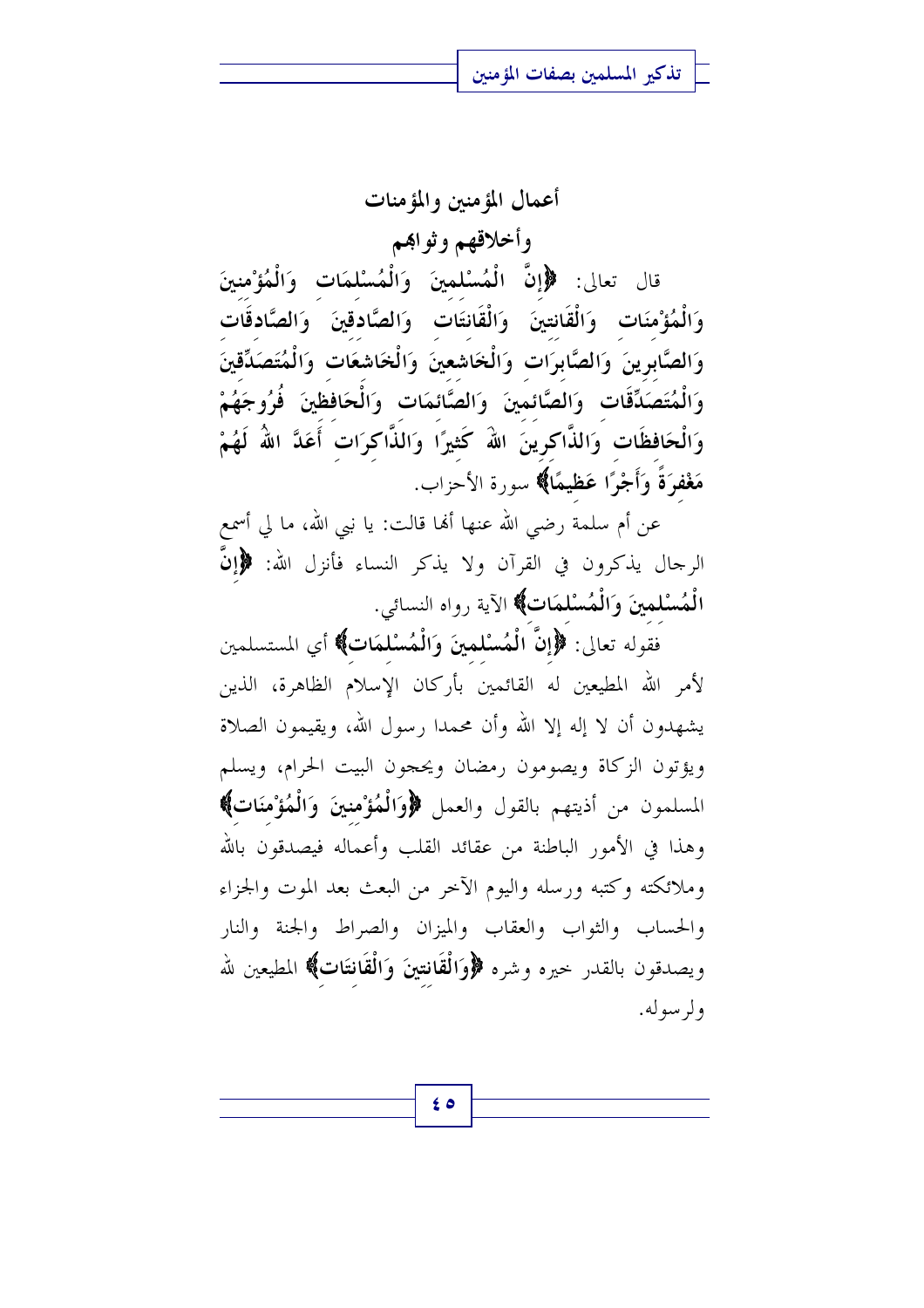والقنوت هو الطاعة في سكون فالإسلام بعده مرتبة يرتقي إليها وهي الإيمان، ثم القنوت ناشئ عنهما ﴿وَالصَّادِقِينَ وَالصَّادقَاتِ﴾ الصادقين في أقوالهم وأفعالهم، فإن الصدق حصلة محمودة وهو علامة على الإيمان، كما أن الكذب علامة النفاق ومن صدق نجا، وفي الحديث الصحيح «عليكم بالصدق فإن الصدق يهدي إلى البر وإن البر يهدي إلى الجنة ولا يزال الرجل يصدق ويتحرى الصدق حتى يكتب عند الله صديقا وإن الكذب يهدي إلى الفجور وإن الفجور يهدي إلى النار، ولا يزال الرجل يكذب ويتحرى الكذب حتى يكتب عند الله كذابا»<sup>(1)</sup>.

﴿وَالصَّابِرِينَ وَالصَّابِرَاتِ﴾ أي الصابرين على الطاعات بعدم تركها، والصابرين عن المعاصي والمحرمات بعدم فعلها والصابرين على الأقدار والمصائب بعدم تسخطها ﴿وَالْخَاشِعِينَ وَالْمَحَاشِعَاتِ﴾ الخشوع (الكسون) والطمأنينة والتؤدة والوقار والتواضع، فيخشعون لله في جميع أحوالهم خصوصا في عبادالهم ولا سيما في الصلوات.

والحامل على الخشوع الخوف من الله تعالى ومراقبته كما في  $^{(2)}$  الحديث «اعبد الله كأنك تراه فإن لم تكن تراه فإنه يراك» ا ﴿وَالْمُتَصَلِّقَينَ وَالْمُتَصَلِّقَاتٍ﴾ أي فرضا ونفلا والصدقة هي الإحسان إلى الناس المحاويج الضعفاء الذين لا كسب لهم ولا

> (1) رواه البخاري ومسلم. . (2) د واه مسلم)

 $24$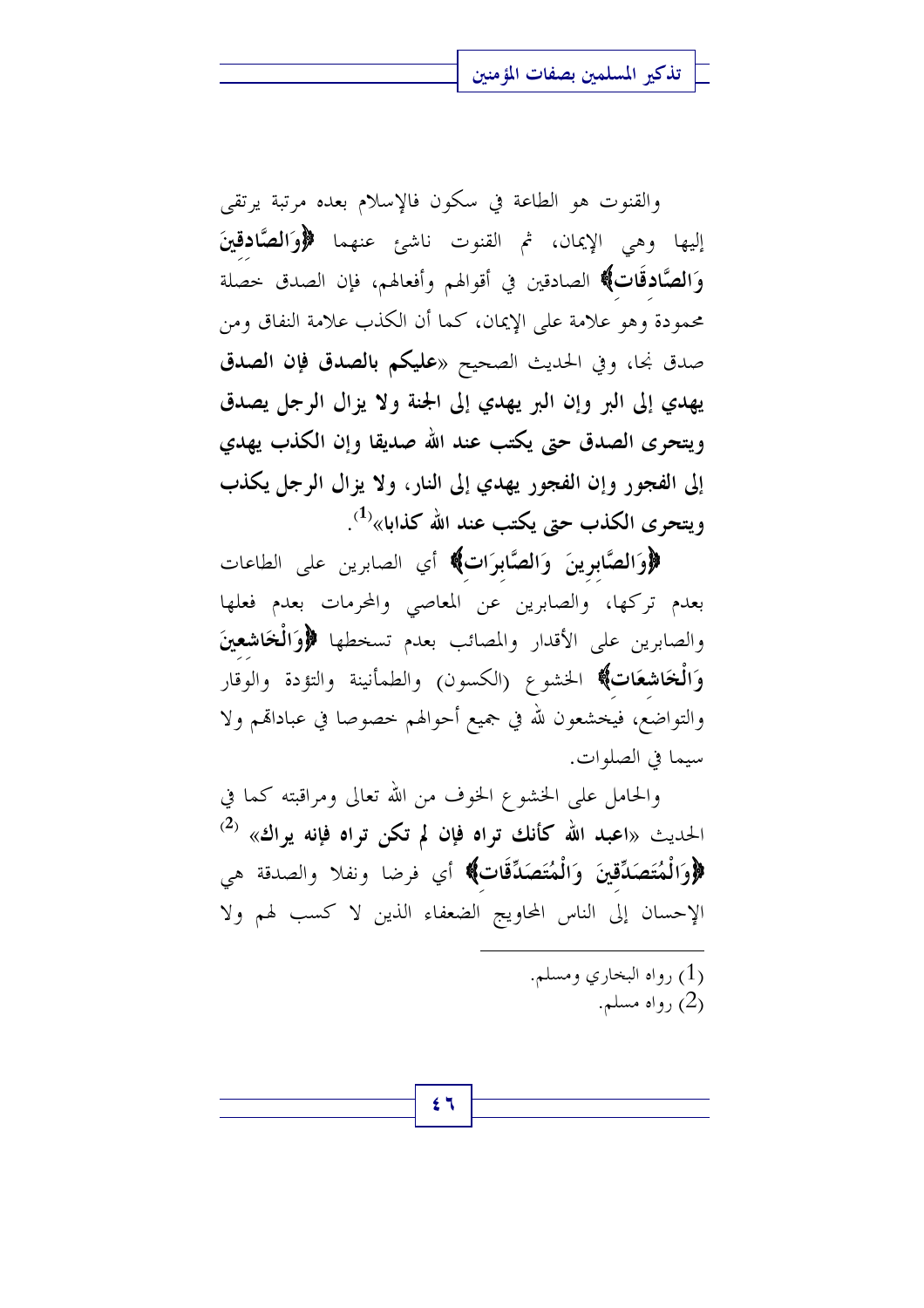كاسب يعطون من فضول الأموال طاعة لله وإحسانا إلى خلقه.

وقد ثبت في الصحيح: «**سبعة يظلهم الله في ظله يوم لا ظل** إلا ظله، فذكر منهم رجلا تصدق بصدقة فأخفاها حتى لا تعلم شماله ما تنفق يمينه»<sup>(1)</sup>، وفي الحديث الآحر: «والصدقة تطفئ الخطيئة كما يطفئ الماء النار»<sup>(2)</sup>، والآيات والأحاديث في فضل الصدقة والحث علبها كثيرة جدا.

﴿وَالصَّائِمِينَ وَالصَّائِمَاتِ﴾ الفرض والنفل، وفي الحديث الذي رواه ابن ماجه: «**الصوم زكاة البدن**» أي يزكيه ويطهره وينقيه من الأحلاق الرديئة طبعا وشرعا، ولما كان الصوم من أكبر العون على كسر الشهوة كما قال ﷺ «**يا معشر الشباب من** استطاع منكم الباءة فليتزوج فإنه أغض للبصر وأحصن للفرج ومن لم يستطع فعليه بالصوم فإنه له وجاء» <sup>(3)</sup> ناسب أن يذكر بعده حفظ الفروج فقال: ﴿وَالْحَافِظِينَ فُرُوجَهُمْ وَالْحَافِظَاتِ﴾ أي عن الزنا ومقدماته وعن جميع المحارم والمآثم إلا عن المباح كما قال تعالى: ﴿وَالَّذِينَ هُمْ لِفُرُوجِهِمْ حَافظُونَ \* إِلا عَلَى أَزْوَاجِهِمْ أَوْ مَا مَلَكَتْ أَيْمَانُهُمْ فَإِنَّهُمْ غَيْرُ مَلُومِينَ \* فَمَنِ ابْتَغَى وَرَاءَ ذَلِكَ فَأُولَئِكَ هُمُ الْعَادُونَ﴾ (<sup>4)</sup>.

٤V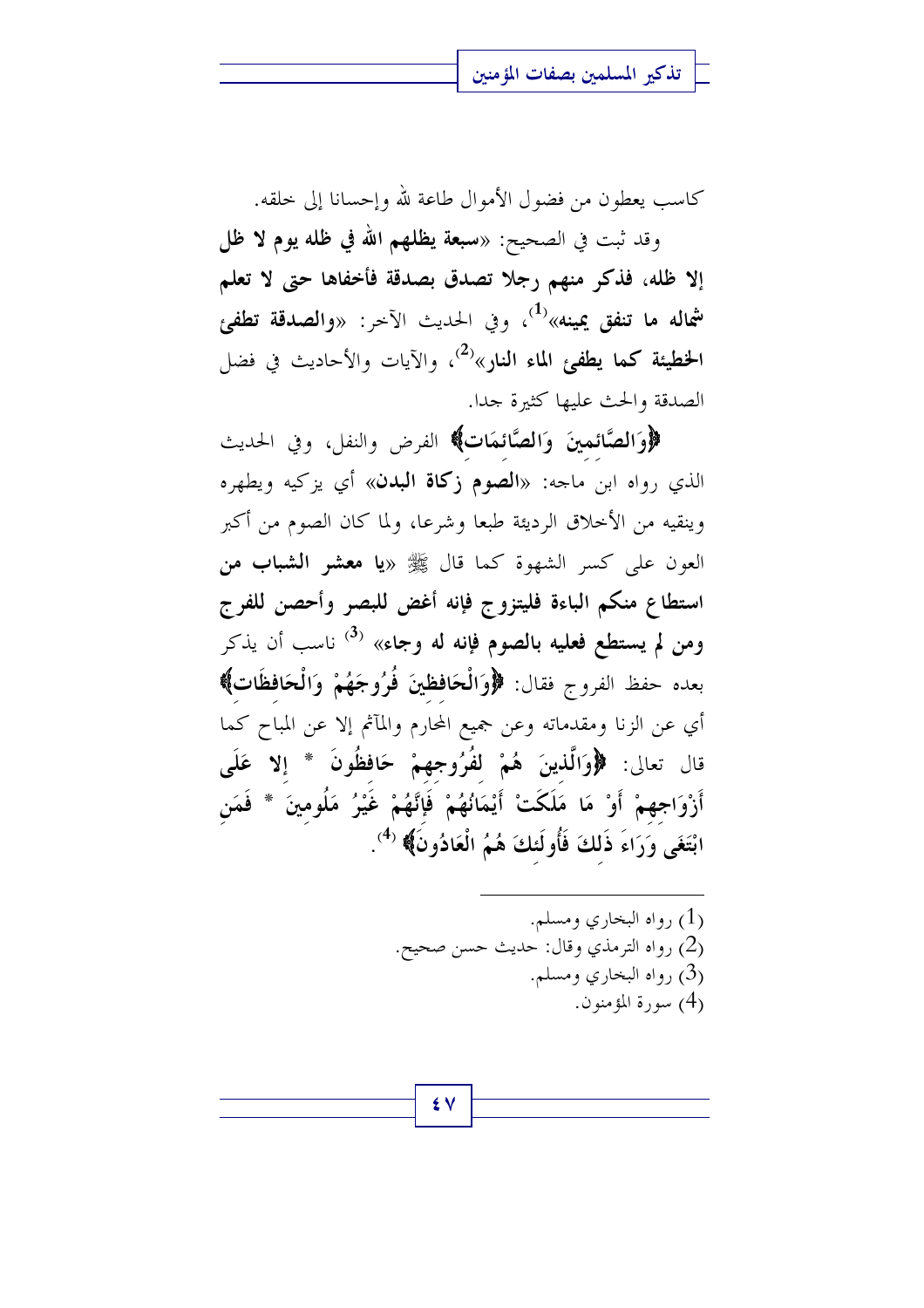وقوله تعالى: ﴿وَاللَّاكرينَ اللَّهَ كَثِيرًا وَاللَّاكرَاتَ﴾ أي في أكثر الأوقات خصوصا أوقات الأوراد المقيدة بالصلوات والصباح والمساء وعند النوم والانتباه ودحول المترل والخروج منه، ودحول المسحد والخروج منه، وعند الأكل والشرب والفراغ منهما وغير ذلك ﴿أَعَدَّ اللَّهُ لَهُمْ مَغْفِرَةً وَأَجْرًا عَظِيمًا﴾ هذا حبر عن هؤلاء المذكورين كلهم بأن الله قد هيأ لهم مغفرة لذنوبهم وثوابا عظيما وهي الجنة.

لأن الحسنات يذهبن السيئات ولاشتمال هذه الأعمال على أعمال القلوب وأقوال اللسان وأعمال الجوارح من واجب ومستحب، فمن قام هذه الصفات المذكورة في هذه الآية، فقد قام بالدين كله ظاهره وباطنه وقوله واعتقاده وعمله وقد قام بالإسلام والإيمان والإحسان فجازاهم الله أوفر الجزاء، نسأل الله تعالى أن يجعلنا منهم بمنه وكرمه.

ما يستفاد من هذه الآيات الكريمات:

١– أن الإيمان غير الإسلام وأخص منه فكل مؤمن مسلم وليس كل مسلم مؤمنا ووجوب الإسلام والإيمان وفضلهما. ٢ – أن دين الإسلام قول واعتقاد وعمل. ٣– الحث على طاعة الله ورسوله والمداومة عليها. ٤ – الحث على الصدق في الأقوال والأفعال والأحبار . ٥- فضل الصبر على طاعة الله والصبر عن معاصى الله والصبر على أقدار الله المؤلمة.

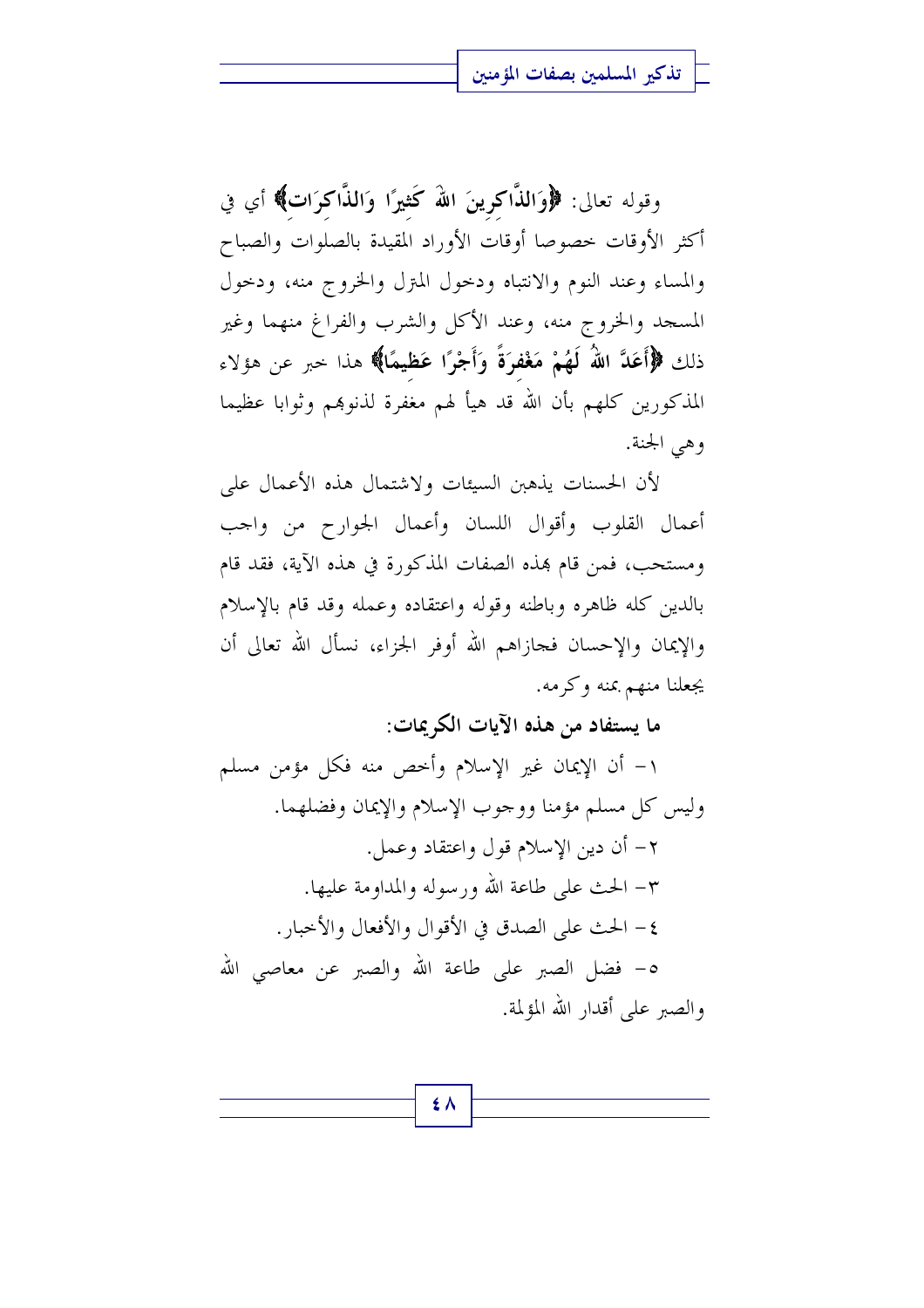٦– الترغيب في الحشو ع لله في عبادته وفضله والحث عليه. ٧- فضل الصدقة والإحسان إلى الفقراء والمساكين. ٨- وجوب حفظ الفروج عن المحرمات والفواحش و دواعيهما.

٩- فضل الصوم الواحب والمستحب والحث عليه. ١٠- فضل الذكر لله كثيرا في جميع الأوقات والأحوال والمناسبات في الليل والنهار والصباح والمساء. ١١- مغفرة الله للمؤمنين والمؤمنات المتصفين بما ذكر الله وأجرهم العظيم وثوابهم الجسيم وذلك فضل الله يؤتيه من يشاء والله ذو الفضل العظيم.

 $69$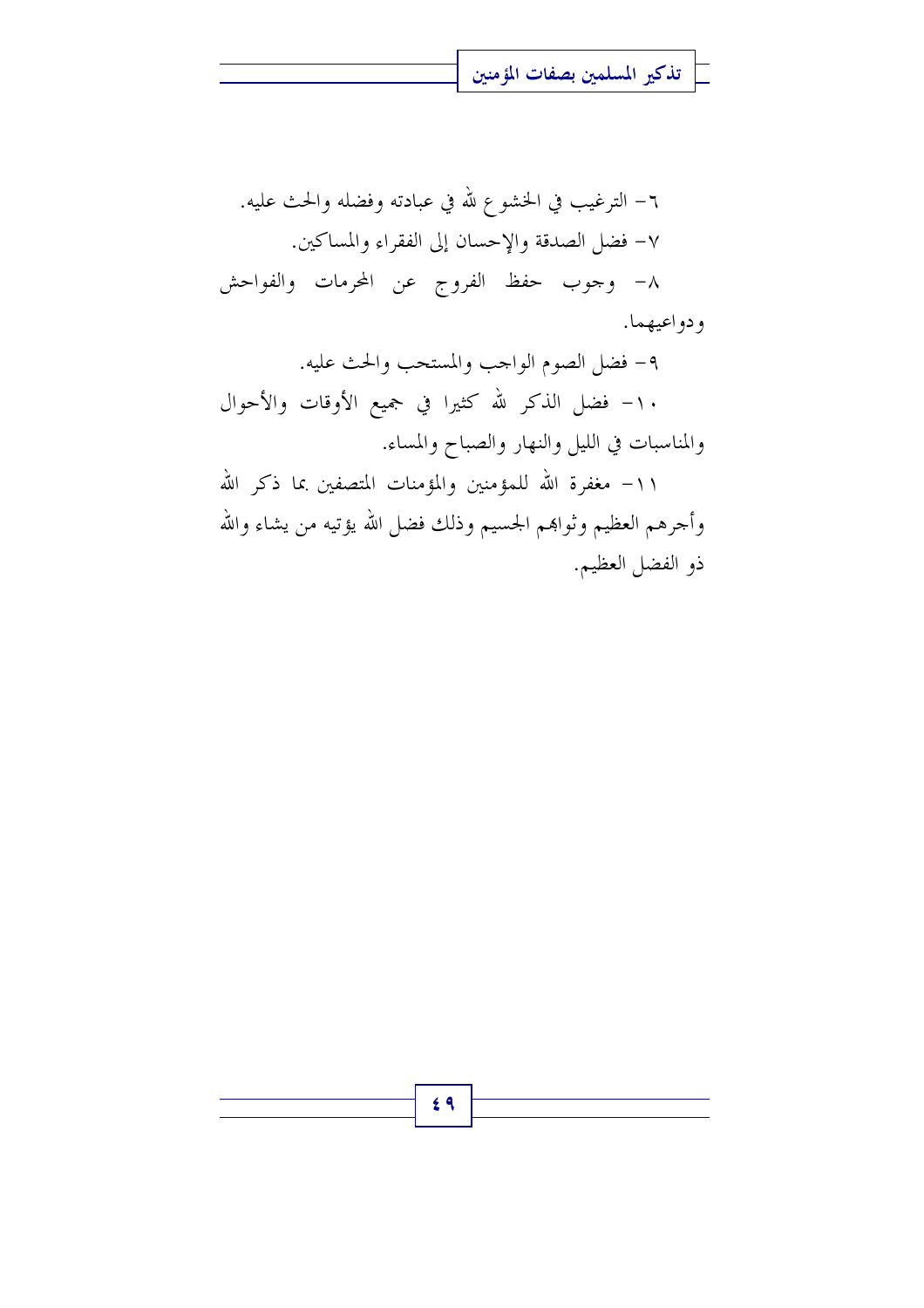التجارة الرابحة للمؤمنين قال الله تعالى: ﴿إِنَّ الَّذِينَ يَتْلُونَ كَتَابَ الله وَأَقَامُوا الصَّلاةَ وَأَنْفَقُوا ممَّا رَزَقْنَاهُمْ سرًّا وَعَلانيَةً يَرْجُونَ تجَارَةً لَنْ تَبُورَ \* ليُوَفِّيَهُمْ أُجُورَهُمْ وَيَزِيدَهُمْ منْ فَضْله إنَّهُ غَفُورٌ شَكُورٌ \* وَالَّذي أَوْحَيْنَا إِلَيْكَ مِنَ الْكِتَابِ هُوَ الْحَقُّ مُصَدِّقًا لَمَا بَيْنَ يَدَيْه إِنَّ اللَّهَ بِعِبَاده لَخَبِيرٌ بَصِيرٌ \* ثُمَّ أَوْرَثْنَا الْكتَابَ الَّذِينَ اصْطَفَيْنَا منْ عبَادنَا فَمنْهُمْ ظَالمٌ لنَفْسه وَمنْهُمْ مُقْتَصِلٌ وَمنْهُمْ سَابِقٌ بِالْخَيْرَاتِ بِإِذْنِ اللهِ ذَلِكَ هُوَ الْفَضْلُ الْكَبِيرُ﴾ [فاطر:  $\sqrt{r\tau-\tau}$ 

يخبر الله تعالى عن عباده المؤمنين الذين يتلون كتابه ويؤمنون به، ويعملون بما فيه من الأوامر فيمتثلوها والنواهي فيتركوها والأحبار فيصدقوها ولا يقدمون عليه ما حالفه من الأقوال، فيمتثلون أوامره ونواهيه، ويتلون ألفاظه بدراسته ومعانيه، ويعملون بما فيه من إقام الصلاة التي هي عماد الدين ونور المسلمين وميزان الإيمان وعلامة صدق الإسلام، والنفقة مما رزقهم الله تعالى على الأقارب والمساكين وغيرهم من الزكاة والكفارات والصدقات في جميع الأوقات ليلاً ونهارًا سرًا وجهارا ﴿يَوْجُونَ﴾ بذلك ﴿تَعَجَلَوْنَ لَنْ تَبُورَ﴾ أي لن تكسد أو تفسد بل تجارة لا بد من حصولها وهي أجل التجارات وأعلاها وأفضلها ألا وهي رضا رهم والفوز بجزيل ثوابه والنجاة من سخطه وعقابه، ثم ذكر أفمم حصل لهم ما رجوه فقال: ﴿إِلَّهُ غَفُورٌ شَكُورٌ﴾ أي يوفيهم ثواب ما عملوه ويضاعفه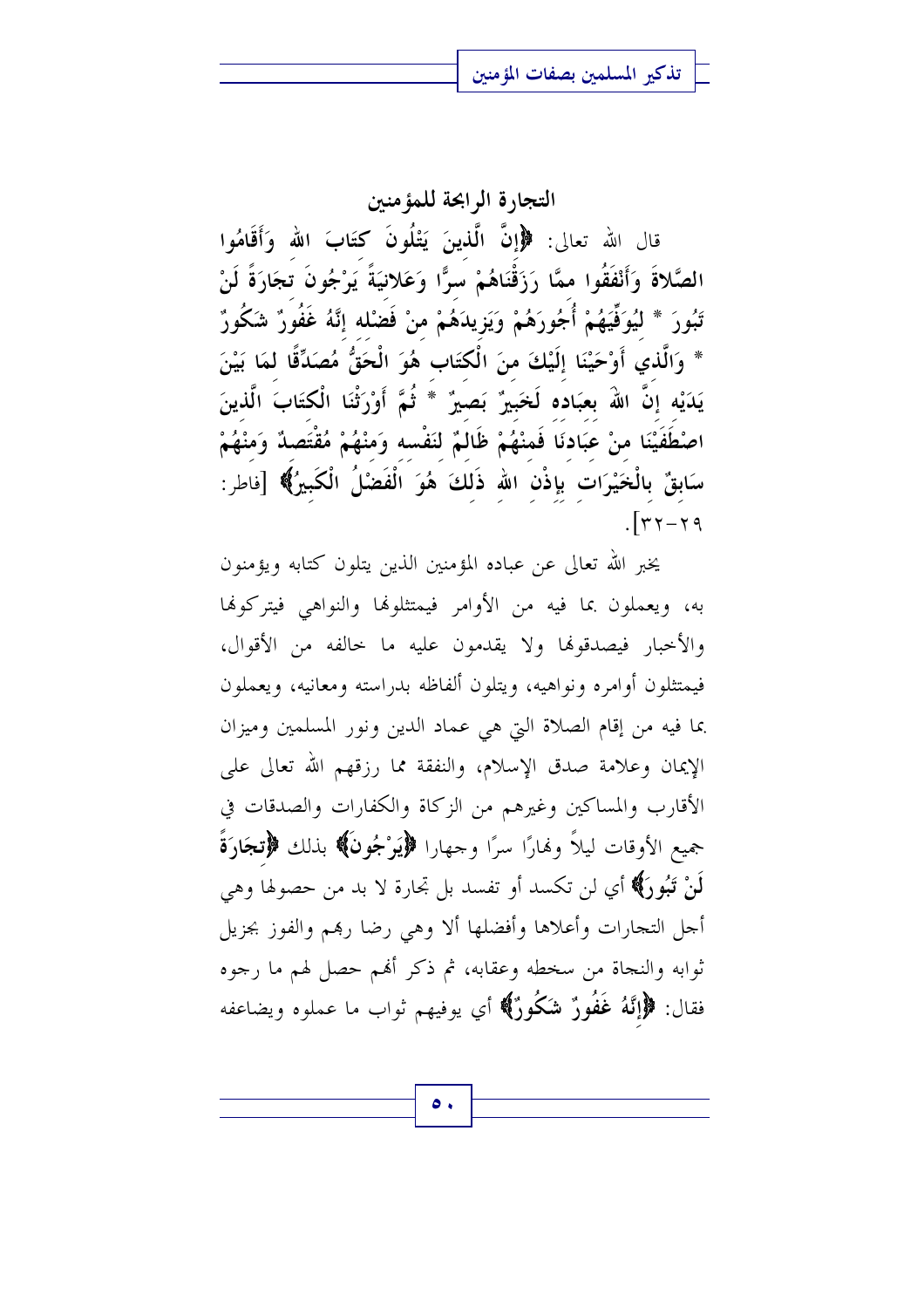بزيادات عن أجورهم لم تخطر ببالهم ﴿لِيُوَفِّيَهُمْ أُجُورَهُمْ وَيَزِيدَهُمْ **منْ فَضْلُه؟ غَف**ر لهم السيئات.

وقبل منهم القليل من الحسنات، ثم أحبر تعالى أن الكتاب الذي أوحاه إلى رسوله وهو القرآن ﴿هُفَوَ الْمَحَقُّ﴾ لكثرة ما اشتمل عليه من الحق والصدق والعدل، فإذا كان هو الحق لزم أن يكون كل ما دل عليه مطابق للواقع ﴿ مُصَلِّقًا لَمَا بَيْنَ يَدَيْهِ﴾ لما قبله من الكتب والرسل لألها أحبرت به وهو صدقها ﴿إِنَّ اللَّهَ بِعَبَادِهِ لَخَبِيرٌ بَصِيرٌ﴾ أي حبيرٍ وعليم بعباده بصيرٍ بمن يستحق التفضيل على من سواه فيعطي كل أمة وكل شخص ما هو اللائق بحاله ولهذا فضل الله الأنبياء والرسل على سائر البشر، وفضل النبيين بعضهم على بعض، ورفع بعضهم درجات وجعل منزلة محمد ﷺ فوق منزلة جميعهم، وجعله خاتم الرسل، وأرسله إلى الناس كافة.

فجاء هذا الشرع الشريف والدين القويم الذي تكفل بمصالح الخلق إلى يوم القيامة، وجعل أمة محمد ﷺ حير الأمم وأكرمها على الله ولهذا اصطفاهم الله تعالى واصطفى لهم دين الإسلام وأورثهم هذا الكتاب المهيمن على سائر الكتب ولهذا قال: ﴿فَقُمَّ أَوْرَثْنَا الْكتَابَ الَّذِينَ اصْطَفَيْنَا منْ عبَادنَا﴾ أي جعلنا القائمين هذا القرآن علما وعملا واعتقادا ودعوة الذين احترنا من عبادنا، وهم هذه الأمة ثم قسمهم إلى ثلاثة أنواع فقال: ﴿فَعَنْهُمْ ظَالَمٌ لَنَفْسِهُ﴾ وهو المفرط في بعض الواجبات المرتكب لبعض المحرمات والمعاصي التي هي دون الكفر ﴿وَمَنْهُمْ مُقْتَصِدٌ﴾ وهو المؤدي للواجبات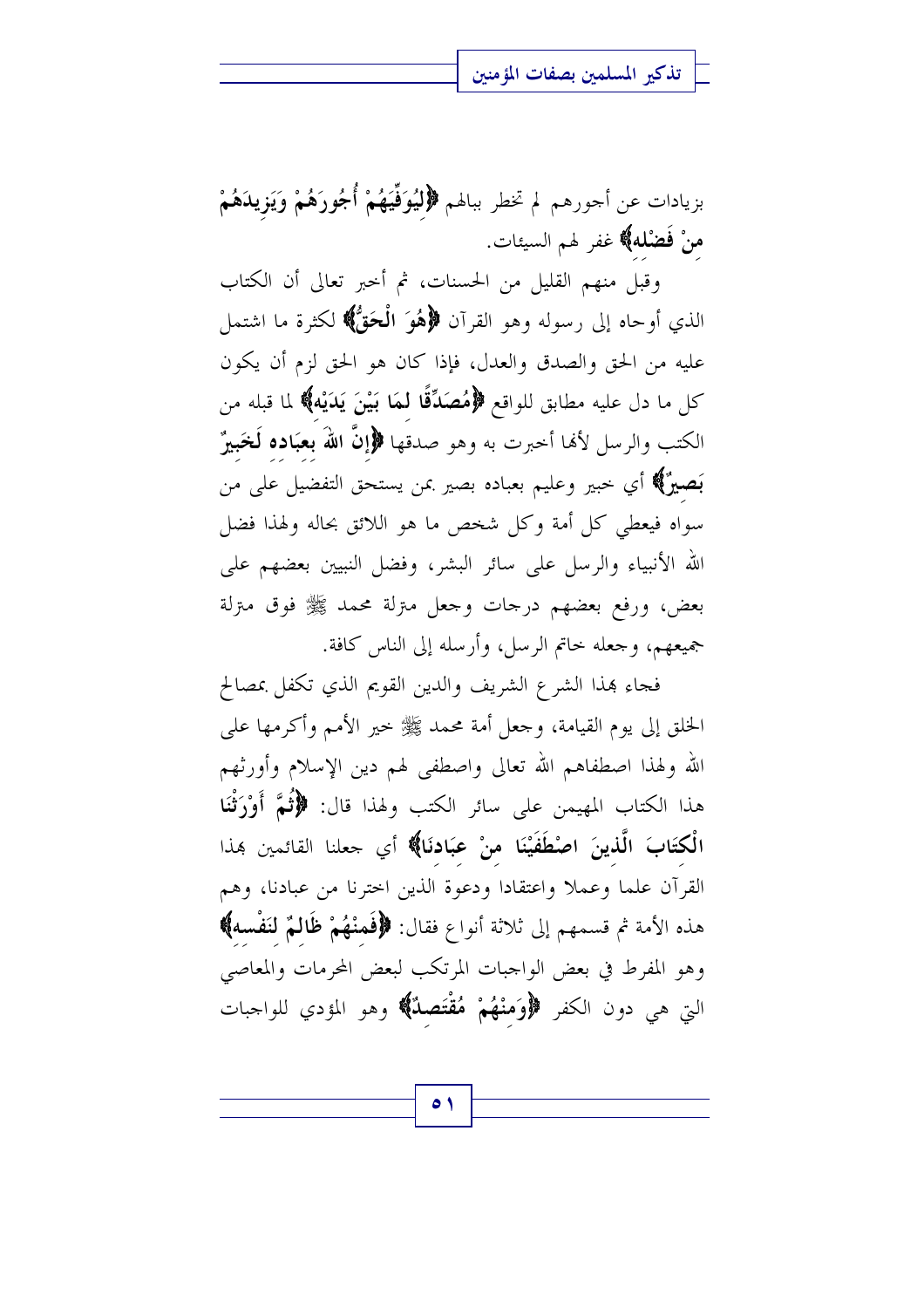وتارك للمحرمات ﴿وَمَنْهُمْ سَابِقٌ بِالْخَيْرَاتِ﴾ أي سارِ ع فيها، واحتهد فسبق غيره، وهو المؤدي للواجبات والمستحبات، التارك للمحرمات والمكروهات، فيؤدي الفرائض ويكثر من النوافل.

فكل هذه الأقسام الثلاثة اصطفاه الله لوراثة هذا الكتاب وإن تفاوتت مراتبهم وتنوعت أعمالهم فلكل قسط من وراثة الكتاب حيّ الظالم لنفسه فإن ما معه من أصل الإيمان من وراثة الكتاب، لأن المراد من وراثة الكتاب وراثة علمه وعمله ودراسة ألفاظه واستخراج معانيه وذلك بتوفيق الله ومعونته، وأغبط الناس بمذه النعمة وأولاهم بمذه الرحمة هم العلماء بالله وبأمره ودينه والعاملون بعلمهم كما قال تعالى: ﴿إِنَّمَا يَخْشَى اللَّهَ منْ عَبَادِهِ الْعُلَمَاءُ﴾ [فاطر: ٢٨] وقال تعالى: ﴿يَوْفَعِ اللَّهُ الَّذِينَ آمَنُوا منْكُمْ وَالَّذِينَ أُوتُوا الْعِلْمَ دَرَجَاتٍ﴾ [الجادلة: ١١] ﴿ذَلِكَ هُوَ الْفَصْلُ الْكَبِيرُ﴾ أي وراثة الكتاب لمن اصطفى الله تعالى من عباده هو الفضل الكبير والنعمة العظمى، فأجل النعم على الإطلاق وأكبر الفضل وراثة هذا الكتاب وذلك فضل الله يؤتيه من يشاء والله ذو الفضل العظيم.

ما يستفاد من هذه الآيات الكريمات: ١– فضل من قرأ القرآن وعمل بما فيه. ٢ – الحث على إقامة الصلاة والمحافظة عليها والعناية ها. ٣- الترغيب في الإنفاق من رزق الله في الواجبات والمستحبات بالليل والنهار سرا وعلانية.

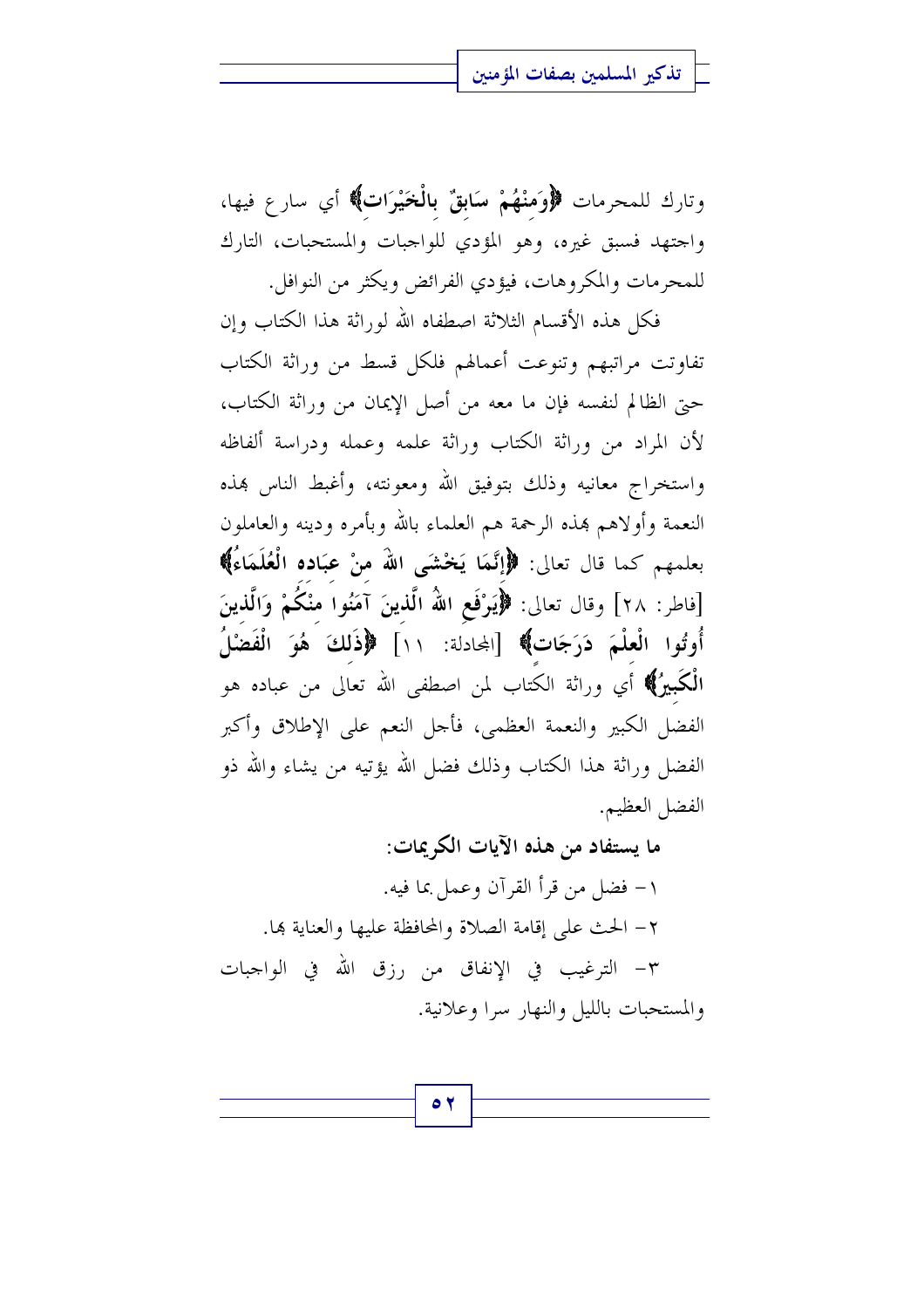٤– الحث على الإخلاص في العمل لله ابتغاء مرضاته ورحاء ثوابه.

٥- أن من رجي شيئًا وسعى في تحصيله بنية صالحة نال مطلوبه.

٦– أن تجارة الآخرة رابحة حيث يفوز طالبها بالنعيم المقيم وينجو من العذاب الأليم.

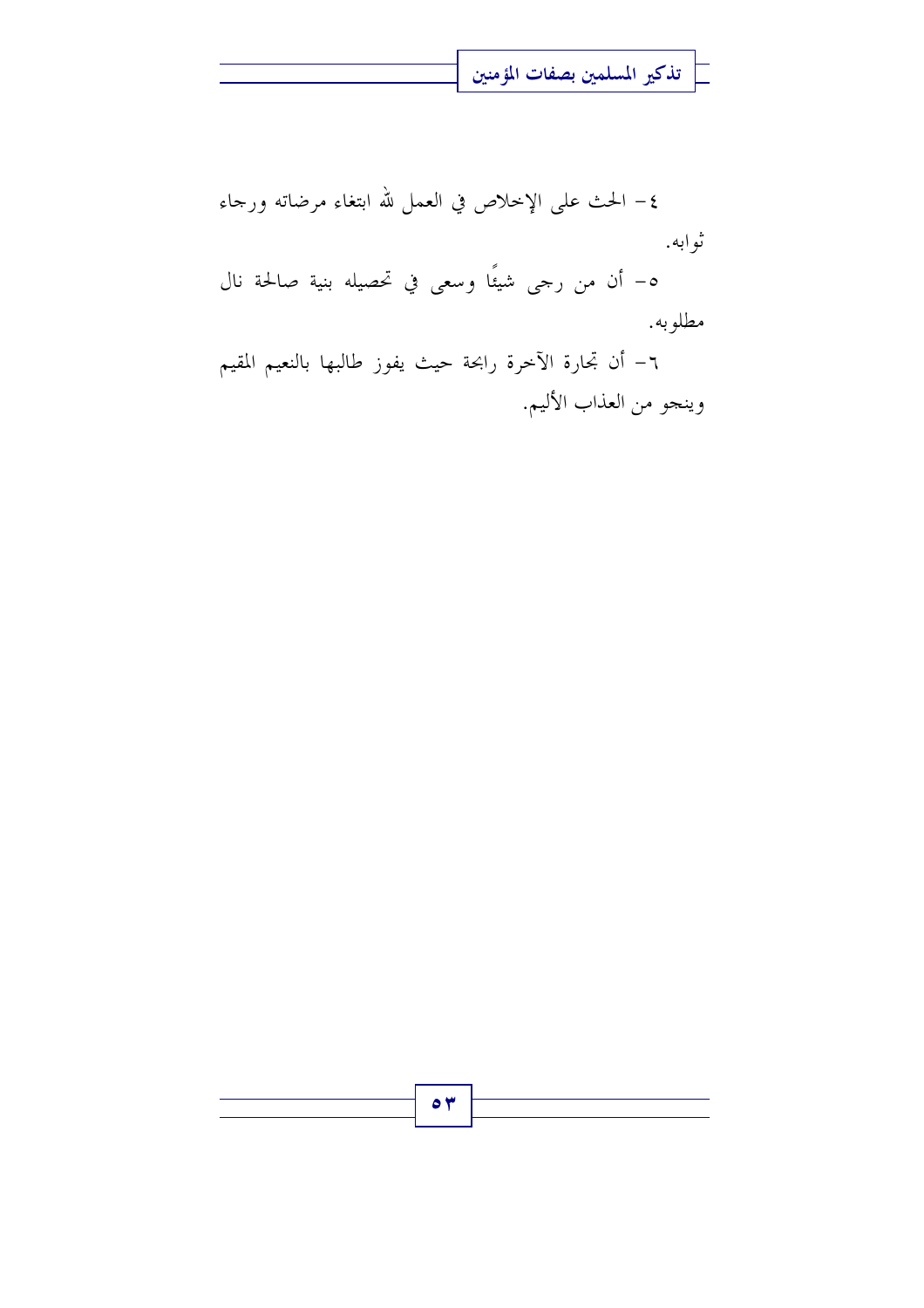الأشياء التي ينال بما ما عند الله قال الله تعالى: ﴿فَعَمَا أُوتِيتُمْ منْ شَيْءٍ فَمَتَا عُ الْحَيَاةِ الدُّنْيَا وَمَا عنْدَ الله خَيْرٌ وَأَبْقَى للَّذينَ آمَنُوا وَعَلَى رَبِّهِمْ يَتَوَكَّلُونَ \* وَالَّذِينَ يَجْتَنِبُونَ كَبَائرَ الإِثْمِ وَالْفَوَاحِشَ وَإِذَا مَا غَضِبُوا هُمْ يَغْفِرُونَ \* وَالَّذِينَ اسْتَجَابُوا لِرَبِّهِمْ وَأَقَامُوا الصَّلاةَ وَأَمْرُهُمْ شُورَى بَيْنَهُمْ وَمِمَّا رَزَقْنَاهُمْ يُنْفَقُونَ \* وَالَّذِينَ إِذَا أَصَابَهُمُ الْبَغْيُ هُمْ يَنْتَصِرُونَ﴾ [الشورى].

يقول الله تعالى محقرا لشأن الدنيا وزينتها وما فيها من الزهرة والنعيم الفاين ومرغبا في الآخرة بذكر الأعمال الموصلة إليها ﴿فَعَلَمَا أُوتِيتُمْ منْ شَيْء فَمَتَا عُ الْحَيَاة اللُّنْيَا﴾ أي مهما حصلتم في هذه الحياة من ملك ورئاسة وأموال وبنين وصحة وعافية بدنية، فلا تغتروا به فإنما هو متاع الحياة الدنيا، وهي دار دنيئة فانية زائلة، ولذاتما منغصة منقطعة ﴿وَمَا عَنْدَ الله خَيْرٌ وَأَبْقَى﴾ أي ما عند الله من الثواب الجزيل والأجر العظيم والنعيم المقيم حير من لذات الدنيا وهو باق سرمدي فلا تقدموا الفاني على الباقي، فيشغلكم هذا عن ذاك

ثم ذكر لمن يكون هذا الثواب الدائم فقال: ﴿لِللَّذِينَ آمَنُوا وَعَلَى رَبِّهِمْ يَتَوَكَّلُونَ﴾ أي جمعوا بين الإيمان الصحيح المستلزم لأعمال الجوارح وأعمال الإيمان الظاهرة والباطنة وبين التوكل وهو اعتماد القلب على الله في حلب المنافع ودفع المضار ليعينهم على فعل الواجبات وترك المحرمات ﴿وَالَّذِينَ يَجْتَنِبُونَ كَبَائِرَ الإِثْمِ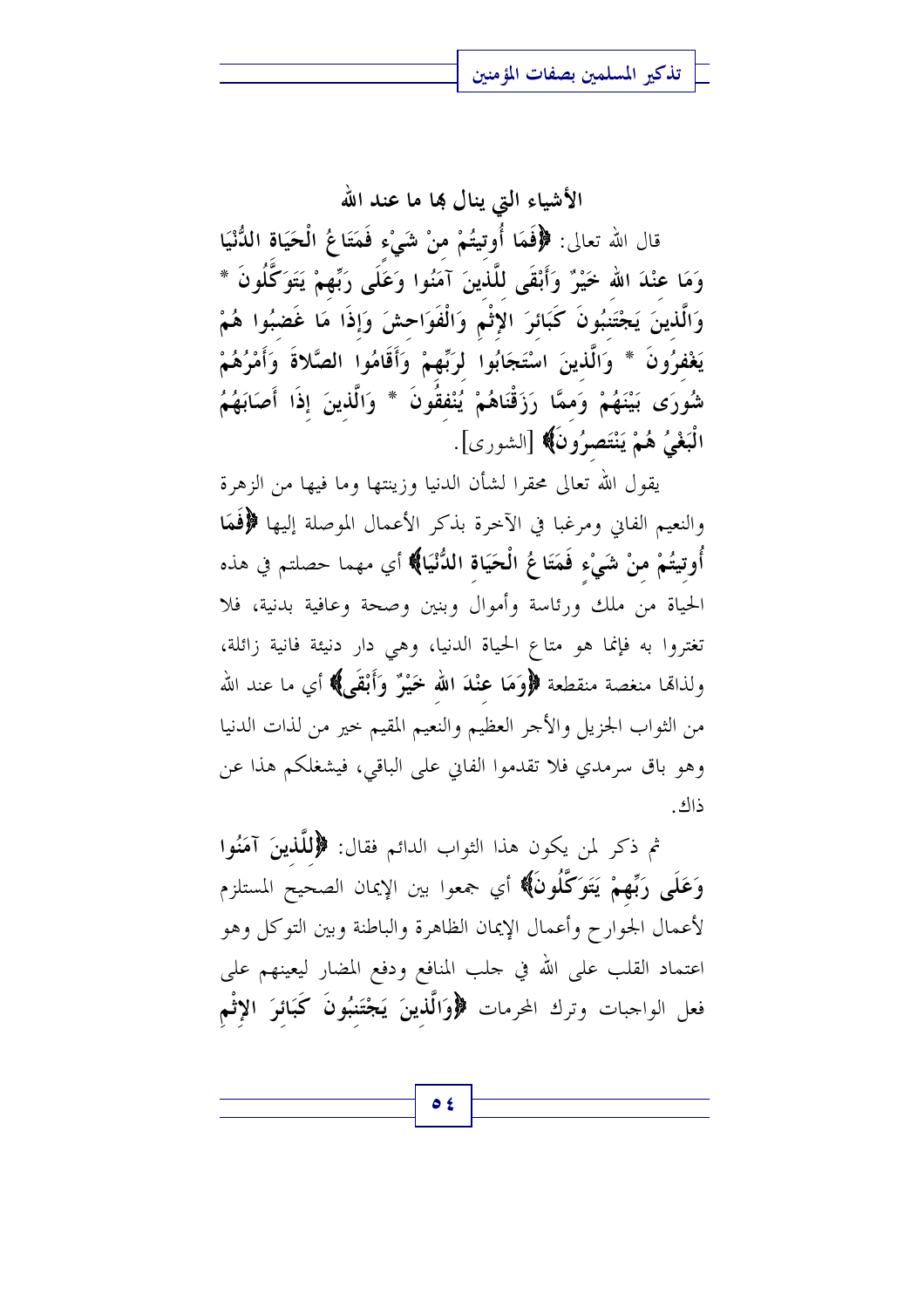وَالْفَوَاحِشَ﴾ وهي موحبات الحدود، وقيل: كبائر الإثم كل ذنب تعظم عقوبته، كالقتل والزنا والسرقة وشبه ذلك، والفواحش ما عظم قبحه من الأقوال والأفعال.

وقيل: هما بمعنى واحد، فذكر الفواحش بعد كبائر الإثم من عطف البعض على الكل والله أعلم، ﴿وَإِذَا مَا غَضِبُوا هُمْ يَغْفِرُونَ﴾ أي إذا أغضبهم أحد بقوله أو فعله كظموا ذلك الغضب، فلم ينفذوه وقابلوا المسيء بالإحسان والعفو والصفح، قد تخلقوا بمكارم الأحلاق ومحاسن الشيم فصار الحلم لهم سجية، وحسن الخلق لهم عادة وطبيعة ﴿وَالَّذِينَ اسْتَجَابُوا لَوَبِّهِمْ﴾ أي أجابوه إلى ما دعاهم إليه من طاعته وطاعة رسوله فامتثلوا الأوامر واجتنبوا النواهي، ومن الاستجابة لله إقامة الصلاة فلهذا عطفها على ذلك من باب عطف الخاص على العام الدال على شرفه وفضله فقال: ﴿وَأَقَامُوا الصَّلاةَ﴾ أي باطنها وظاهرها وفرضها ونفلها بجميع واجباقما وحقوقها وهي أعظم العبادات لله تعالى بعد توحيده ﴿وَأَهْرُهُمْ شُورَى بَيْنَهُمْ﴾ يعني يتشاورون فيما يبدو لهم من الأمور المشتركة، ولا ينفردون بأمر لم يجتمعوا عليه.

وذلك كالرأي في الحرب والجهاد وتولية الموظفين الوظائف الهامة كالإمارة والقضاء ونحو ذلك من المصالح العامة الدينية والدنيوية فيتساعدون بآرائهم كما قال تعالى: ﴿وَشَاوِرْهُمْ فِي الأَمْرِ﴾ [آل عمران: ١٥٩] ولهذا كان ﷺ يشاور أصحابه في الحروب ونحوها، ليطيب بذلك قلوهم، وهكذا لما حضرت عمر بن

 $\circ$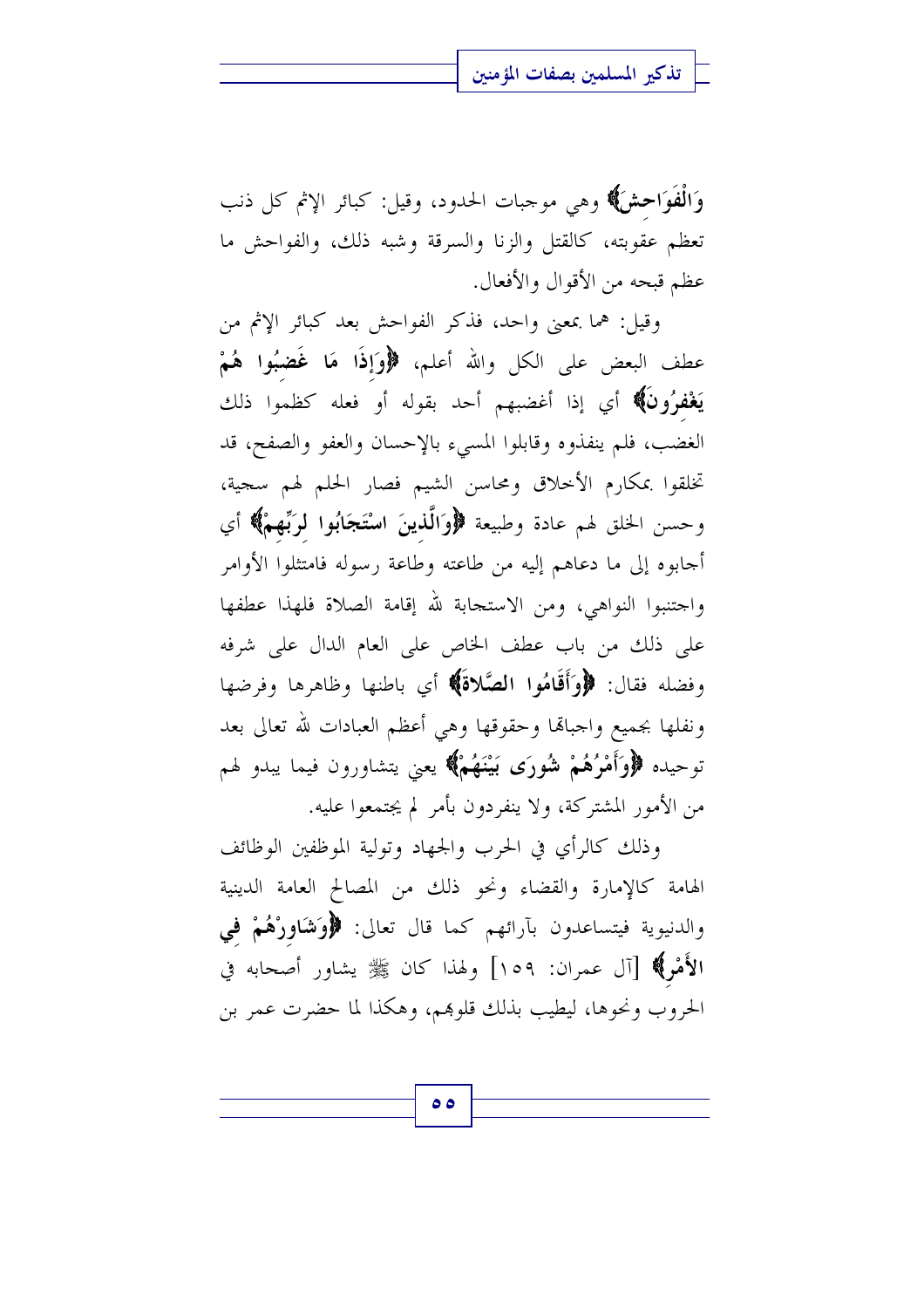الخطاب الوفاة جعل الأمر بعده شوري في ستة نفر حين طعن، وهم عثمان وعلى وطلحة وعبيد الله والزبير بن العوام وسعد بن أبي وقاص وعبد الرحمن بن عوف –رضي الله عنهم– فاحتمع رأي الصحابة على تقديم عثمان رضي الله عنهم أجمعين.

وقد قيل: ما تشاور قوم إلا هدوا لأرشد أمرهم ﴿وَمِمَّا رَزَقْنَاهُمْ يُنْفَقُونَ﴾ يتصدقون في الواجبات والمستحبات بالإحسان إلى حلق الله ﴿وَالَّذِينَ إِذَا أَصَابَهُمُ الْبَغْيُ هُمْ يَنْتَصِرُونَ﴾ أي إذا وصل إليهم الظلم من أعدائهم والعدوان ينتقمون ممن ظلمهم من غير تعد ولم يذلوا أنفسهم فيجترئ عليهم الفساق وفيهم قوة الانتصار ممن ظلمهم واعتدى عليهم ليسوا بالعاجزين ولا الأذلين بل يقدرون على الانتقام ممن بغي عليهم وإن كانوا مع ذلك في الغالب إذا قدروا عفوا فحصل لهم العز بذلك العفو كما قال ﷺ «ما زاد الله عبدا بعفو إلا عزا» رواه مسلم.

ما يستفاد من هذه الآيات الكريمات:

١ – التزهيد في الدنيا الفانية والترغيب في الآخرة الباقية. ٢– عدم الاغترار بالحياة الدنيا وزهرتما. ٣– أن ما عند الله من الثواب في الآخرة خير من الدنيا وأبقى للمؤ منين.

٤– الجمع بين الإيمان بالله والتوكل عليه وتفويض الأمور إليه.

٥- وجوب اجتناب كبائر الذنوب وفواحشها كالسبع

 $\circ$   $\mathcal{F}$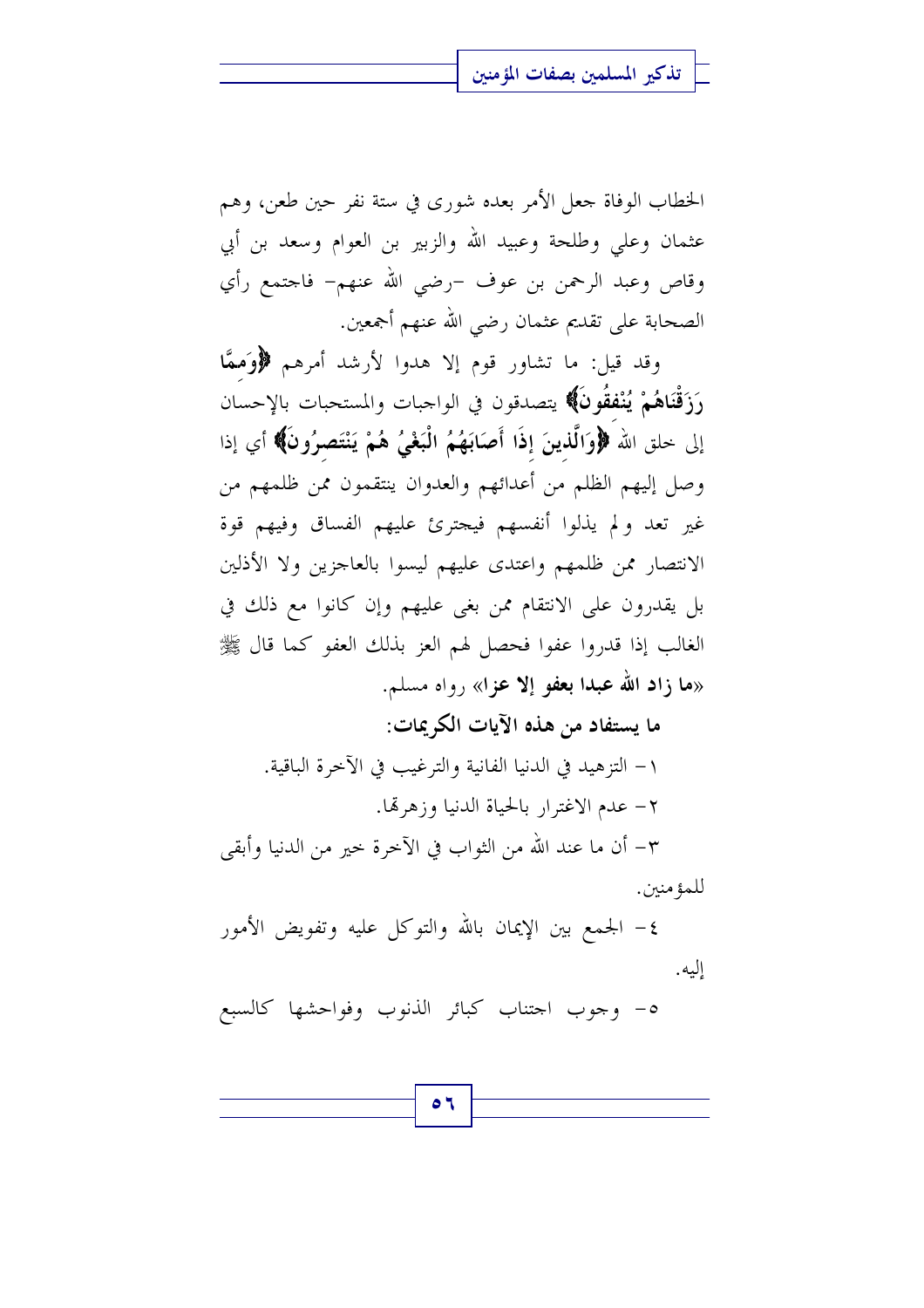الموبقات وهي الشرك بالله والسحر وقتل النفس التي حرم الله إلا بالحق وأكل الربا وأكل مال اليتيم والتولي يوم الزحف وقذف المحصنات الغافلات المؤمنات، ومثل الزنا واللواط والسرقة وشرب الخمر ونحو ذلك من كبائر الذنوب التي ورد فيها حد في الدنيا أو وعيد في الآخرة والتي وعد الله مجتنبها بالمغفرة في قوله: ﴿إِنْ تَجْتَنبُوا كَبَائرَ مَا تُنْهَوْنَ عَنْهُ نُكَفِّرْ عَنْكُمْ سَيِّئَاتِكُمْ وَنُدْخِلْكُمْ مُهْخَلاً كَرِيمًا﴾ [النساء: ٣١] ومن الكبائر: ترك الصلاة، ومنع الزكاة، وإفطار يوم من رمضان بدون عذر، وترك الحج مع القدرة عليه، ومن ذلك عقوق الوالدين، وقطيعة الأرحام، نعوذ بالله من ذلك كله ونسأله العفو والعافية في الدنيا والآخرة.

٦ – استحباب كظم الغيظ والعفو عند الغضب ومقابلة المسيء بالإحسان.

٧- وجوب الاستجابة لله بطاعته وامتثال أوامره واحتناب نو اهيه.

٨– الحث على إقام الصلاة والمحافظة عليها والعناية ها.

٩- الحث على المشاورة في كل الأمور التي لم يتبين الحق فيها وأن ذلك من صفات المؤمنين.

١٠- الأمر بالإنفاق من رزق الله في الواجبات والمستحبات. ١١- وجواز الانتصار من الباغي الظالم بقدر ظلمه وإساءته وتحريم ظلمه والترغيب في العفو عنه بترك معاقبته الله تعالى قال تعالى: ﴿وَجَزَاءُ سَيِّئَة سَيِّئَةٌ مثْلُهَا فَمَنْ عَفَا وَأَصْلَحَ فَأَجْرُهُ عَلَى

 $\circ$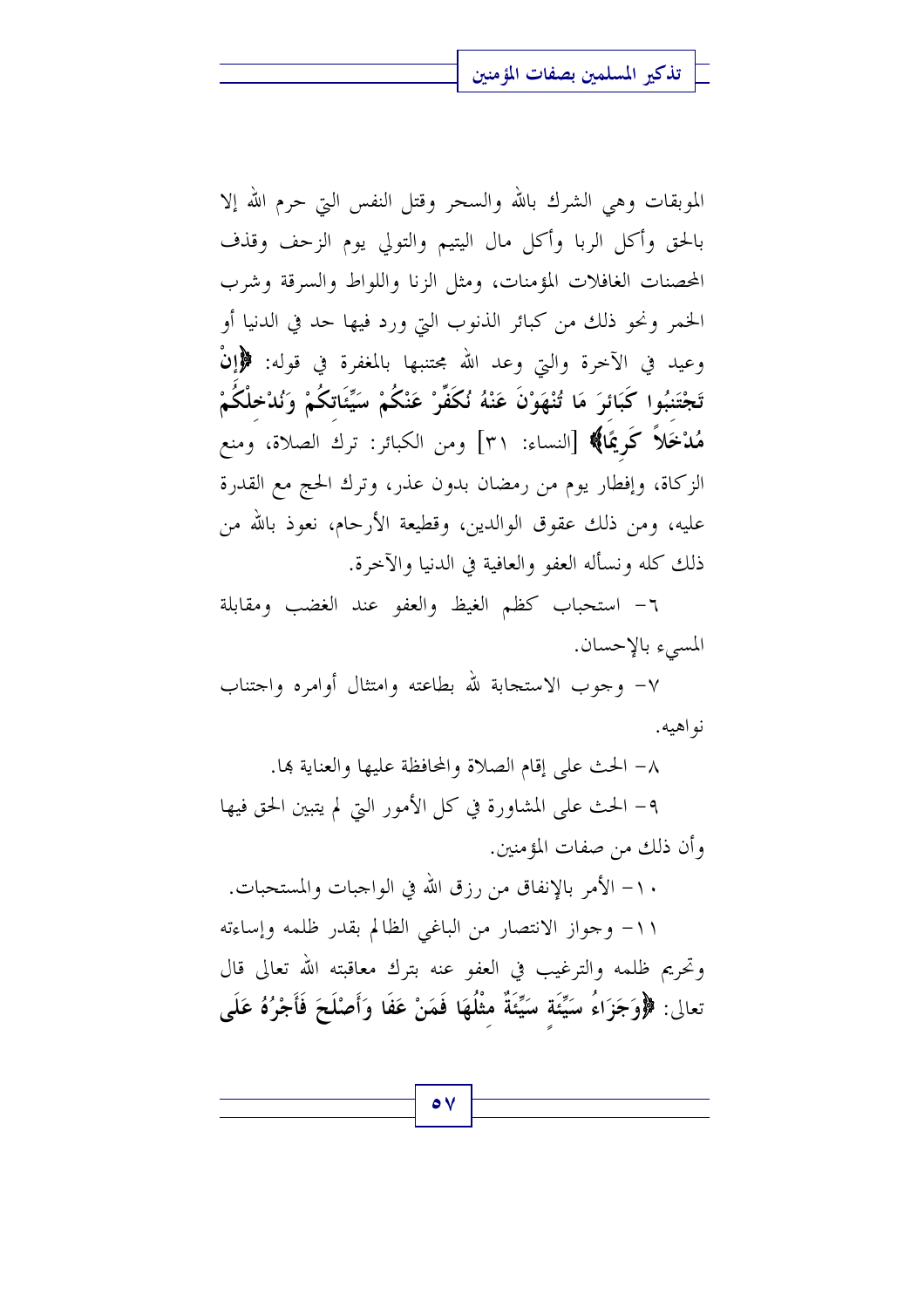الله إنَّهُ لا يُحبُّ الظَّالمينَ﴾ سورة الشورى. ١٢– الحث على الاتصاف بمذه الأوصاف التي وصف الله بما المؤمنين في القول والعمل والاعتقاد لأن الجزاء من جنس العمل ومن تشبه بقوم فهو منهم.

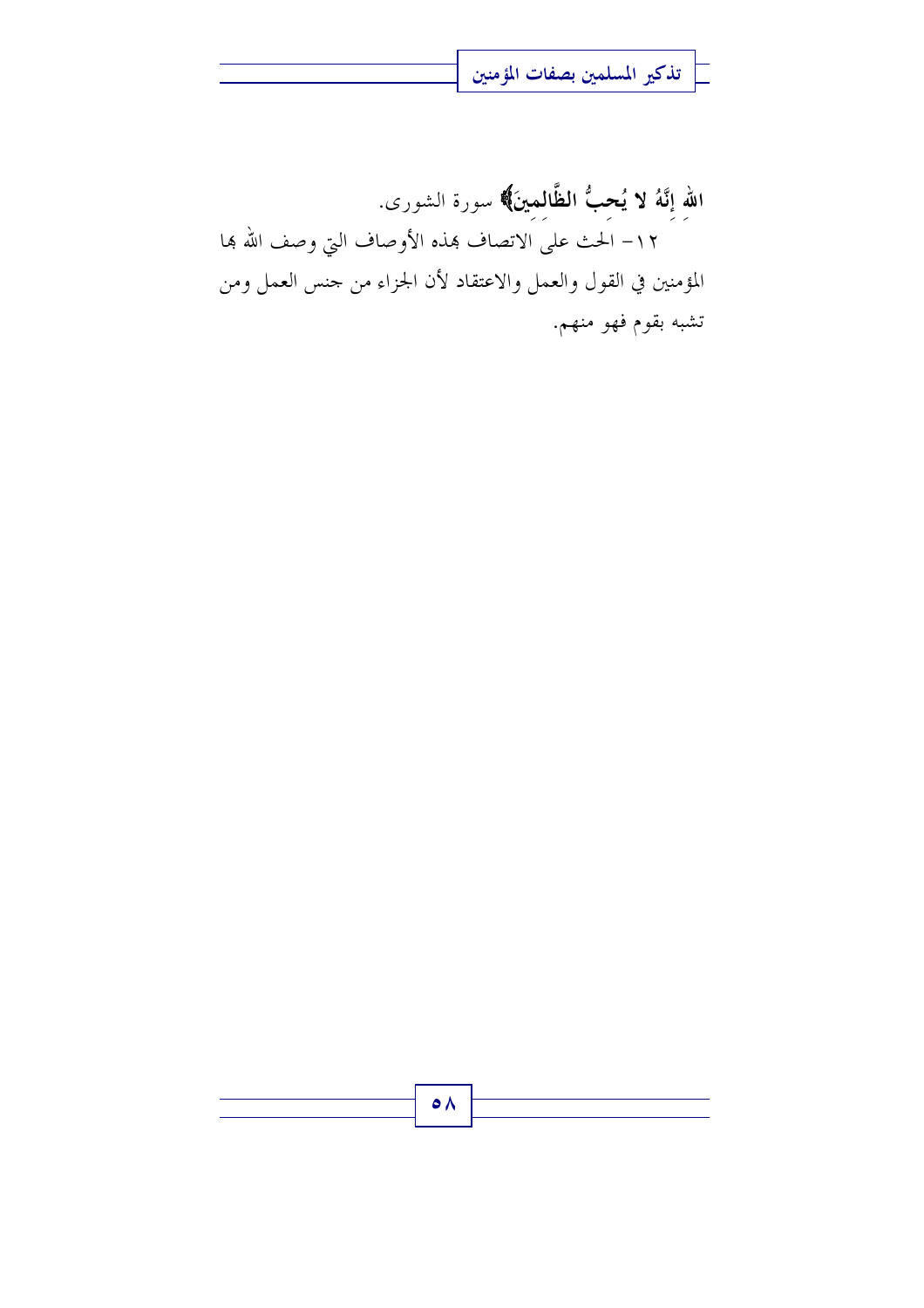من أوصاف المتقين وثوابهم قال الله تعالى: ﴿إِنَّ الْمُتَّقِينَ فِي جَنَّاتٍ وَعُيُونٍ \* آخذينَ مَا آتَاهُمْ رَبُّهُمْ إِنَّهُمْ كَانُوا قَبْلَ ذَلكَ مُحْسَنينَ \* كَانُوا قَلَيلاً منَ اللَّيْلِ مَا يَهْجَعُونَ \* وَبالأَسْحَارِ هُمْ يَسْتَغْفرُونَ \* وَفي أَمْوَالهِمْ حَقٌّ للسَّائلِ وَالْمَحْرُومِ \* وَفِي الأَرْضِ آيَاتٌ للْمُوقنينَ \* وَفِي أَنْفُسكُمْ أَفَلا تُبْصرُونَ \* وَفِي السَّمَاء رِزْقُكُمْ وَمَا تُوعَدُونَ \* فَوَرَبِّ السَّمَاء وَالأَرْضِ إنَّهُ لَحَقٌّ مثْلَ مَا أَنَّكُمْ تَنْطَقُو نَ﴾ [الذاريات: ١٥-٢٣].

يقول الله تعالى مخبرا عن ثواب المتقين لله بطاعته بفعل ما أمر واجتناب ما فمي، وذكر أعمالهم التي وصلوا بسببها إلى ذلك فقال تعالى: ﴿إِنَّ الْمُتَّقِينَ فِي جَنَّاتٍ وَعُيُونٌ﴾ أي حازاهم الله من فضله بسبب تقواهم بدحول جنات النعيم المشتملة على ما تشتهيه الأنفس وتلذ الأعين والمشتملة على العيون الجارية التي يشرب هما عباد الله يفجروها تفجيرا ﴿آخذينَ مَا آتَاهُمْ رَبُّهُمْ﴾ أي في الجنة من النعيم والسرور والغبطة، ويحتمل أن هذا وصف المتقين في الدنيا وأفمم آخذين ما آتاهم الله من الأوامر والنواهي يمتثلوفما ويعملون مَا فرض الله عليهم فيها ﴿إِنَّهُمْ كَانُوا قَبْلَ ذَلِكَ مُحْسِنِينَ﴾ أي كانوا في الدار الدنيا محسنين في عبادة الله مخلصين له فيها محسنين إلى عباد الله بالقول والفعل والمال والجاه والعلم والنصيحة والأمر بالمعروف والنهى عن المنكر وغير ذلك من طرق البر وأنواع الاحسان.

 $0<sup>q</sup>$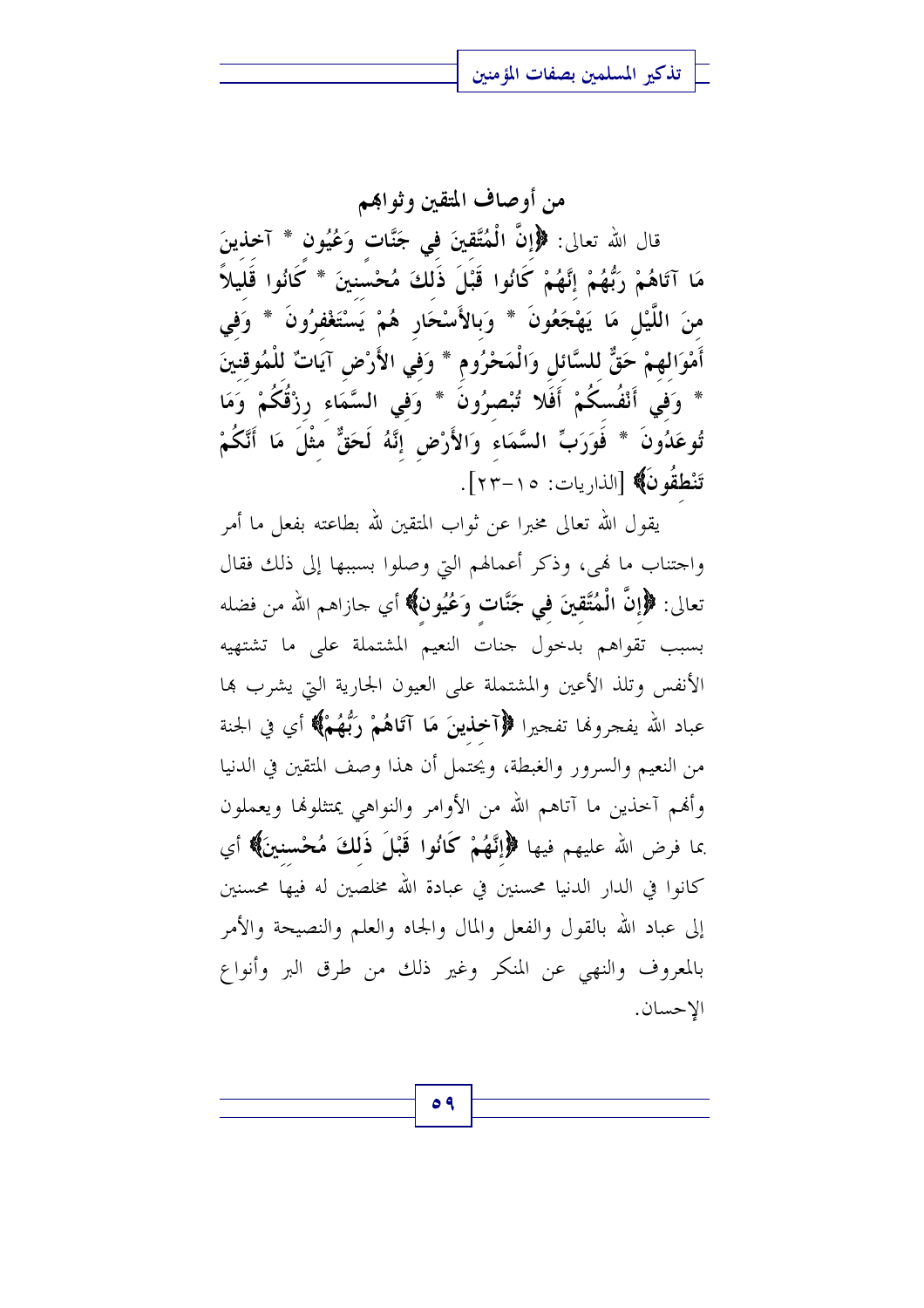ومن أفضل أنواع الإحسان في عبادة الخالق صلاة الليل الدالة على الإخلاص ولهذا قال: ﴿كَانُوا قَلِيلاً مِنَ اللَّيْلِ مَا يَهْجَعُونَ﴾ أي كان قليلا من الليل هجوعهم أي نومهم بالليل قليلا، وأما أكثر الليل فإنهم قانتون لرهم ما بين صلاة وقراءة وذكر الله واستغفار ودعاء وتضرع ۞وَبالأَسْحَارِ هُمْ يَسْتَغْفِرُونَ﴾ أي يطلبونه المغفرة لذنوبهم، والأسحار آخر الليل، وللاستغفار بالأسحار خصوصية وفضيلة ليست لغيره كما قال تعالى في وصف أهل الإيمان والطاعة ﴿وَبِالأَسْحَارِ هُمْ يَسْتَغْفِرُونَ﴾ ﴿وَالْمُسْتَغْفِرِينَ بِالأَسْحَارِ﴾ [آل عمران: ١٧] ﴿وَفِي أَمْوَالِهِمْ حَقٌّ﴾ أي جزء مقسوم من واجب ومستحب ﴿لِلسَّائِلِ وَالْمَحْرُومِ﴾ أي للذي يتعرض للسؤال وله حق كما في الحديث «**للسائل حق وإن جاء على فرس**» رواه أبو داود وصححه السيوطي في الجامع الصغير.

وأما المحروم فهو الفقير المحتاج المتعفف الذي لا يجد ما يغنيه ﴿وَفِي الأَرْضِ آيَاتٌ لِلْمُوقِنينَ﴾ أي فيها من العبر و الآيات الدالة على عظمة خالقها وقدرته الباهرة مما خلق فيها من جبال وأنهار وأشجار ونبات وحيوانات وبحار وغير ذلك ﴿\* وَفِي أَنْفُسِكُمْ أَفَلا تُبْصرُونَ﴾ أي أفلا تتفكرون في أنفسكم وما أودع الله فيها من العبر والحكمة والرحمة واختلاف ألسنتكم وألوانكم ففي خلقكم آيات وعجائب كالسمع والبصر والنطق والعقل ﴿وَفِي السَّمَاء رزْقُكُمْ وَمَا تُوعَدُونَ﴾ أي مادة رزقكم من الأمطار وأنواع الأقدار للرزق الديني والدنيوي، وما توعدون من الجزاء في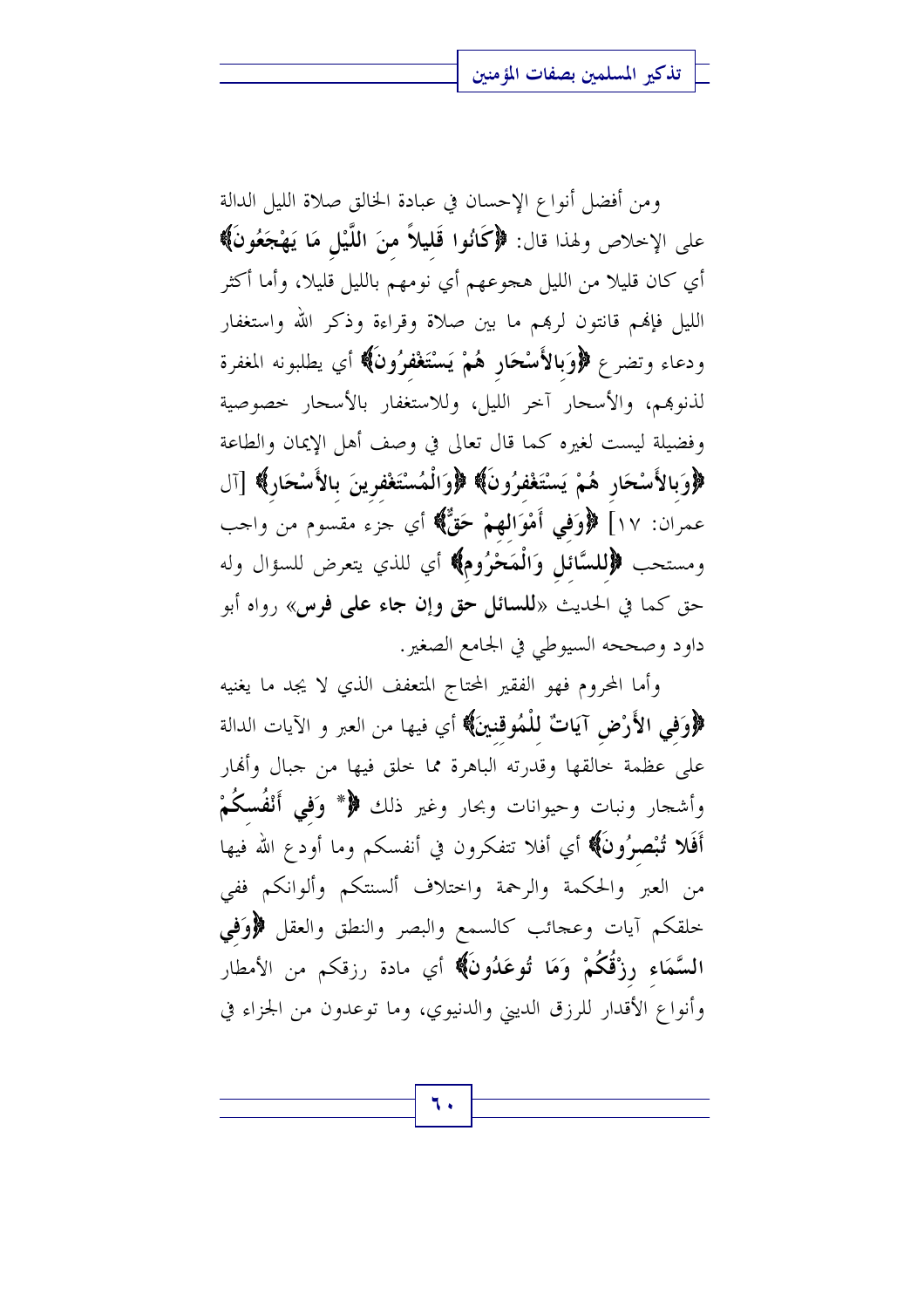الدنيا والآخرة فإنه ينزل من عند الله كسائر الأقدار والجنة التي وعد ها المؤمنون فإلها فوق السموات وسقفها عرش الرحمن ثم أقسم سبحانه بنفسه الكريمة أن ما وعدهم به من أمر القيامة والبعث والجزاء كائن لا محالة، وحق لا شك فيه، فلا تشكوا فيه كما لا تشكون في نطقكم حين تنطقون شبه تحقق ما أحبر به بتحقق نطق الآدمى.

ما يستفاد من الآيات الكريمات: ١– الحث على تقوى الله بفعل أوامره واحتناب نواهيه. ٢– فضل تقوى الله وحسن عاقبتها. ٣– الحث على الإحسان في عبادة الله والإحسان إلى خلقه بما أمكن.

٤ – الترغيب في قيام الليل وفضله. ٥- الحث على الاستغفار وخصوصا وقت الأسحار آخر الليل.

٦- الترغيب في الصدقة على المحتاجين من السائلين والمتعففين المحرومين.

٧– الحث على التفكير في آيات الله ومخلوقاته الدالة على عظيم قدرته.

٨– دعوة الإنسان إلى التفكير في نفسه وما فيها من عجائب الخلق وبديع الصنع. ٩- أن مصدر الرزق والجزاء يترل من السماء بالمطر والقدر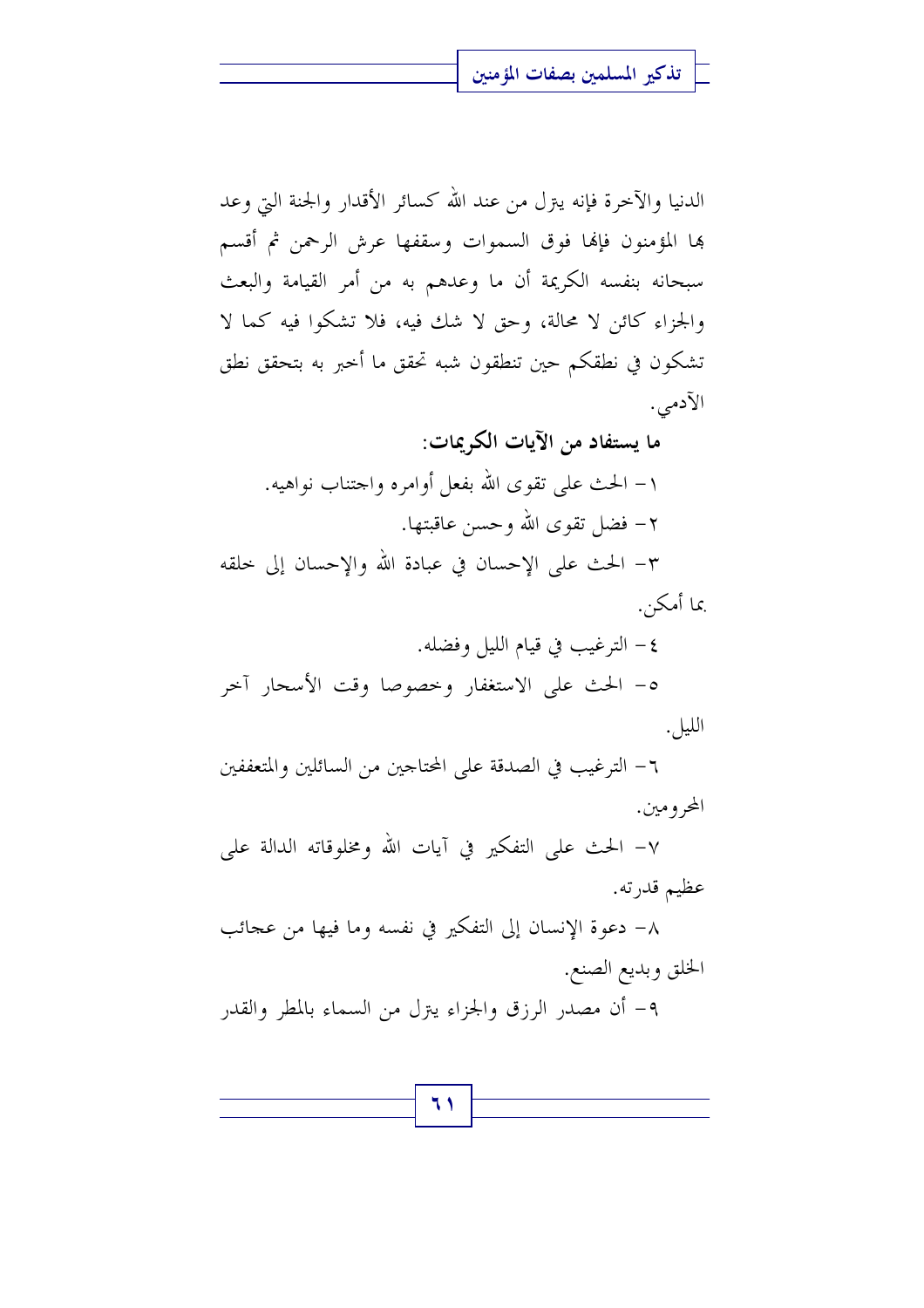$\overline{\Box}$ 

والقضاء وإجابة الدعاء. ١٠- أن وعد الله بالبعث والجزاء حق لا شك فيه ولا امتراء. ١١- أن الجزاء يكون من جنس العمل.

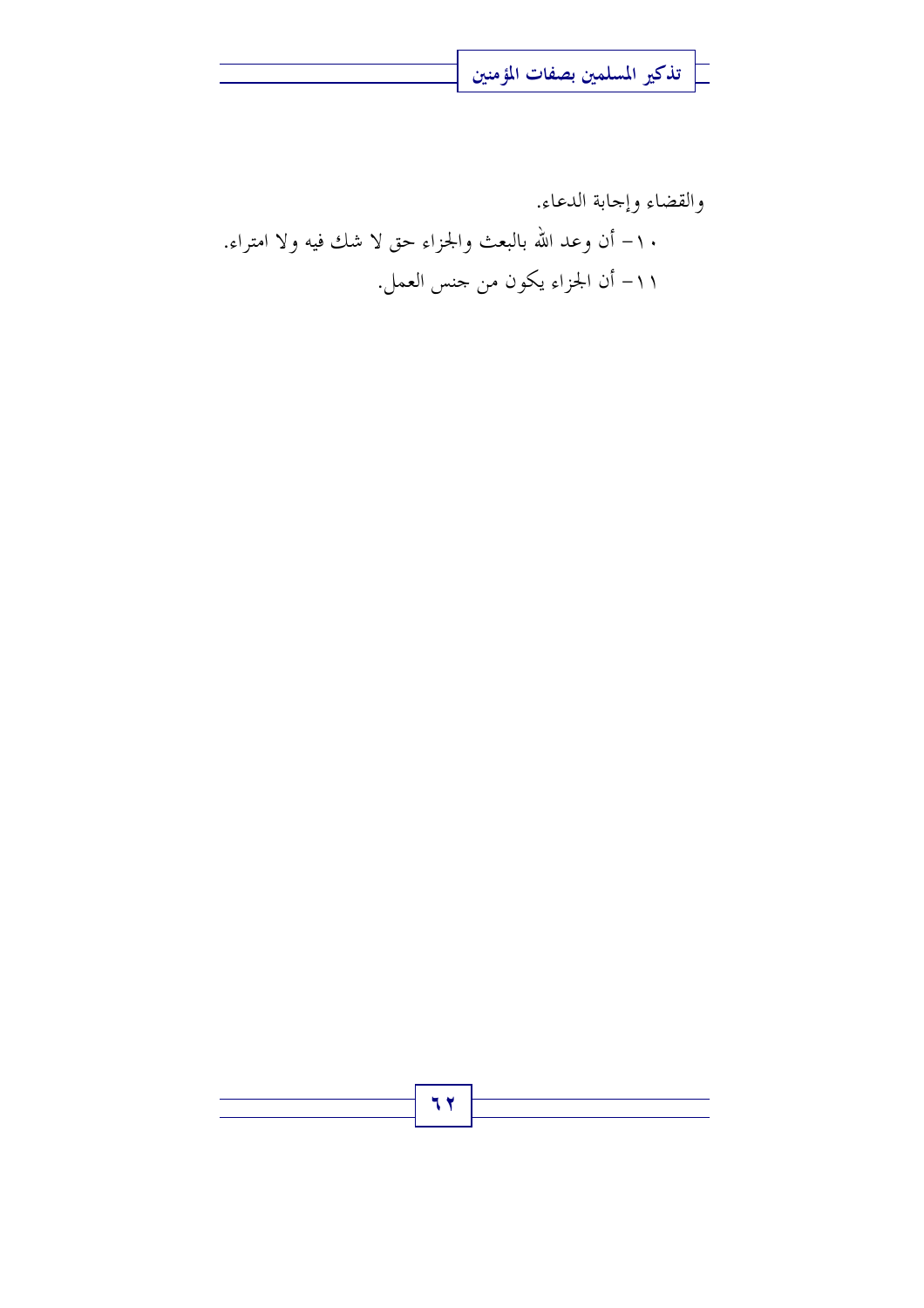من أوصاف المؤمنين التي نالوا بما الكرامة قال تعالى: ﴿إِنَّ الإِنْسَانَ خُلِقَ هَلُوعًا \* إِذَا مَسَّهُ الشَّرُّ جَزُوعًا \* وَإِذَا مَسَّهُ الْخَيْرُ مَنُوعًا \* إِلا الْمُصَلِّينَ \* الَّذِينَ هُمْ عَلَى صَلاتهمْ دَائمُونَ \* وَاللَّذِينَ في أَمْوَالَهِمْ حَقٌّ مَعْلُومٌ \* للسَّائلِ وَالْمَحْرُومِ \* وَالَّذِينَ يُصَدِّقُونَ بِيَوْمِ الْدِّينِ \* وَالَّذِينَ هُمْ منْ عَذَاب رَبِّهِمْ مُشْفقُونَ \* إنَّ عَذَابَ رَبِّهِمْ غَيْرُ مَأْمُون<sup>َ \*</sup> وَالَّذِينَ هُمْ لَفَرُوجِهِمْ حَافَظُونَ \* إلا عَلَى أَزْوَاجِهِمْ أَوْ مَا مَلَكَتْ أَيْمَانُهُمْ فَإِنَّهُمْ غَيْرُ مَلُومِينَ \* فَمَنِ ابْتَغَى وَرَاء ذَلِكَ فأولئكَ هُمُ العَادُون \* وَالذينَ هُمْ لأَمَانَاتهمْ وَعَهْدهمْ رَاعُون \* وَالَّذِينَ هُمْ بِشَهَادَاتِهِمْ قَائِمُونَ \* وَالَّذِينَ هُمْ عَلَى صَلاتِهِمْ يُحَافظُونَ \* أُولَئكَ في جَنَّات مُكْرَمُونَ﴾ [المعارج: ١٩–٣٥].

يقول الله تعالى مخبرا عن الإنسان وما هو مجبول عليه من الأخلاق الدنيئة أنه هلوع، وفسر الهلوع بقوله: ﴿إِذَا مَسَّهُ الشَّرُّ جَزُوعًا﴾ أي إذا أصابته مصيبة فزع وجزع وانخلع قلبه من شدة الرعب وأيس ألا يحصل له بعد ذلك خير، فيجز ع إن أصابه فقر أو مرض أو ذهاب محبوب له من مال أو أهل أو ولد، ولا يستعمل في ذلك الصبر والرضا بما قضى الله ﴿وَإِذَا مَسَّهُ الْخَيْرُ مَنُوعًا﴾ أي إذا حصلت له نعمة من الله بخل هما على غيره، ومنع حق الله فيها فلا ينفق مما آتاه الله، ولا يشكر الله على نعمه وبره، فيجزع في الضراء ويمنع في السراء ﴿إِلاَّ الْمُصَلِّينَ﴾ أي الإنسان من حيث هو متصف بصفات الذم إلا من عصمه الله ووفقه وهداه إلى الخير ويسر له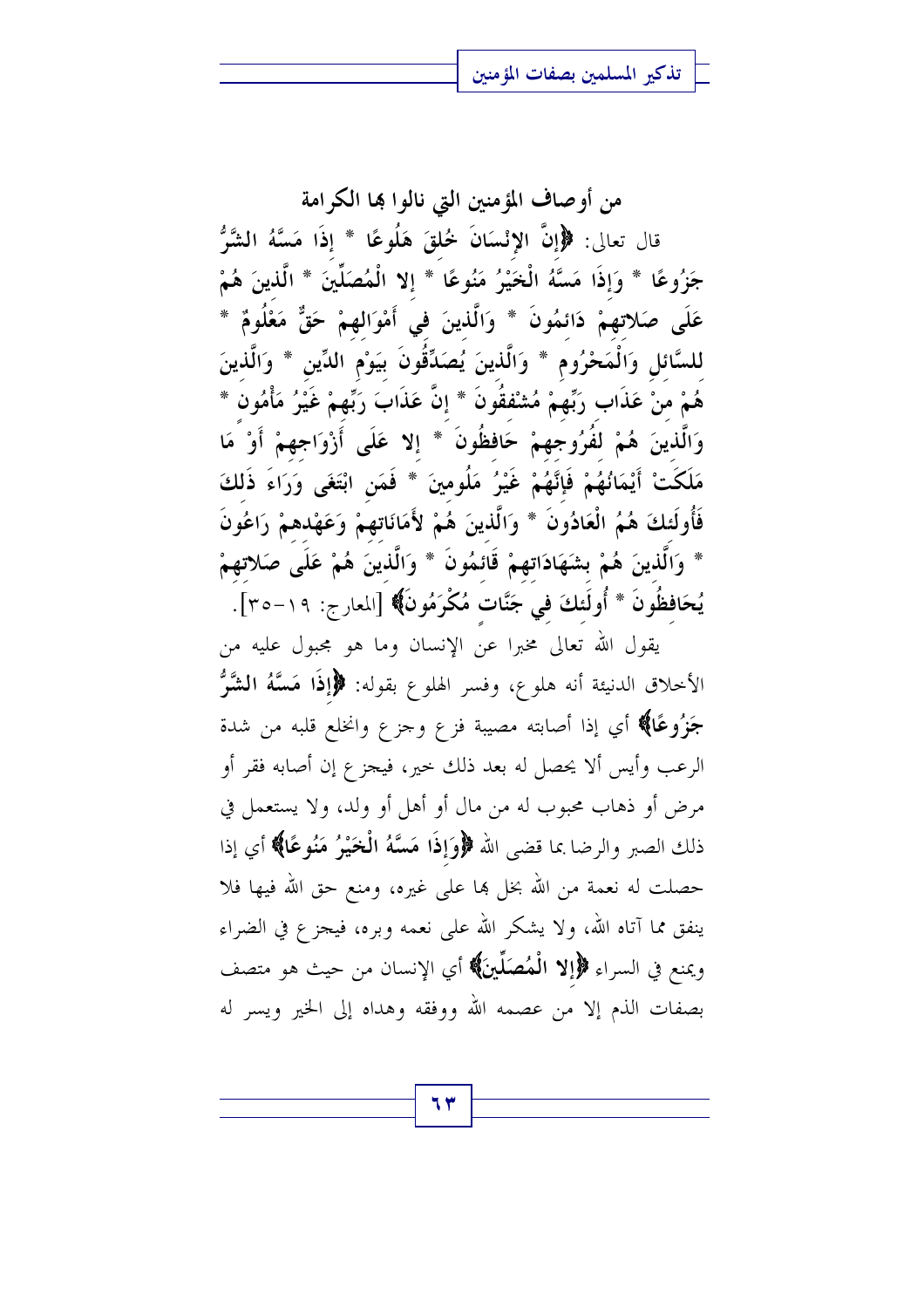أسبابه وهم المصلون الموصوفون بتلك الأوصاف فإنهم إذا مسهم الخير شكروا الله وأنفقوا مما حولهم، وإذا مسهم الشر والضر صبروا عليهم فاثاهم، وقوله تعالى في وصفهم: ﴿الَّذِينَ هُمْ عَلَى صَلاتِهِمْ دَائِمُونَ﴾ أي يداومون عليها في أوقاها بشروطها وبكمالاتما والخشوع فيها، وليسوا كمن لا يفعلها أو يفعلها في وقت دون وقت أو يفعلها على وجه ناقص ﴿وَالَّذِينَ فِي أَمْوَالُهِمْ حَقٌّ مَعْلُومٌ﴾ أي نصيب مقسوم من زكاة وصدقة حق مقرر لذوي الحاجات ﴿لِلسَّائِلِ﴾ الفقير الذي يتعرض للسؤال ﴿وَالْمَحْرُومِ﴾ المسكين الذي لا يجد ما يغنيه ولا يسأل الناس فيعطوه ولا يفطنوا له فيتصدقوا عليه.

﴿وَالَّذِينَ يُصَدِّقُونَ بِيَوْمِ اللَّهِنِ﴾ أي يؤمنون عا أحبر الله به وأحبرت به رسله من البعث والحساب والجزاء، ويتيقنون ذلك فيستعدون للآخرة، فيسعون لها سعيها، ويعملون عمل من يرجو الثواب ويخاف العقاب ولهذا قال تعالى: ﴿وَالَّذِينَ هُمْ مِنْ عَذَابٍ رَبِّهِمْ مُشْفْقُونَ﴾ أي خائفون وحلون فيتركون لذلك كل ما يقربُهم من عذاب الله ﴿إِلنَّا عَذَابَ رَبِّهِمْ غَيْرُ مَأْمُونٌ﴾ أي لا يأمنه أحد ممن عقل عن الله أمره إلا بأمان من الله تبارك وتعالى: ﴿وَالَّذِينَ هُمْ لِفُرُوجِهِمْ حَافِظُونَ﴾ أي يكفوها عن الحرام ويمنعونها أن توضع في غير ما أذن الله فيه فلا يطئون بما وطأ محرما من زنا أو لواط أو وطء في دبر أو حيض ونحو ذلك ويحفظوها أيضا من النظر إليها ومسها ممن لا يجوز له ذلك، ويتركون أيضا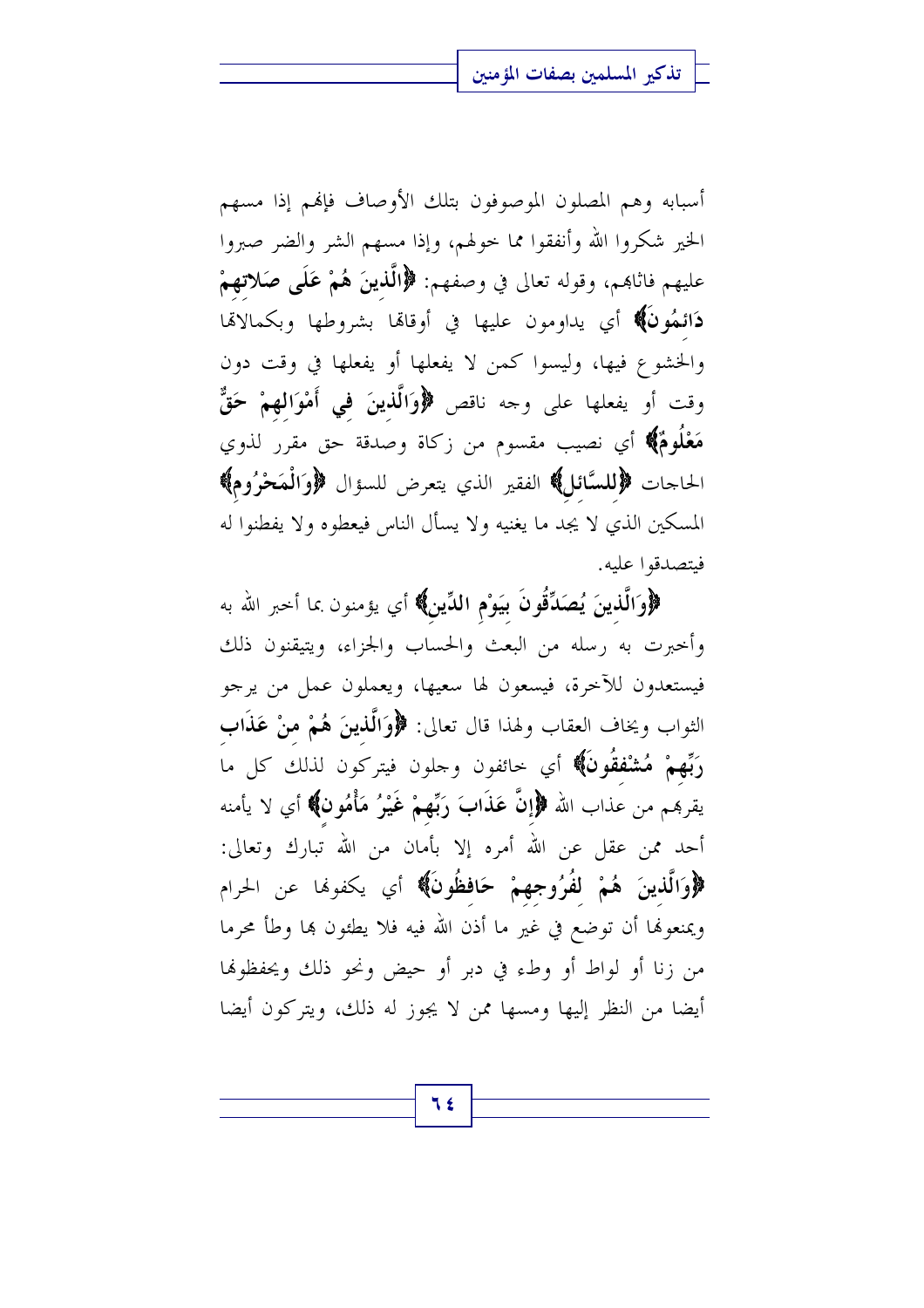وسائل المحرمات الداعية لفعل الفاحشة كالسماع المحرم والنظر المحرم ﴿إِإِلاَّ عَلَى أَزْوَاجِهِمْ أَوْ مَا مَلَكَتْ أَيْمَانُهُمْ﴾ من الإماء المملوكات ﴿فَإِلَيْهُمْ غَيْرُ مَلُومِينَ﴾ لا لوم عليهم في وطئهن في المحل المأذون فيه ﴿فَمَنِ ابْتَغَى وَرَاءَ ذَلكَ فَأُولَئِكَ هُمُ الْعَادُونَ﴾ أي غير الزوجة وملك اليمين ﴿فَأُولَٰئِكَ هُمُ الْعَادُونَ﴾ أي المتحاوزون ما أحل الله إلى ما حرم ﴿وَالَّذِينَ هُمْ لِأَمَانَاتِهِمْ وَعَهْدهِمْ رَاعُونَ﴾ أي إذا ائتمنوا لم يخونوا وإذا عاهدوا لم يغدروا وهذا شامل لجميع الأمانات التي بين العبد وبين ربه والتي بينه وبين الخلق في الأموال والأسرار وكذلك العهد شامل للعهد الذي عاهدوا الله عليه، والعهد الذي عاهدوا الخلق عليه فإن العهد يسأل عنه العبد هل قام به ووفاه أم رفضه وخانه ولم يقم به وهذه صفات المنافقين التي هي ضد صفات المؤمنين «إ**ذا حدث كذب، وإذا ائتمن خان**، وإذا عاهد غدر، وإذا وعد أخلف وإذا خاصم فجر» <sup>(1)</sup> عياذًا بالله من ذلك.

وقوله تعالى: ﴿وَالَّذِينَ هُمْ بِشَهَادَاتِهِمْ قَائِمُونَ﴾ أي لا يشهدون إلا بما يعلمون من غير زيادة ولا نقص ولا كتمان ﴿وَهَنْ يَكْتُمْهَا فَإِنَّهُ آثمٌ قَلْبُهُ﴾ [البقرة: ٢٨٣] ولا يحابون ها قريبا ولا صديقا ونحوه ويكون القصد بإقامتها وجه الله تعالى: ﴿وَأَقِيمُوا الشَّهَادَةَ للَّهُ ﴾ [الطلاق: ٢] ﴿يَا أَيُّهَا الَّذينَ آمَنُوا كُونُوا قَوَّامينَ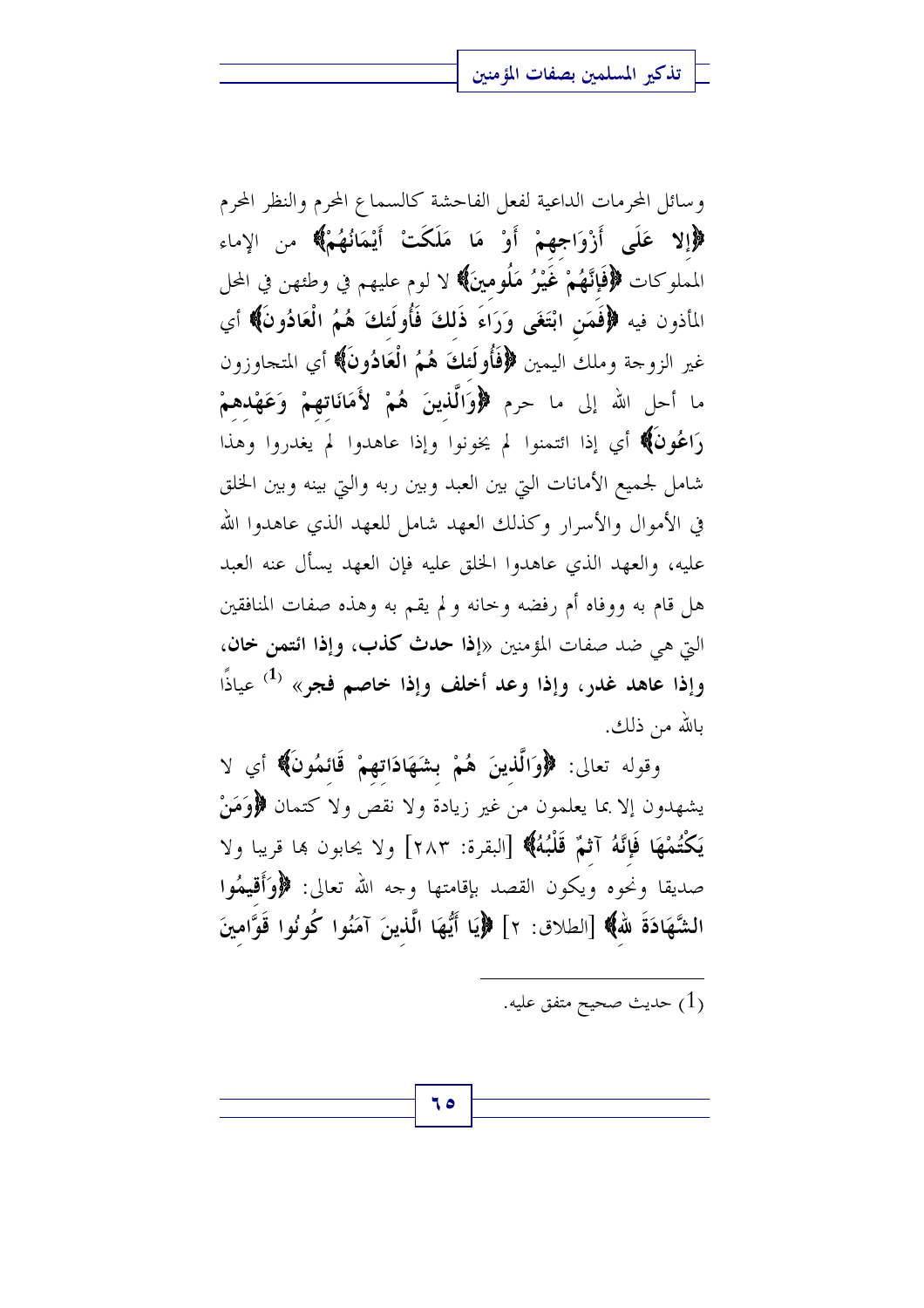بِالْقِسْطِ شُهَدَاءَ لله وَلَوْ عَلَى أَنْفُسكُمْ أَوِ الْوَالدَيْنِ وَالأَقْرَبِينَ﴾ [النساء: ١٣٥].

﴿وَالَّذِينَ هُمْ عَلَى صَلاتِهِمْ يُحَافِظُونَ﴾ بالمداومة عليها على أكمل الوجوه على مواقيتها وأركافا وواجباقما ومستحباقما فافتتح الكلام بذكر الصلاة، واختتمه بذكرها، فدل على الاعتناء ها والتنويه بشرفها كما تقدم في أول السور ﴿قَلْ أَفْلَحَ الْمُؤْمِنُونَ﴾ سواء ولهذا قال هناك: ﴿أُولَئِكَ هُمُ الْوَارِثُونَ \* الَّذينَ يَرِثُونَ الْفرْدَوْسَ هُمْ فِيهَا خَاللُونَ﴾ وقال هنا: ﴿أُولَئِكَ في جَنَّات مُكْرَمُونَ﴾ أي الموصوفون بتلك الصفات قد أوصل الله لهم من الكرامة والنعيم المقيم وأنواع الملاذ والمسار ما تشتهيه الأنفس وتلذ الأعين، وحاصل هذا أن الله وصف أهل السعادة والخير بهذه الأوصاف الكاملة والأخلاق الفاضلة من العبادات البدنية كالصلاة والمداومة عليها، والأعمال القلبية كخشية الله الداعية لكل حير، والعبادات المالية والعقائد النافعة والأحلاق الفاضلة ومعاملة الله ومعاملة خلقه أحسن معاملة من إنصافهم وحفظ حقوقهم وأماناقم والعفة التامة بحفظ الفروج عما يكرهه الله تعالى.

ما يستفاد من هذه الآيات الكريمات:

١– ذم الإنسان من حيث كان متصفا بالهلع والجبن والجزع عند المصائب ومنع الحقوق عند النعم إلا من عصمه الله بالإيمان والتوفيق للعمل الصالح.

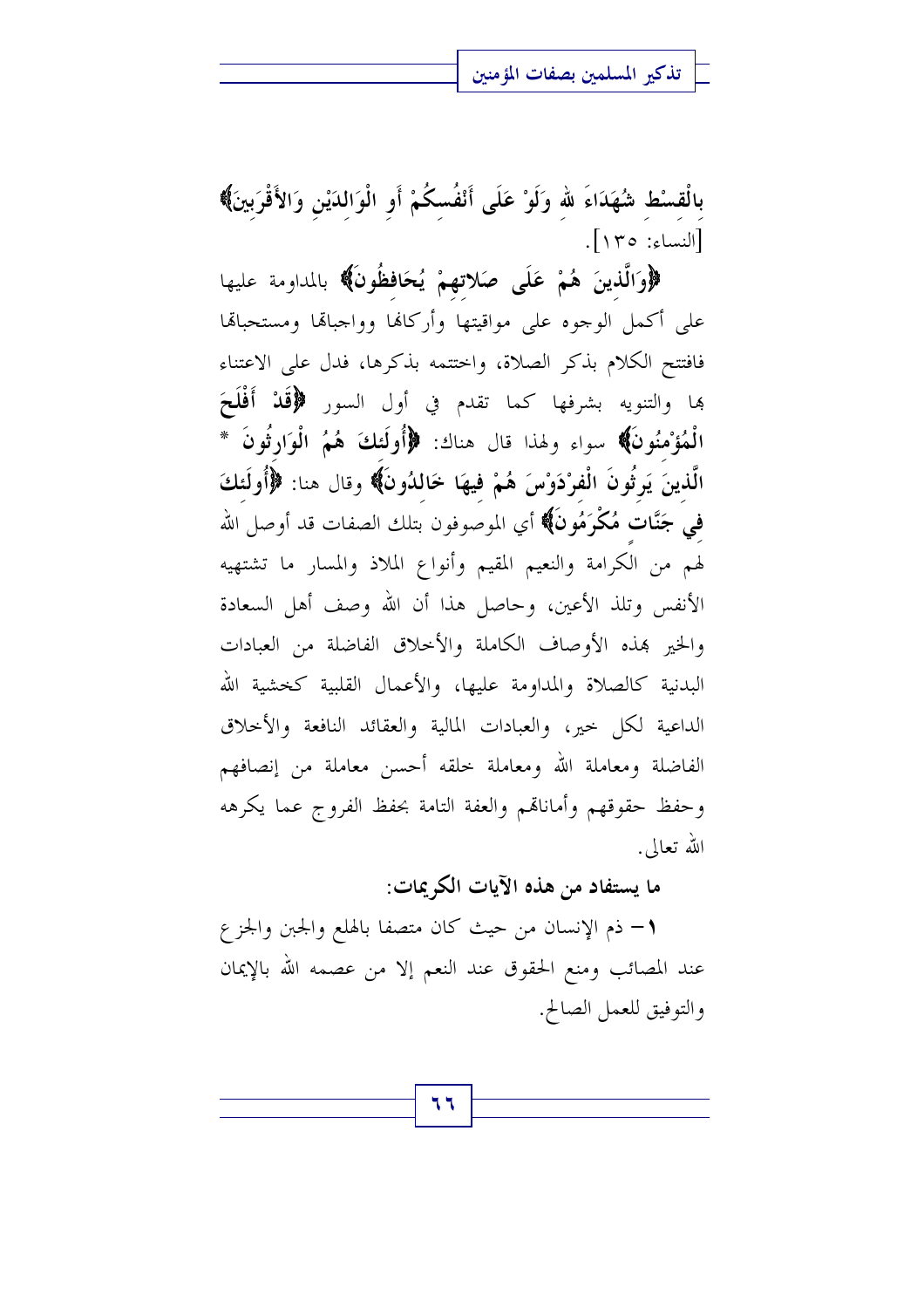٢ – عظم شأن الصلاة والتنويه بشرفها وفضلها. ٣- الحث على المحافظة والمداومة عليها بجميع واجبالها ومكملاقما.

٤– الحث على إحراج الزكاة والحقوق الواجبة والمستحبة لذوى الحاجات شكرًا لنعمة المال.

٥- أن للسائل حق وأحق منه الفقير المتعفف الذي لا يجد ما يغنيه ولا يفطن له فيتصدق عليه ولا يقوم فيسأل الناس.

٦- فضل الصدقة والترغيب فيها لدفع حوائج المحتاجين والسائلين.

٧– من أوصاف المؤمنين التصديق بالبعث والحساب والجزاء والاستعداد لذلك.

٨– من أوصافهم حفظ الفروج عن الحرام كالزنا واللواط والوطء في الدبر والحيض والبعد عن وسائل ذلك كالنظر المحرم والسماع المحرم والكلام المحرم.

٩- من أوصافهم الخوف من عذاب الله والبعد عن أسبابه وعدم الأمن من العقاب.

١٠- تحريم نكاح المتعة والتحليل لكولها غير زوجة مقصودة ولا ملك يمين.

١١- من أوصاف المؤمنين حفظ الأمانات والعهود ومراعاها وعدم الخيانة فيها.

١٢– من أوصافهم القيام بالشهادة تحملا وأداء وتأديتها كما

77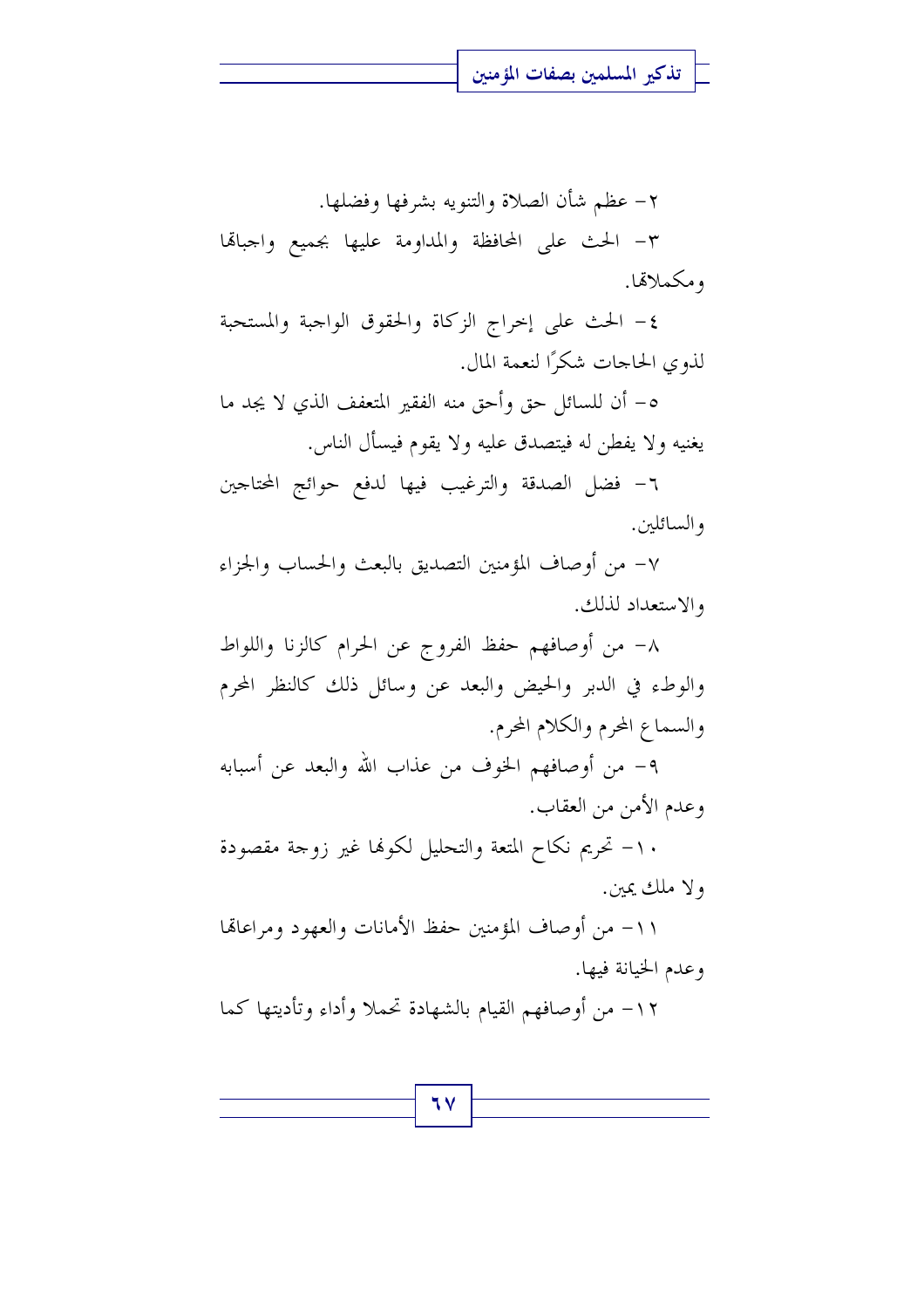علموها من غير زيادة ولا نقص ولا كتمان. ١٣- من أوصافهم المحافظة على الصلوات الخمس في أوقالها مع الجماعة في المسجد وكذلك يحافظون على النوافل المكملة للفرائض.

١٤- وحوب الطمأنينة في الصلاة لأن الذي لا يطمئن في ركوعه وسجوده ليس بدائم على صلاته لأنه لم يسكن فيها ولم يدم بل نقرها فلم يفلح فيها.

١٥– حسن عاقبة المؤمنين وكمال جزائهم وإكرامهم بجنات النعيم. ١٦- أن الجزاء من جنس العمل.

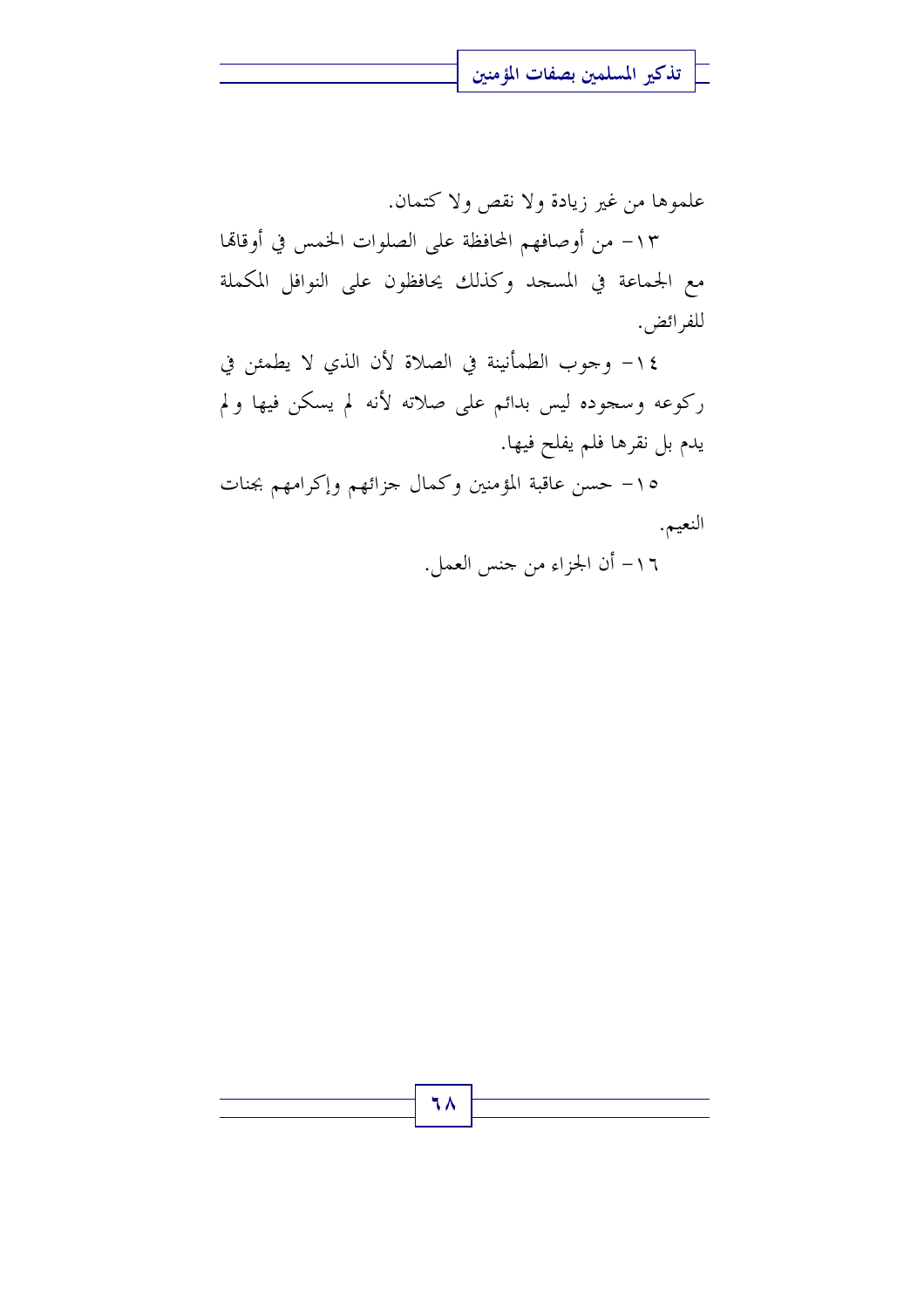أوصاف المؤمنين الجامعة

لما كان الإيمان أصل كل حير وفلاح في الدنيا والآخرة ويفقده يفقد كل خير ديني ودنيوي وأخروي، أكثر الله من ذكره في القرآن آمرا به ولهيا عن ضده وترغيبا فيه وبيانا لأوصاف أهله وما لهم من الجزاء الدنيوي والأحروي.

وصف الله المؤمنين في كتابه بتصديقهم وإذعالهم لجميع عقائد الدين وبحب ما يحبه الله ويرضاه بالعمل به والتباعد والحذر من كل ما يبغضه الله، وبإدامة الإنابة والرجوع إلى الله في كل حال، وكان لإيمالهم أطيب الثمرات في الأعمال والأخلاق، فوصف المؤمنين بالإيمان بالأصول الجامعة وهى الإيمان بالله وملائكته وكتبه ورسله واليوم الآخر والقدر حيره وشره وأفمم يؤمنون بكل ما جاء به الرسل كلهم ويؤمنون بالغيب ووصفهم بالسمع والطاعة والانقياد ظاهرا وباطنا لأوامر الله ورسوله، ووصفهم بألهم ﴿إِذَا ذُكِرَ اللَّهُ وَجلَتْ قُلُوبُهُمْ وَإِذَا تُليَتْ عَلَيْهِمْ آيَاتُهُ زَادَتْهُمْ إِيمَانًا وَعَلَى رَبِّهِمْ يَتَوَكَّلُونَ \* الَّذينَ يُقيمُونَ الصَّلاةَ وَممَّا رَزَقْنَاهُمْ يُنْفقُونَ \* أُولَئكَ هُمُ الْمُؤْمِنُونَ حَقًّا لَهُمْ دَرَجَاتٌ عنْدَ رَبِّهِمْ وَمَغْفرَةٌ وَرِزْقٌ كَرِيمٌ﴾ [الأنفال] ووصفهم بأنعم وأطيب البشرى ﴿وَبَشِّر الْمُخْبِتينَ \* الَّذينَ إذَا ذُكرَ اللَّهُ وَجلَتْ قُلُوبُهُمْ وَالصَّابرينَ عَلَى مَا أَصَابَهُمْ وَالْمُقيمي الصَّلاة وَممَّا رَزَقْنَاهُمْ يُنْفقُونَ﴾ [الحج:  $.\lbrack \mathsf{r}\circ\mathsf{r}\circ\mathsf{r}\varepsilon$ 

ووصفهم بأن جلودهم تقشعر وعيوفمم تفيض من الدمع

٦٩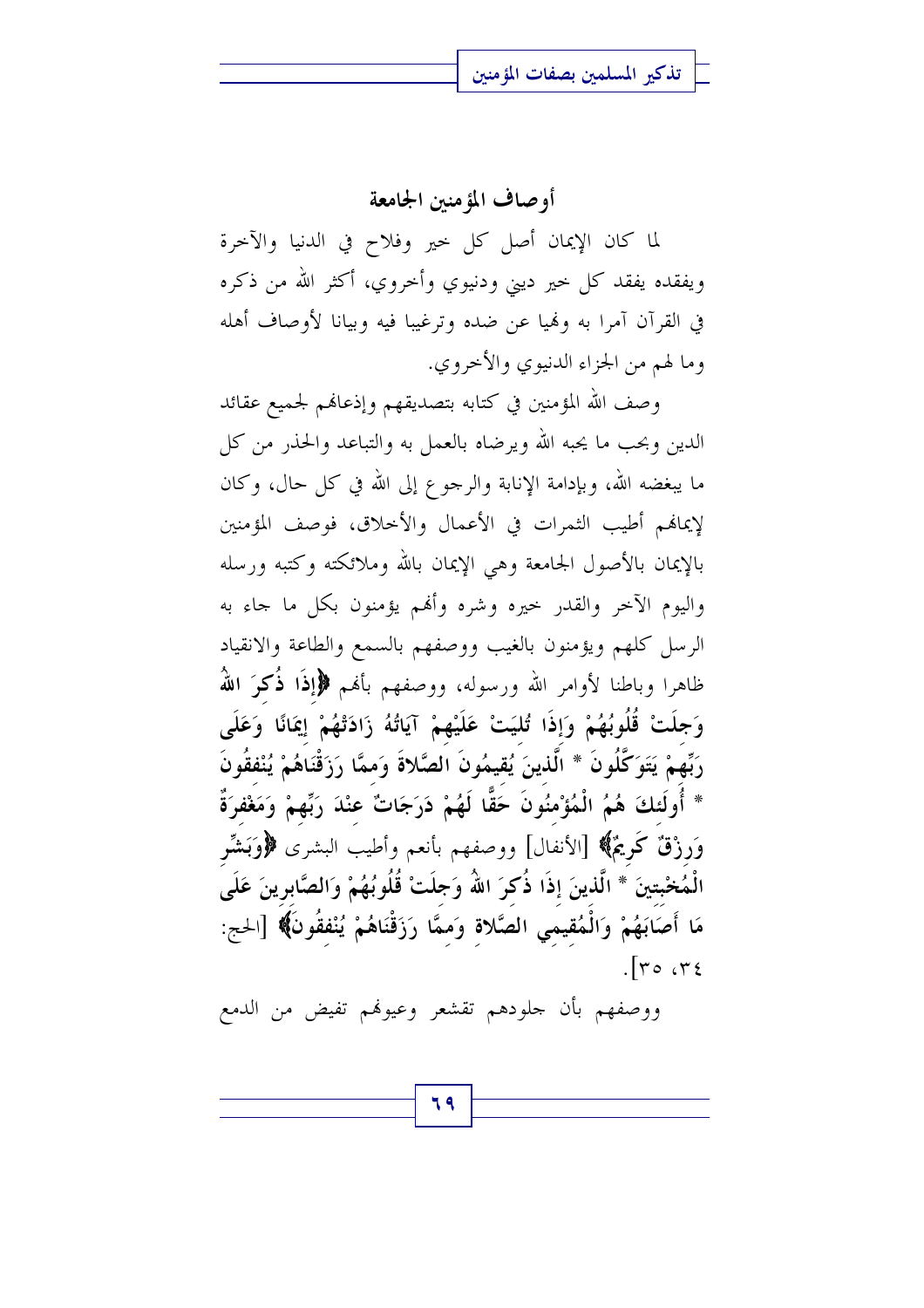وقلوبهم تلين وتطمئن لآيات الله وذكره وبأفمم يخشون ربمم بالغيب والشهادة وأفمم يؤتون ما آتوا وقلوهم وحلة أفمم إلى رهم راجعون، ووصفهم بالخشوع في أحوالهم عموما وفي الصلاة خصوصا وأفهم عن اللغو معرضون، وللزكاة فاعلون ولفروجهم حافظون، إلا على أزواجهم أو ما ملكت أيمالهم، وألهم بشهاداقم قائمون ولأماناقم وعهدهم راعون.

ووصفهم بأفمم يمشون على الأرض هونا، وإذا حاطبهم الجاهلون قالوا سلاما، وأفمم يبيتون لرهم سجدا وقياما، وأفمم يقولون بدعائهم وأعمالهم وأحلاقهم ﴿وَالْكَذِينَ يَقُولُونَ دَبَّنَا اصْرِفْ عَنَّا عَذَابَ جَهَنَّمَ﴾ [الفرقان: ٦٥] وألهم مقتصدون وسط في كل شئولهم وإذا أنفقوا لم يسرفوا ولم يقتروا وكان بين ذلك قوامًا، وألهم لا يدعون مع الله إلها آخر ولا يقتلون النفس التي حرم الله إلا بالحق ولا يزنون، وأفمم لا يشهدون الزور وإذا مروا باللغو مروا كراما، وألهم إذا ذكروا بآيات رهم لم يخروا عليها صما وعميانا، بل الرخَرُّوا سُجَّدًا وَبُكيًّا﴾ الرويَخرُّونَ للأَذْقَان يَبْكُونَ﴾ وتزيدهم رؤية آيات الله وسماعها حشوعا وإحباتا، وألهم يطلبون السمو والعلو دائما فلا يرضون إلا أن يكونوا أئمة الهدى والإيمان والتقوى ومكارم الأخلاق وأفهم يقدرون الواجب عليهم ومسئوليتهم أمام الله عما استرعاهم من الأولاد والزوجات وغيرهم فيحسنون القيام عليهم في تأديبهم وتربيتهم ليكونوا قرة عين لهم، ووصفهم باليقين الكامل الذي لا ريب فيه، وبالجهاد بأموالهم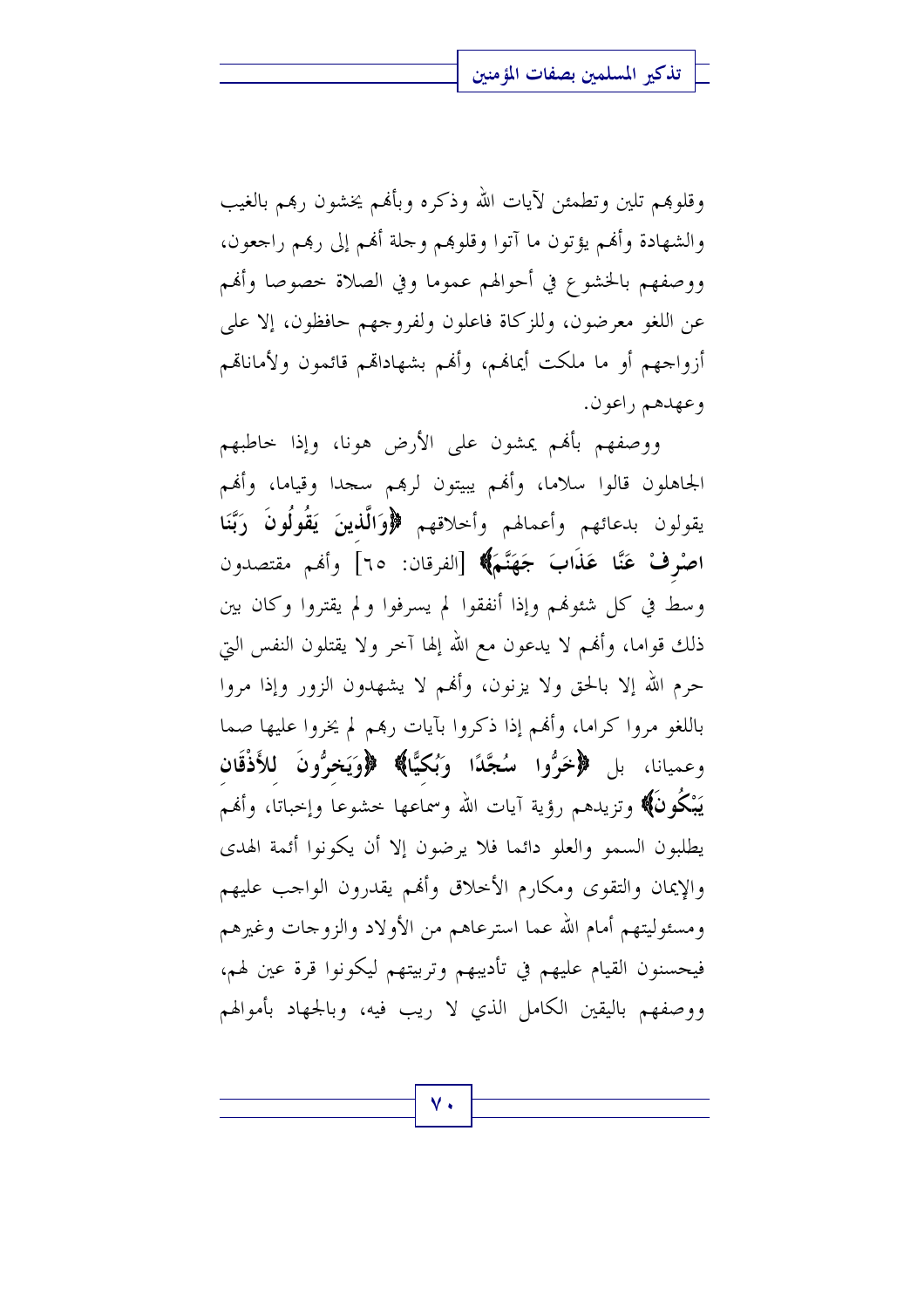وأنفسهم في سبيل الله، ووصفهم بالإخلاص لرهم في كل ما يأتون ويذرون.

ووصفهم بمحبة المؤمنين والدعاء للسابقين واللاحقين منهم، وألهم مجتهدون في إزالة الغل من قلوبهم على المؤمنين، وبألهم يتولون الله ورسوله وعباده المؤمنين، ويتبرءون من موالاة جميع أعداء الدين، وبألهم يأمرون بالمعروف وينهون عن المنكر ويطيعون الله ورسوله في كل أحوالهم فجمع الله لهم بين العقائد الحقة واليقين الكامل، والإنابة التامة التي آثارها الانقياد لفعل المأمورات وترك المنهيات والوقوف على الحدود الشرعية.

V١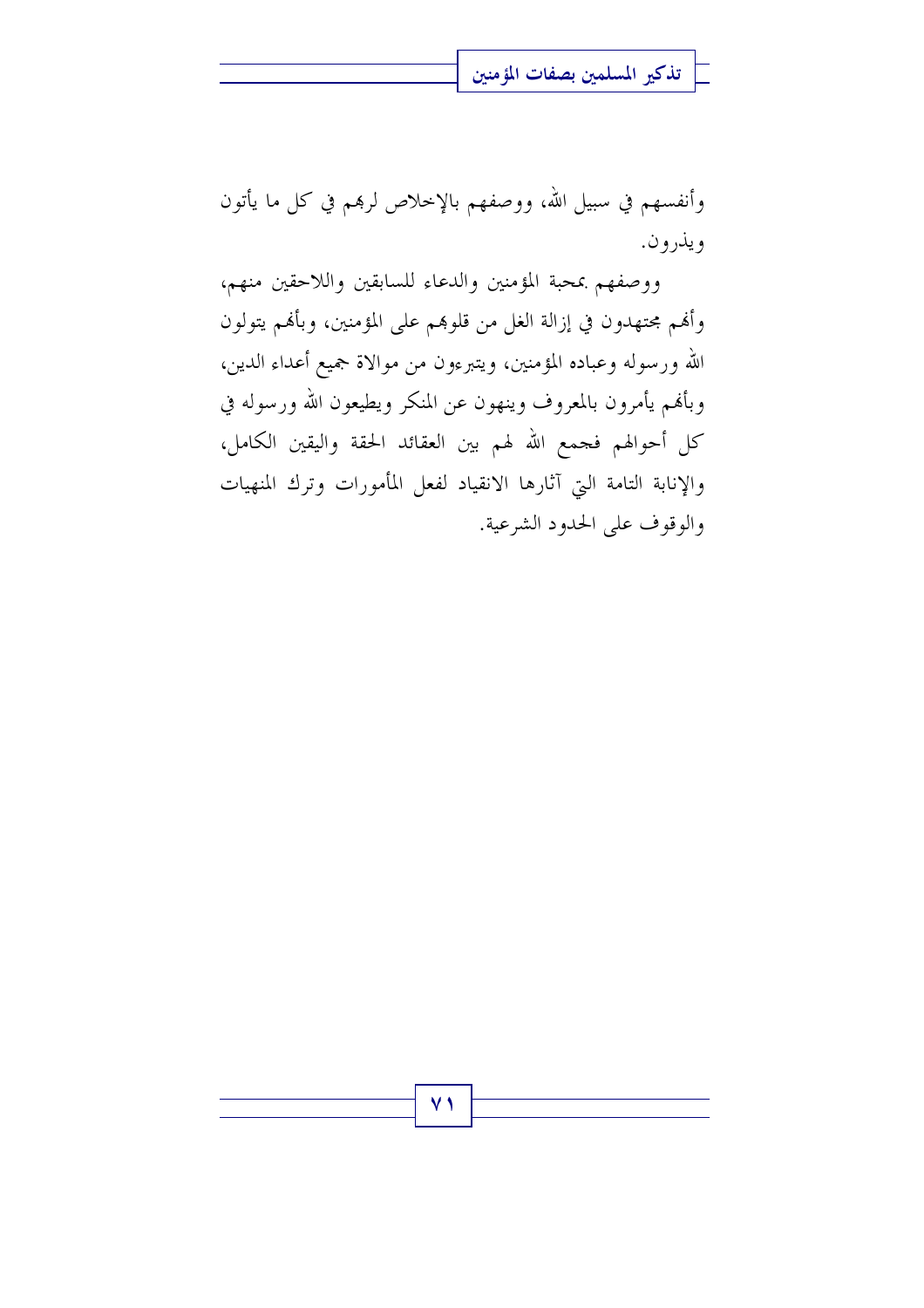## فوائد الإيمان وثمراته

فهذه الأوصاف الجليلة هي وصف المؤمن المطلق الذي سلم من أسباب العقاب، ويستحق جميل الثواب، ونال كل حير ترتب على الإيمان، فإن الله رتب على الإيمان في كتابه من الفوائد والثمرات ما لا يقل عن مائة فائدة، كل واحدة منها خير من الدنيا وما فيها، رتب على الإيمان نيل رضاه الذي هو أكبر من كل شيء، ورتب عليه دحول الجنة والنجاة من النار والسلامة من عذاب القبر ومن أهوال القيامة، والبشرى الكاملة في الحياة الدنيا وفي الآخرة، والثبات في الدنيا على الإيمان والطاعات، وعند الموت وفي القبر، ورتب عليه الحياة الطيبة في الدنيا والرزق الكريم وتيسيره لليسرى وتجنيبه للعسرى وطمأنينة القلوب وراحة النفوس والقناعة التامة وصلاح الأحوال وصلاح الذرية والصبر عند المحن والمصائب وحمل الله عنهم الأثقال ومدافعة الله عنهم جميع الشرور، والنصر على الأعداء ورفع المؤاخذة عند النسيان والخطأ وأن الله قد وضع عنهم الآصال والأغلال التي تكبل ها المقلدون الغافلون الأشقياء المعذبون في الدنيا والآخرة بكفرهم وشركهم، فالإيمان أكبر وسيلة للقرب من الله والقرب من رحمته ونيل ثوابه وأكبر وسيلة لمغفرة الذنوب وإزالة الشدائد وتخفيفها <sup>(1</sup>).

وصلى الله وسلم على نبينا محمد وعلى آله وأصحابه أجمعين.

(1) من القواعد الحسان لتفسير القرآن للشيخ عبد الرحمن بن ناصر السعدى (١٠٢-١٠٦).

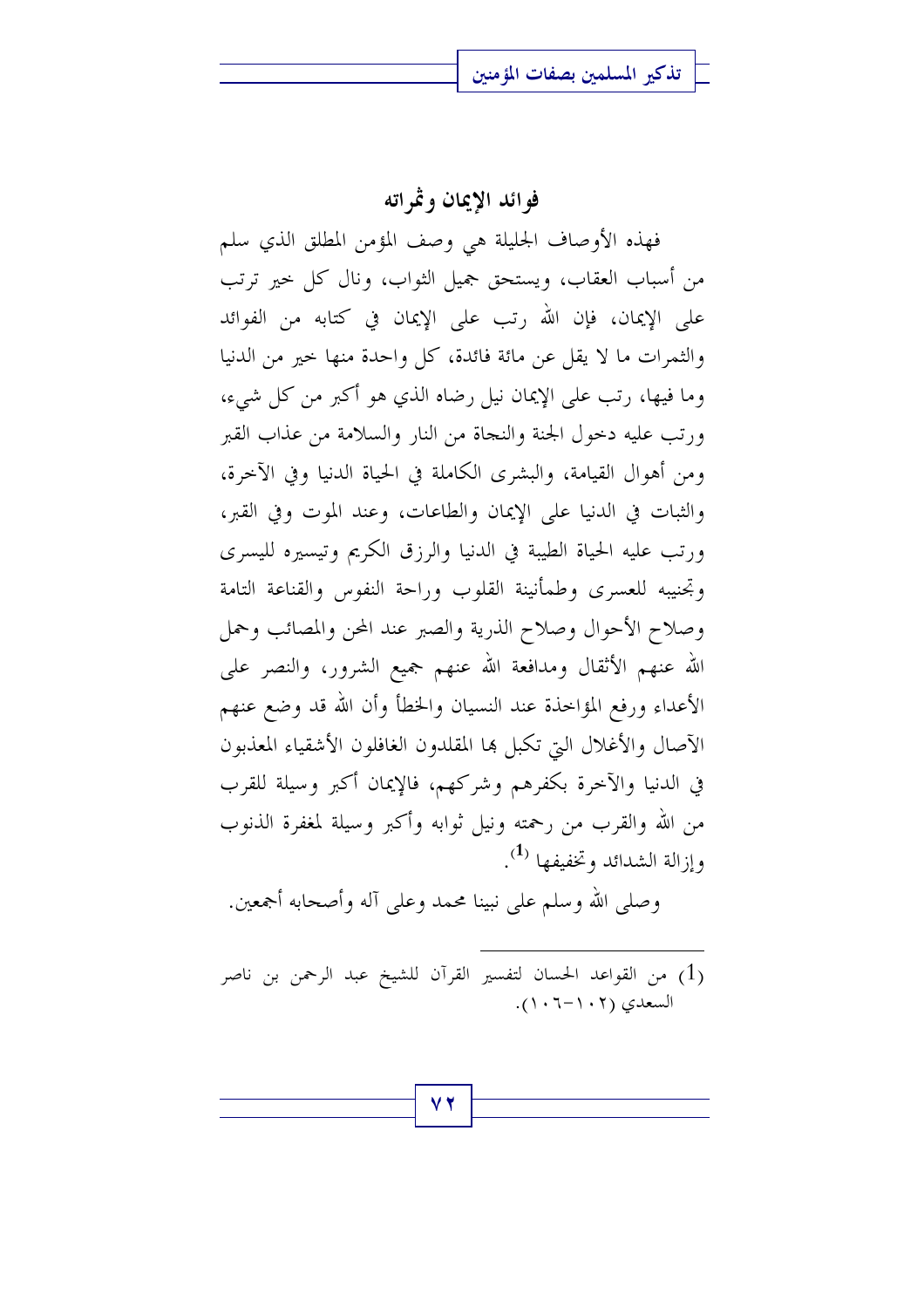تعالى.

المراجع والمصادر ۱– تفسیر ابن کثیر رحمه الله تعالی. ٢– تفسير الشيخ ابن سعدي رحمه الله تعالى. ٣– تفسير القرطبي (الجامع لأحكام القرآن). ٤– تفسير الخازن (لباب التأويل في معاني التنزيل). ٥– القواعد الحسان لتفسير القرآن لابن سعدي رحمه الله تعالى. ٦- الكواكب النيرات في المنجيات والمهلكات للمؤلف رحمه الله تعالى. ٧- بمجة الناظرين فيما يصلح الدنيا والدين المؤلف رحمه الله

٧٣